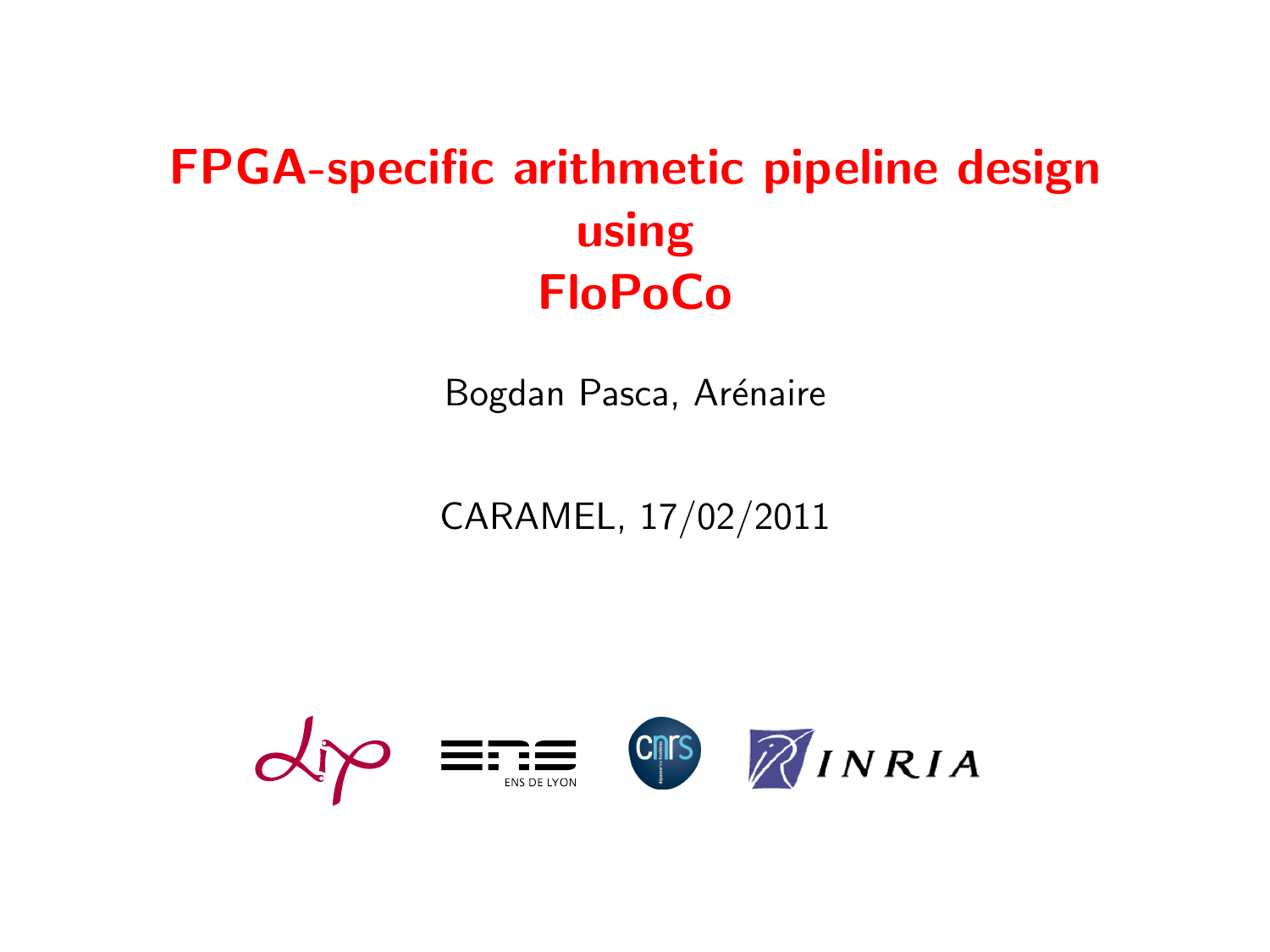**Outline** 

[FPGAs and floating-point](#page-2-0)

[Datapath design using FloPoCo](#page-23-0)

[Inside FloPoCo](#page-36-0)

[Back-end for HLS](#page-65-0)

[Conclusion](#page-70-0)

Bogdan Pasca, Arénaire [FPGA-specific arithmetic pipeline design using FloPoCo](#page-0-0) 1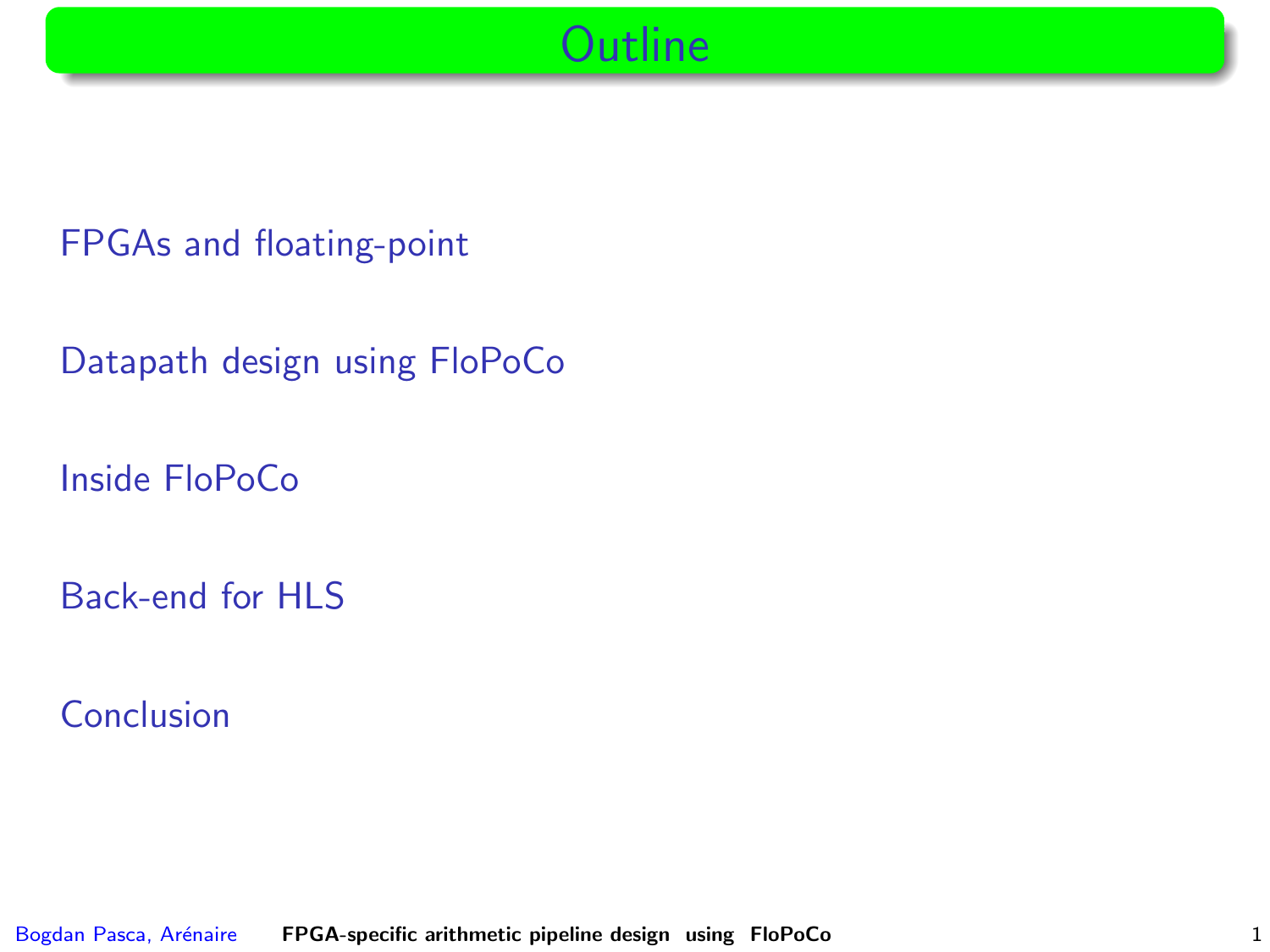# FPGAs and floating-point

[FPGAs and floating-point](#page-2-0)

[Datapath design using FloPoCo](#page-23-0)

[Inside FloPoCo](#page-36-0)

[Back-end for HLS](#page-65-0)

<span id="page-2-0"></span>[Conclusion](#page-70-0)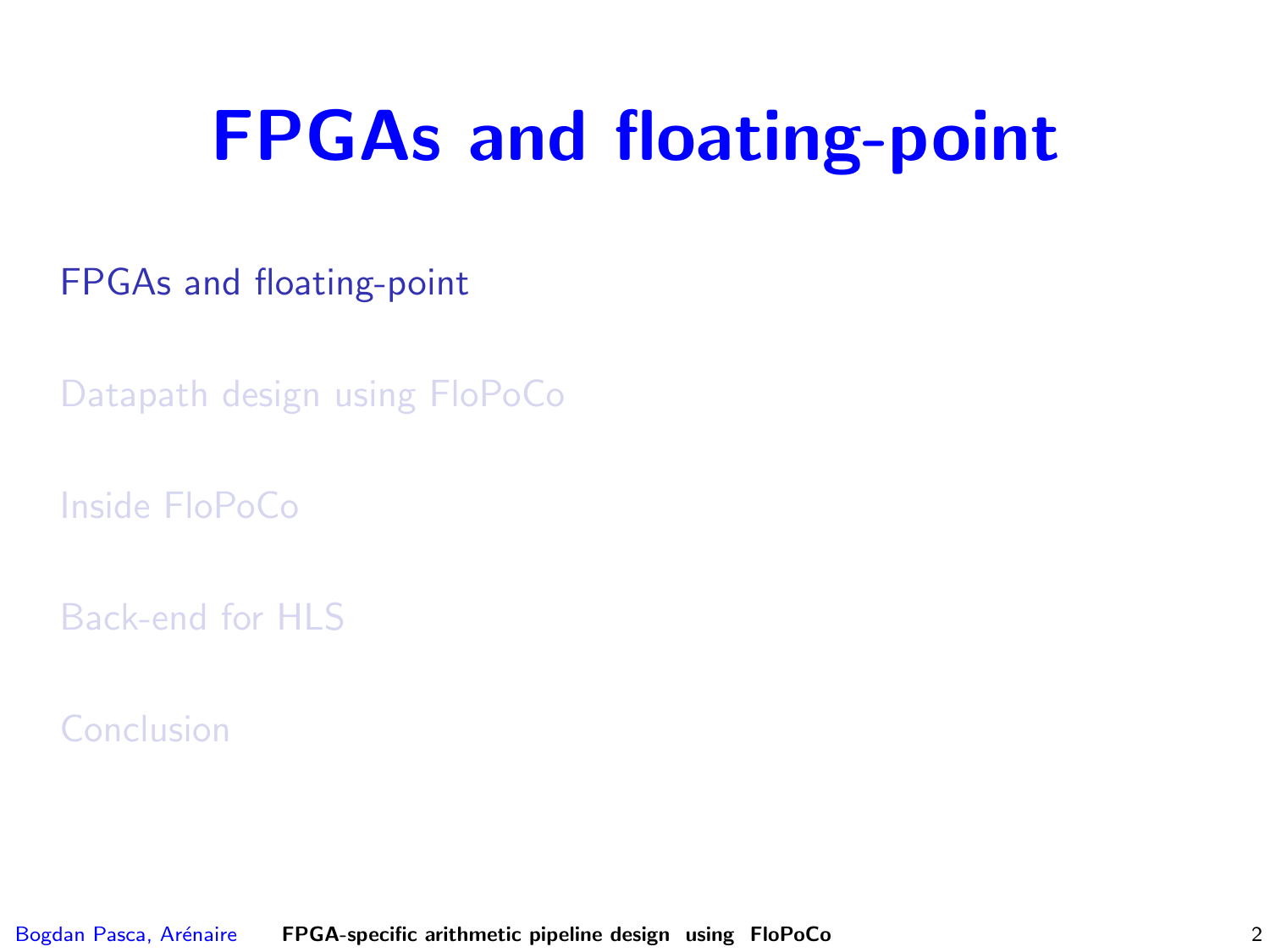## What's an FPGA?



Field Programmable Gate Array

- **•** integrated circuit
- has a regular architecture (hence array)
- **o** logic elements can be programmed to perform various functions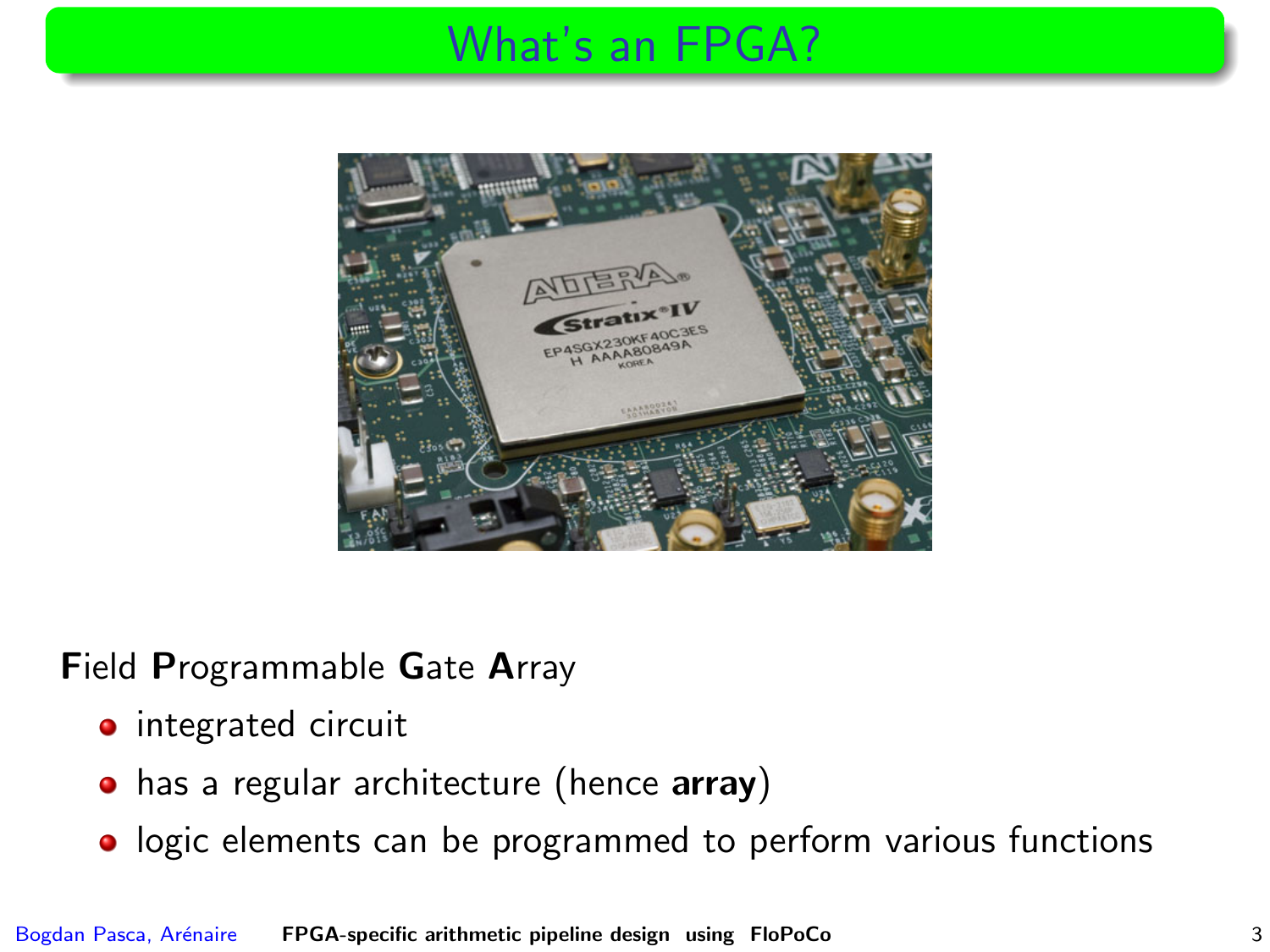

• a set of configurable logic elements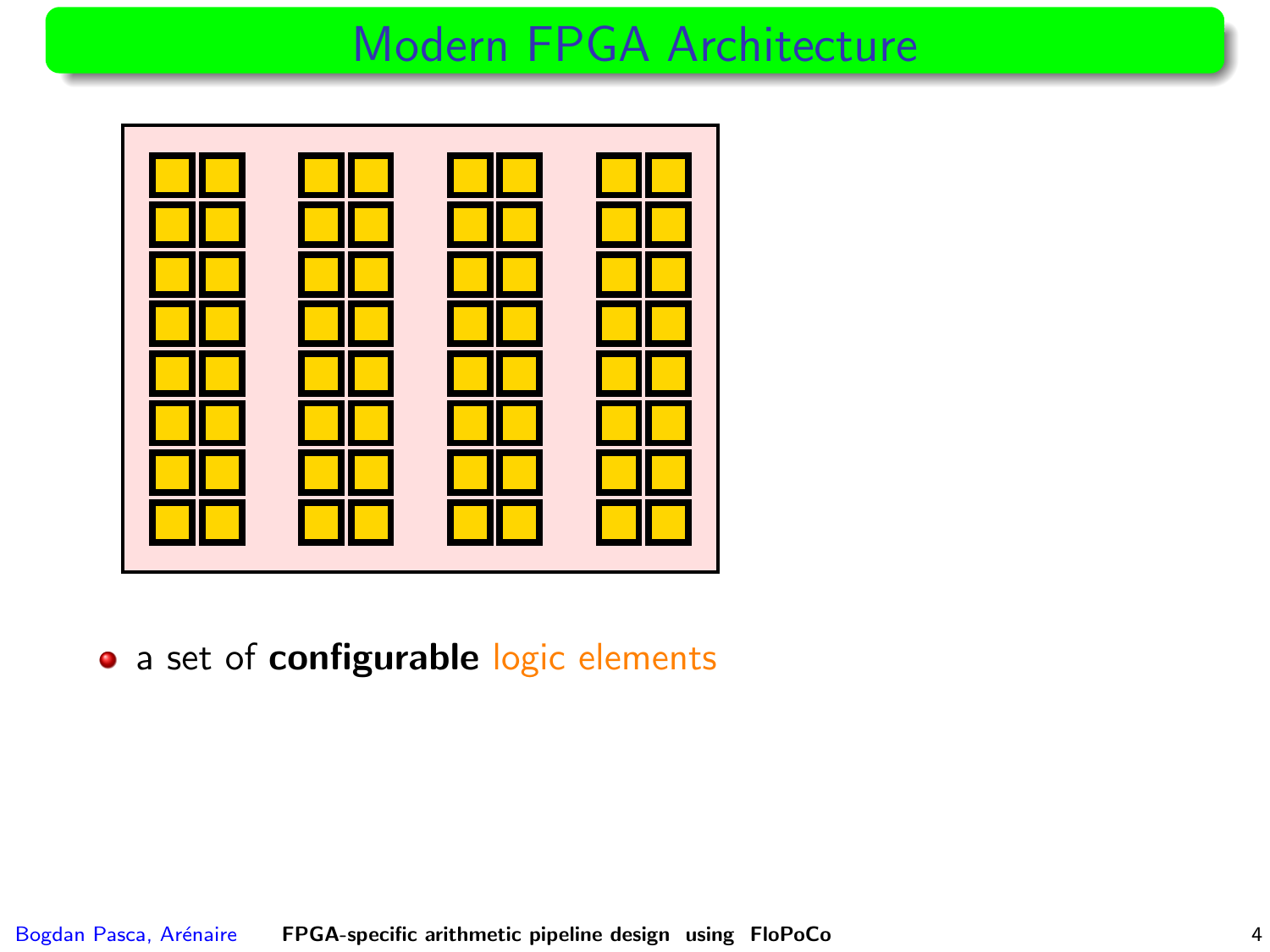

- a set of configurable logic elements
- on chip memory blocks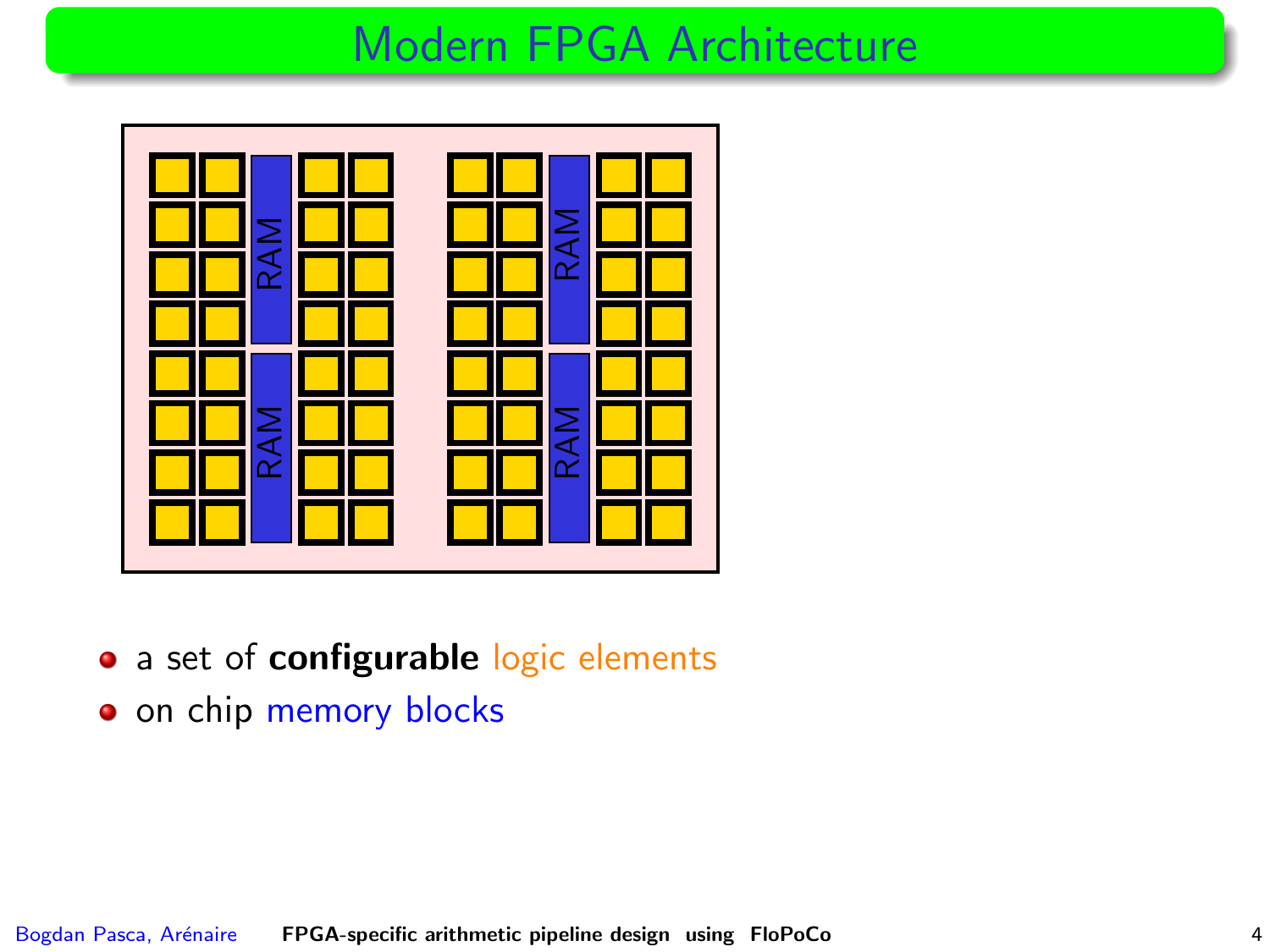

- a set of configurable logic elements
- o on chip memory blocks
- digital signal processing (DSP) blocks (including multipliers)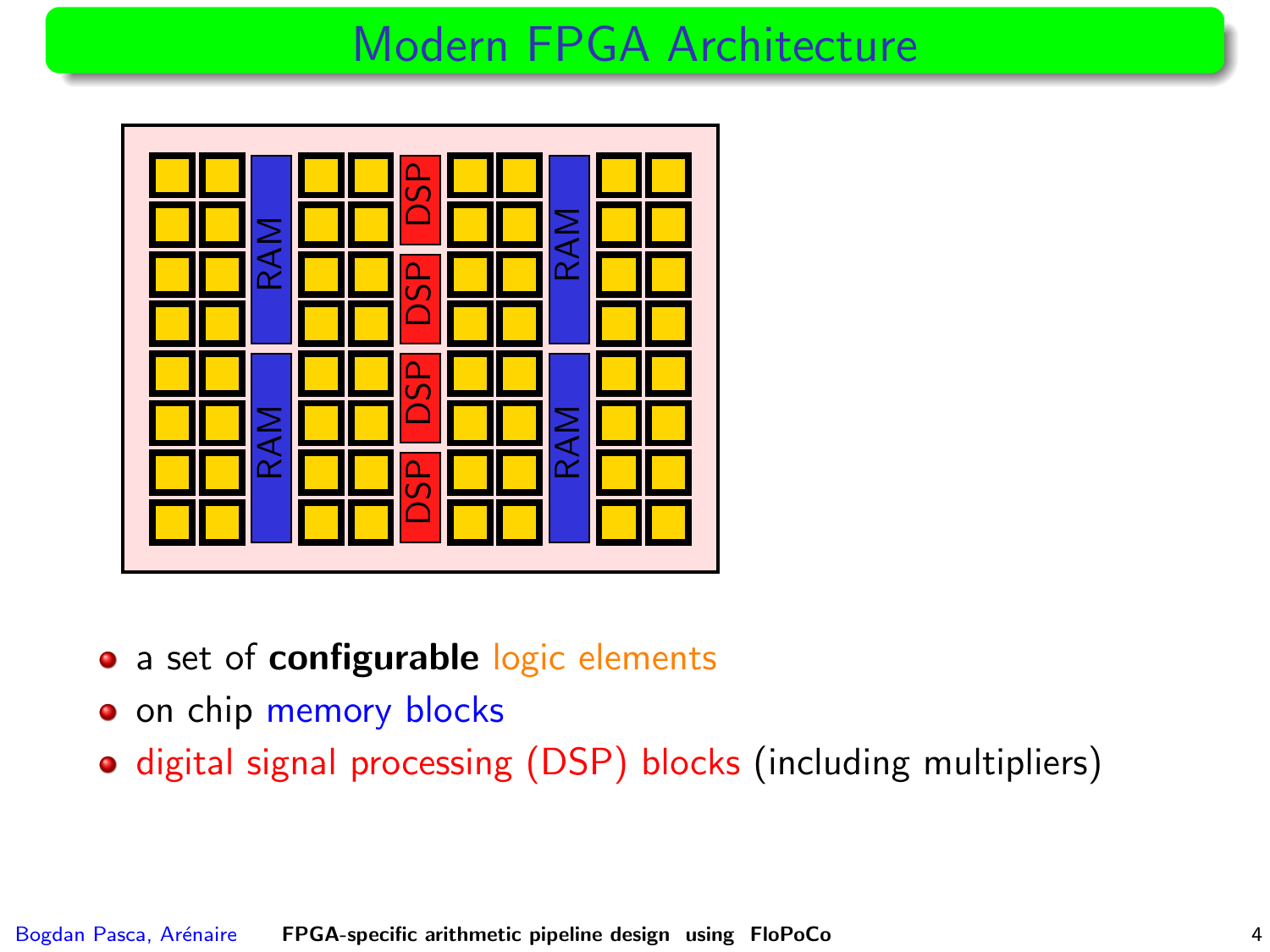

- a set of **configurable** logic elements
- on chip memory blocks
- $\bullet$  digital signal processing (DSP) blocks (including multipliers)
- **.** connected by a **configurable** wire network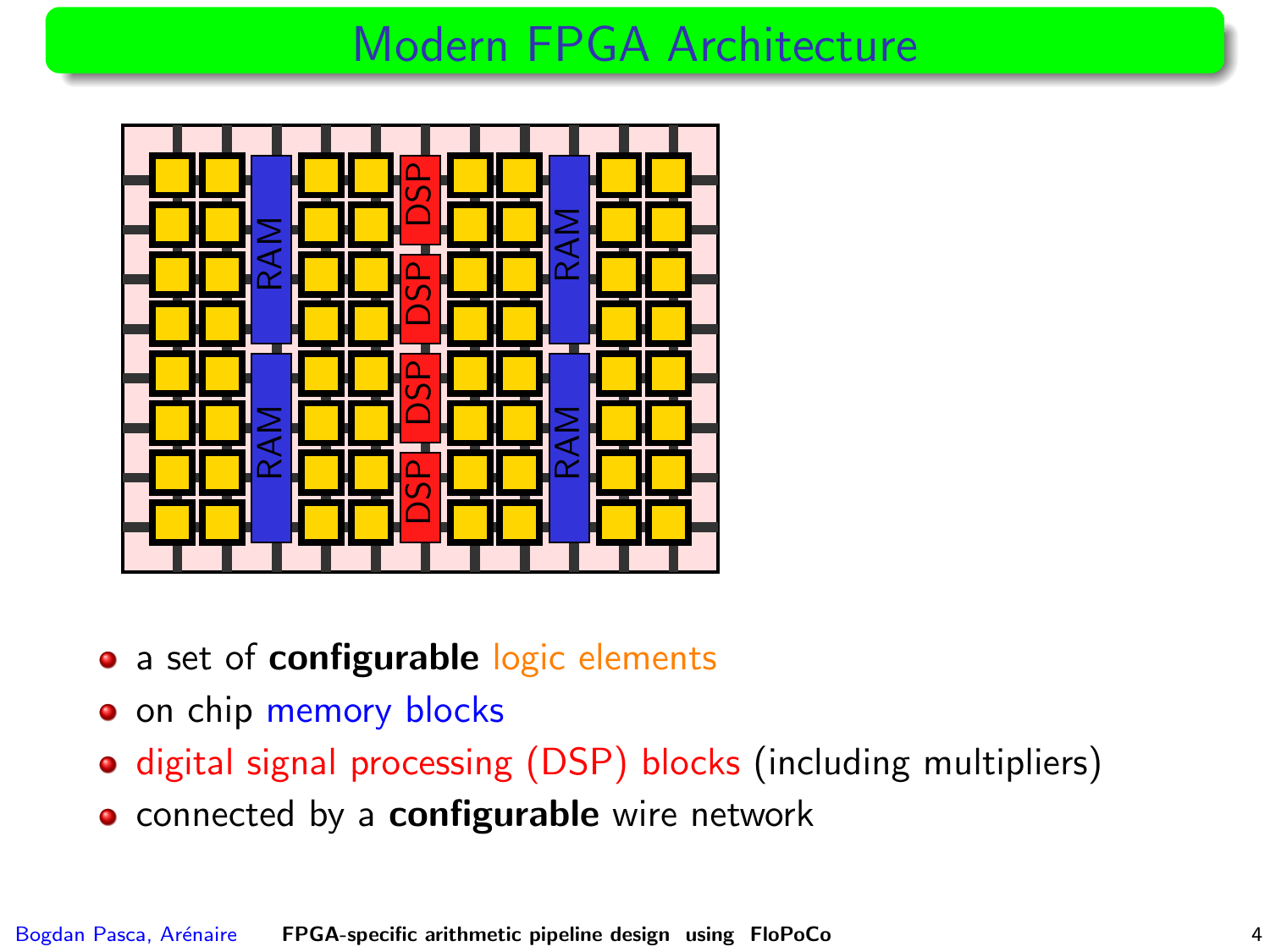

- a set of **configurable** logic elements
- on chip memory blocks
- digital signal processing (DSP) blocks (including multipliers)
- **o** connected by a **configurable** wire network
- all connected to outside world by  $1/O$  pins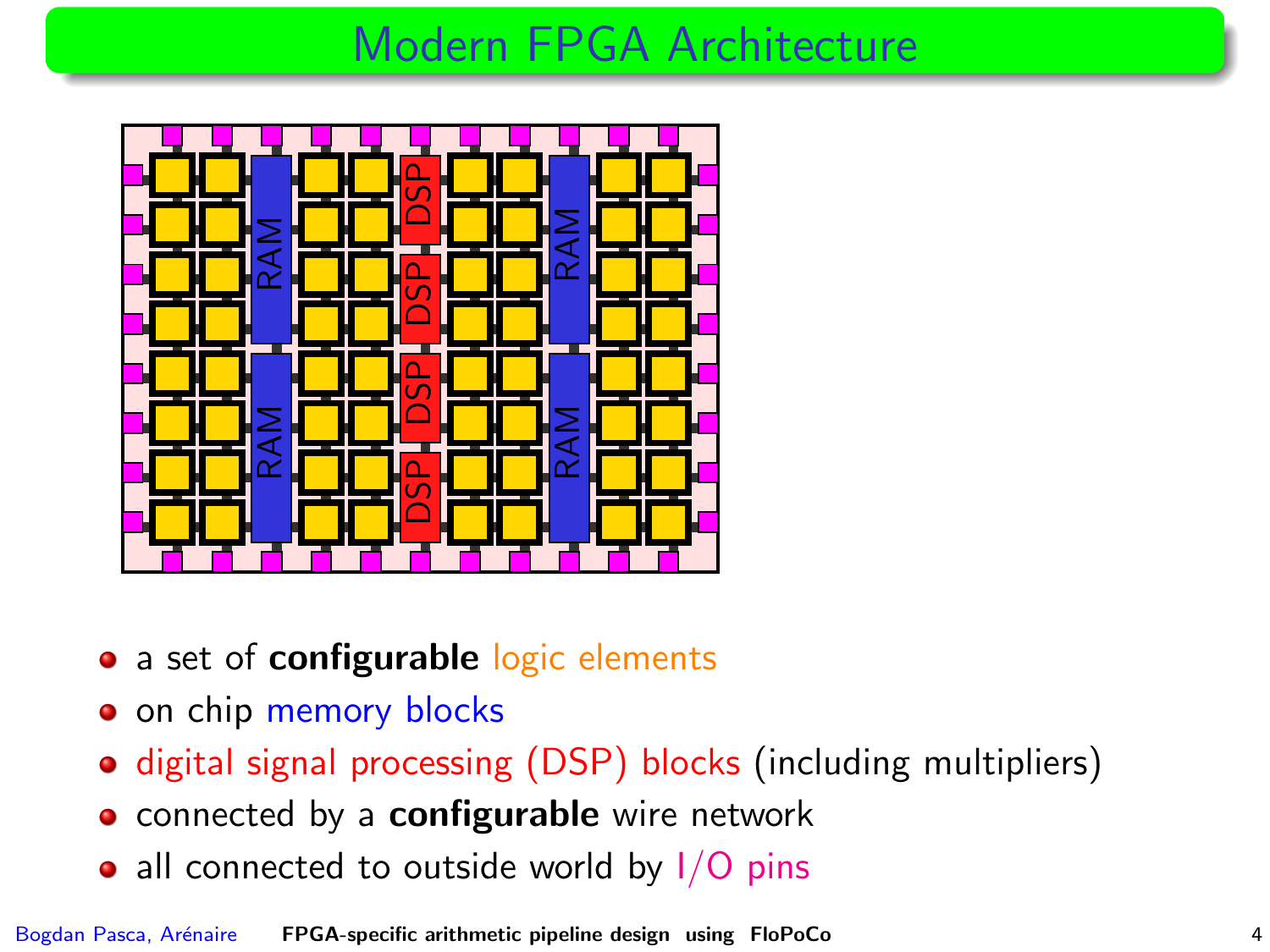

- a set of **configurable** logic elements
- on chip memory blocks
- digital signal processing (DSP) blocks (including multipliers)
- **o** connected by a **configurable** wire network
- all connected to outside world by  $1/O$  pins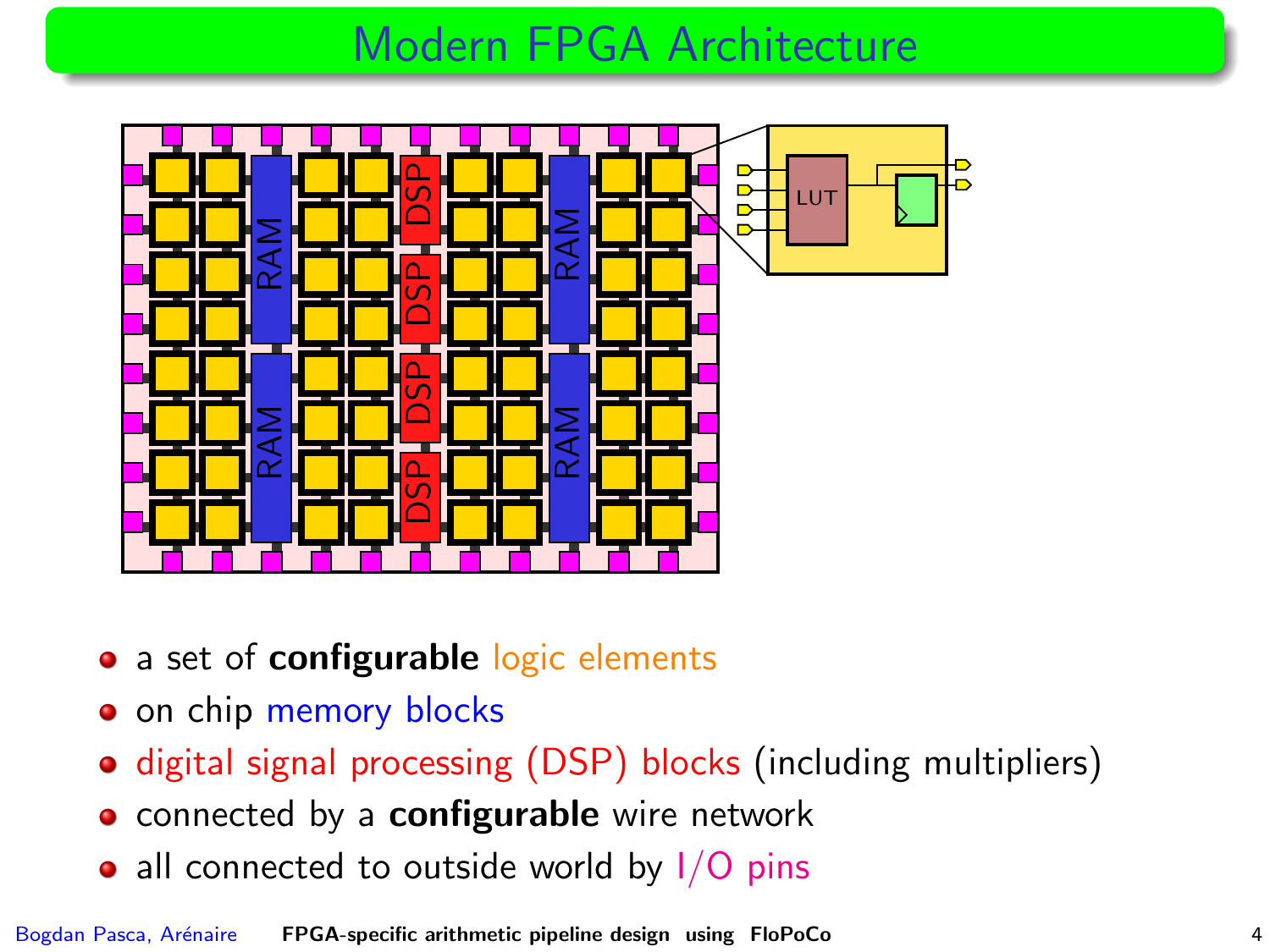

- a set of **configurable** logic elements
- on chip memory blocks
- digital signal processing (DSP) blocks (including multipliers)
- **o** connected by a **configurable** wire network
- all connected to outside world by  $1/O$  pins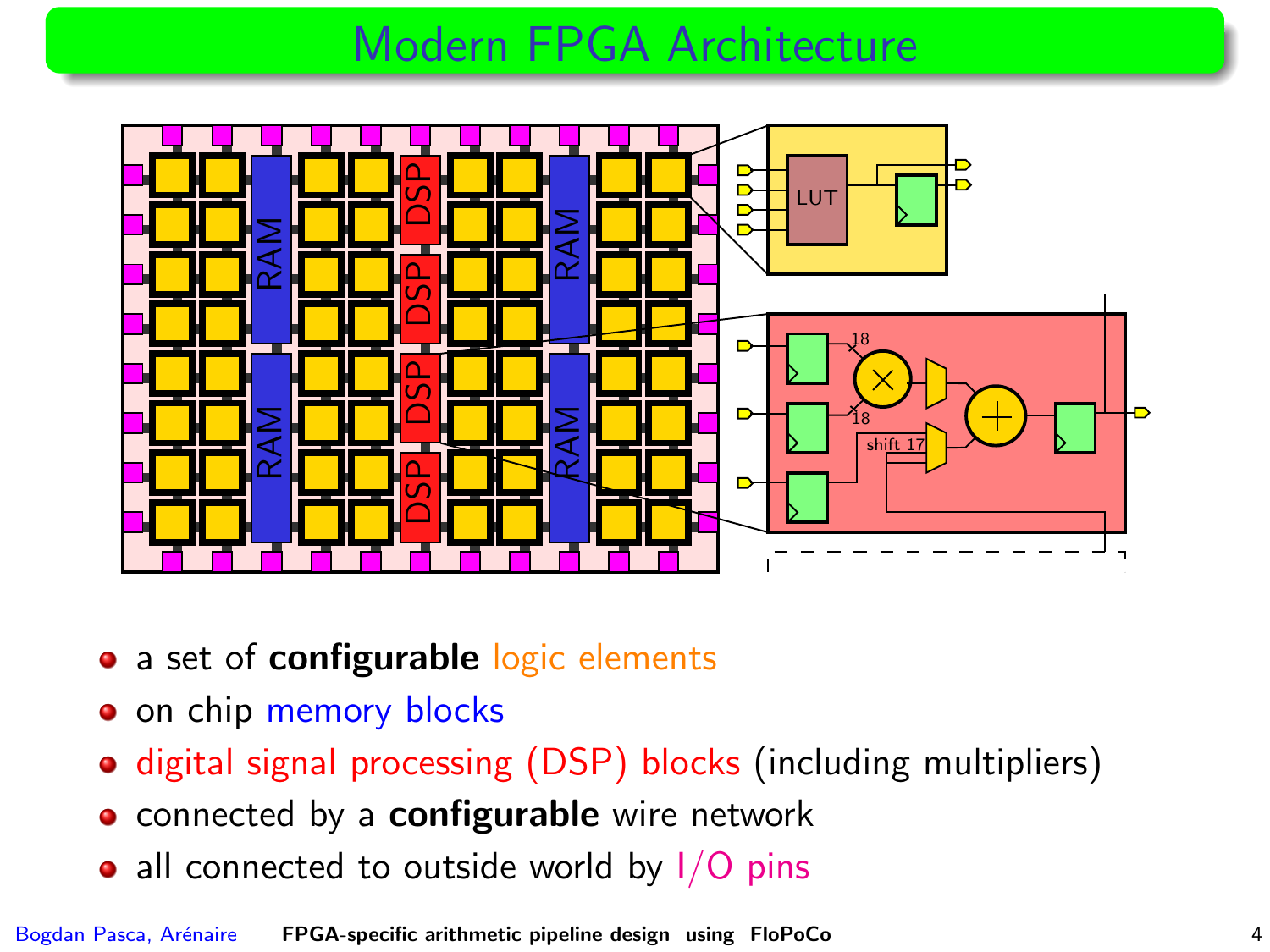# A bit of history

| Year                                   | 1995          | 2011           |           |
|----------------------------------------|---------------|----------------|-----------|
| <b>FPGA</b>                            | <b>XC4010</b> | XC6VHX565T     | 5SGXAB    |
| Capacity (K LE)                        |               | 500            | 1.000     |
| <b>DSPs</b>                            |               | 1 <sub>K</sub> | 1.5K      |
| <b>Bock RAM</b>                        |               | 2K (18Kb)      | 2K (20Kb) |
| Frequency (MHz)                        | 10            | 600            |           |
| FPAdder<br>$(w_E = 6, w_F = 9)^1$      | 28%           | 0.05%          | 0.025%    |
| FPMultiplier ( $w_E = 6$ , $w_F = 9$ ) | 44%           | $*2$           | $\ast$    |
| FPDivider<br>$(w_F = 6, w_F = 9)$      | 46%           | 0.1%           | 0.05%     |

 $^1$ Shirazi et al., *Quantitative Analysis of Floating Point Arithmetic on FPGA Based* Custom Computing Machines(1995)

<sup>2</sup>Multiplications are usually implemented using DSPs on modern FPGAs

Bogdan Pasca, Arénaire [FPGA-specific arithmetic pipeline design using FloPoCo](#page-0-0) 5 5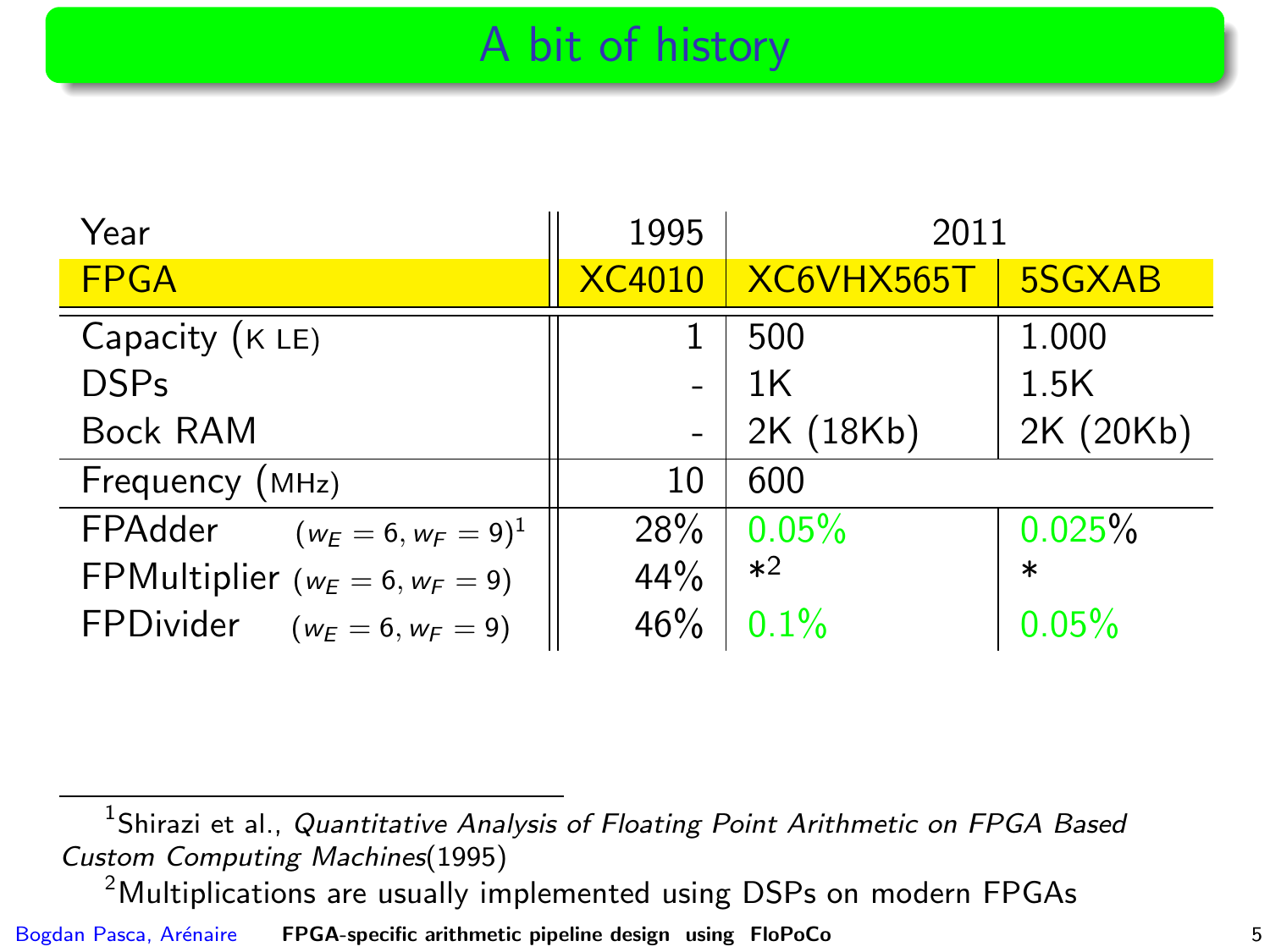# A bit of history

| Year                                   | 1995          | 2011       |           |
|----------------------------------------|---------------|------------|-----------|
| <b>FPGA</b>                            | <b>XC4010</b> | XC6VHX565T | 5SGXAB    |
| Capacity (K LE)                        |               | 500        | 1.000     |
| <b>DSPs</b>                            |               | 1K         | 1.5K      |
| <b>Bock RAM</b>                        |               | 2K (18Kb)  | 2K (20Kb) |
| Frequency (MHz)                        | 10            | 600        |           |
| FPAdder<br>$(w_E = 6, w_F = 9)^1$      | 28%           | 0.05%      | 0.025%    |
| FPMultiplier ( $w_E = 6$ , $w_F = 9$ ) | 44%           | $*2$       | $\ast$    |
| FPDivider<br>$(w_E = 6, w_F = 9)$      | 46%           | 0.1%       | 0.05%     |

#### FPGAs are now large enough to implement complex datapaths

 $^1$ Shirazi et al., *Quantitative Analysis of Floating Point Arithmetic on FPGA Based* Custom Computing Machines(1995)

<sup>2</sup>Multiplications are usually implemented using DSPs on modern FPGAs

Bogdan Pasca, Arénaire [FPGA-specific arithmetic pipeline design using FloPoCo](#page-0-0) 5 5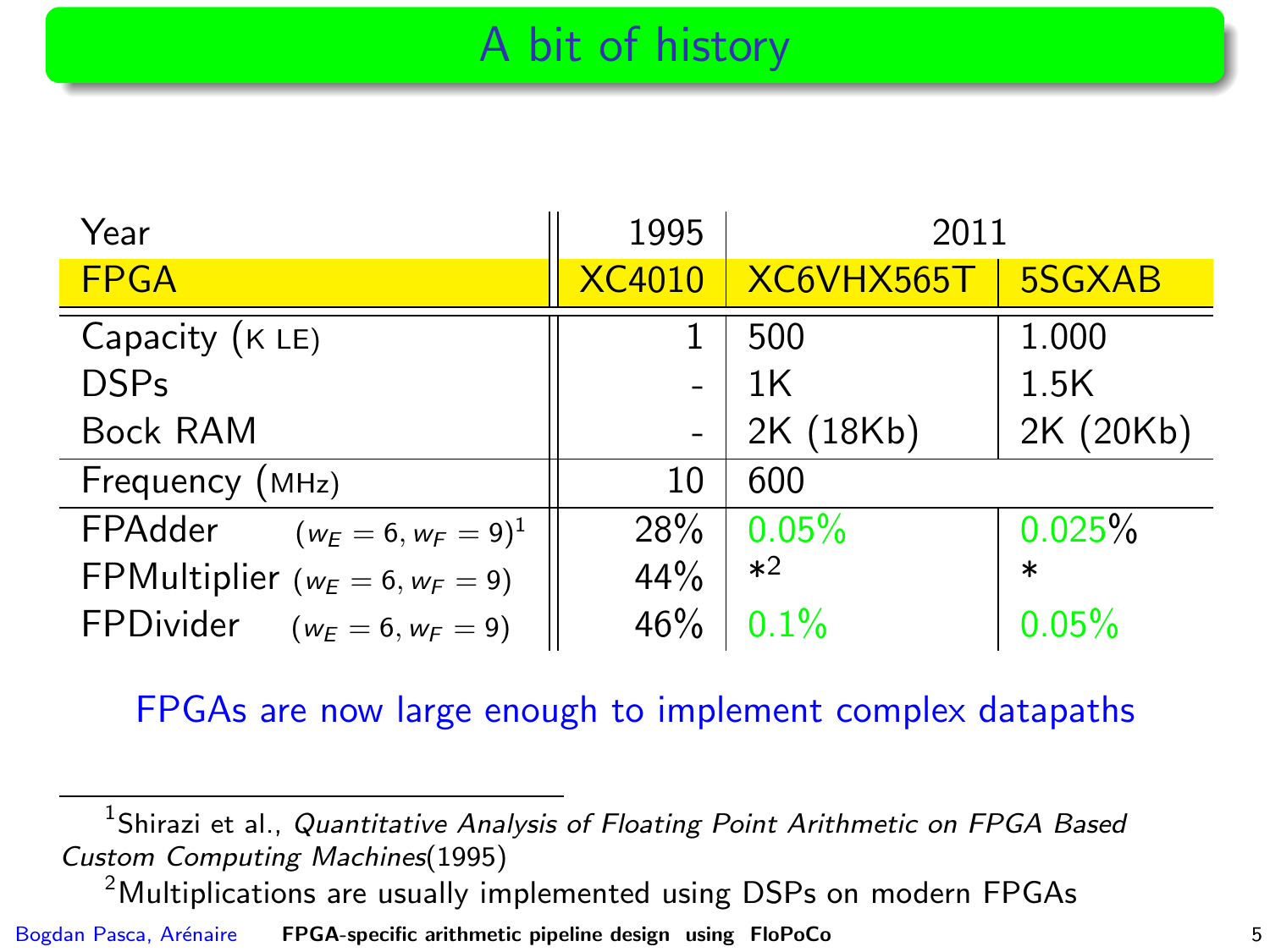# So, are FPGAs any good at floating-point in 2011?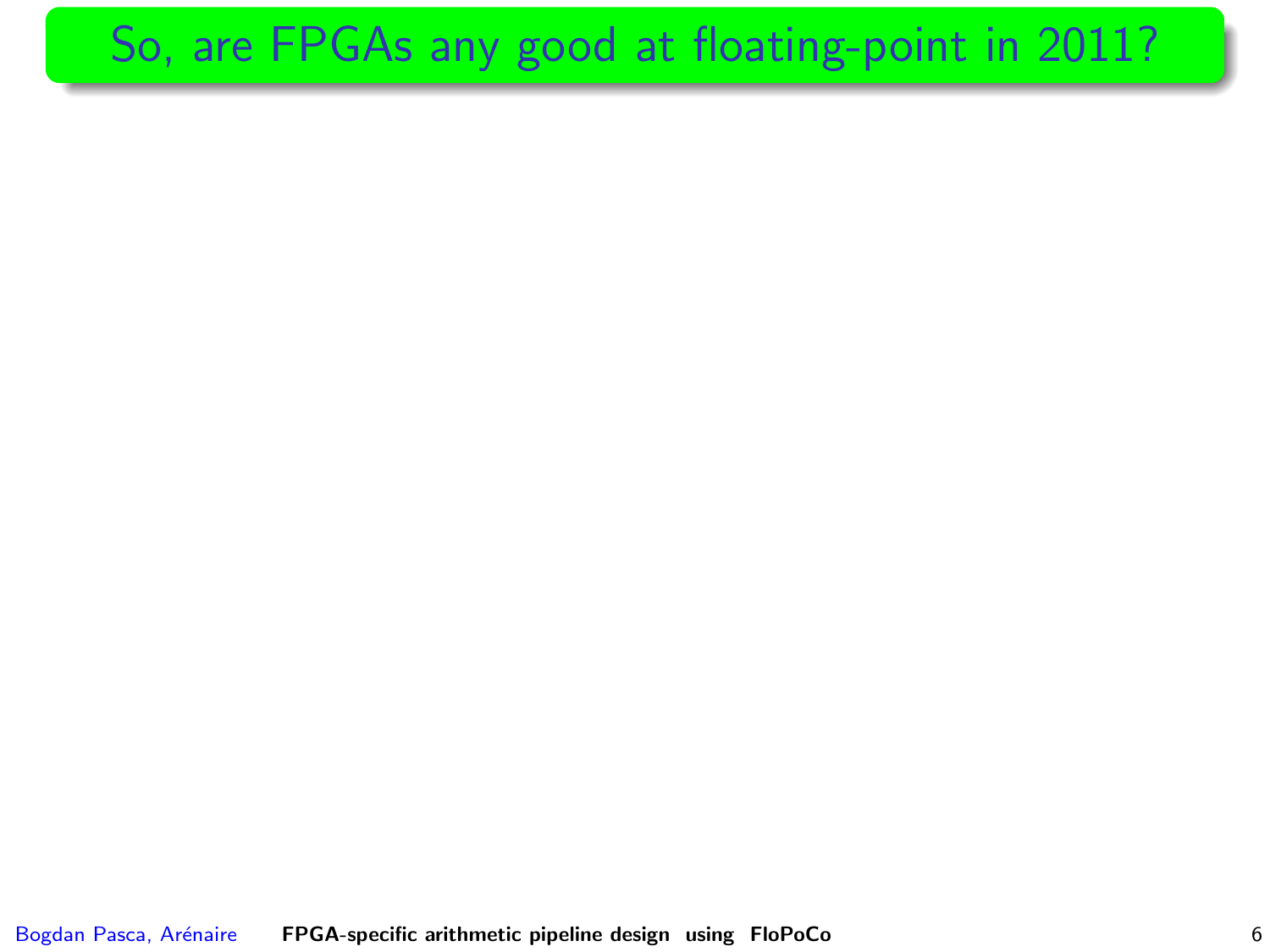# So, are FPGAs any good at floating-point in 2011?

#### Today's basic operations:  $+, -, \times$

- <sup>\*</sup> Highly **optimized FPU** in the processor
- <sup>1</sup> Each operator 10x slower in an FPGA
- $\star$  Massive parallelism on an FPGA
- $\rightarrow$  FPGA faster than PC, but no match to GPGPU, Cell ...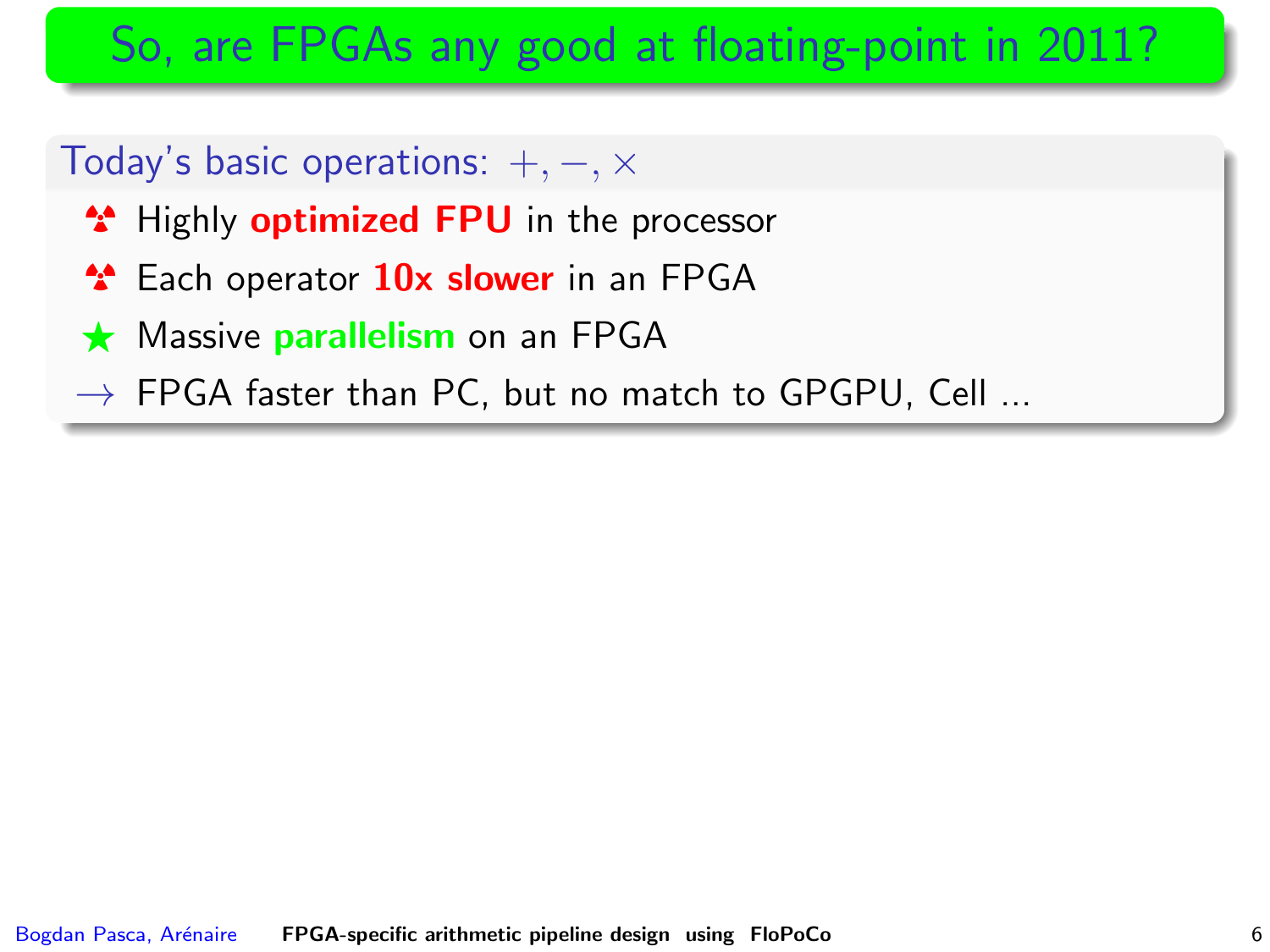# So, are FPGAs any good at floating-point in 2011?

#### Today's basic operations:  $+, -, \times$

- <sup>\*</sup> Highly **optimized FPU** in the processor
- <sup>2</sup> Each operator 10x slower in an FPGA
- $\star$  Massive parallelism on an FPGA
- $\rightarrow$  FPGA faster than PC, but no match to GPGPU, Cell ...

#### If you lose according to a metric, change the metric.

Peak figures for double-precision floating-point exponential<sup>3</sup>.

- Pentium core: 20 cycles / DPExp @ 3GHz: 150 MDPExp/s
- FPGA: 1 DPExp/cycle @ 400MHz: 400 MDPExp/s
- Chip vs chip: 8 Pentium cores vs 150 FPExp/FPGA
- $\star$  Power consumption also better

(Intel MKL vector libm, vs FPExp in FloPoCo version 2.0.0)

 $^3$ de Dinechin, Pasca. *Floating-point exponential functions for DSP-enabled FPGAs*(2010) Bogdan Pasca, Ar´enaire [FPGA-specific arithmetic pipeline design using FloPoCo](#page-0-0) 6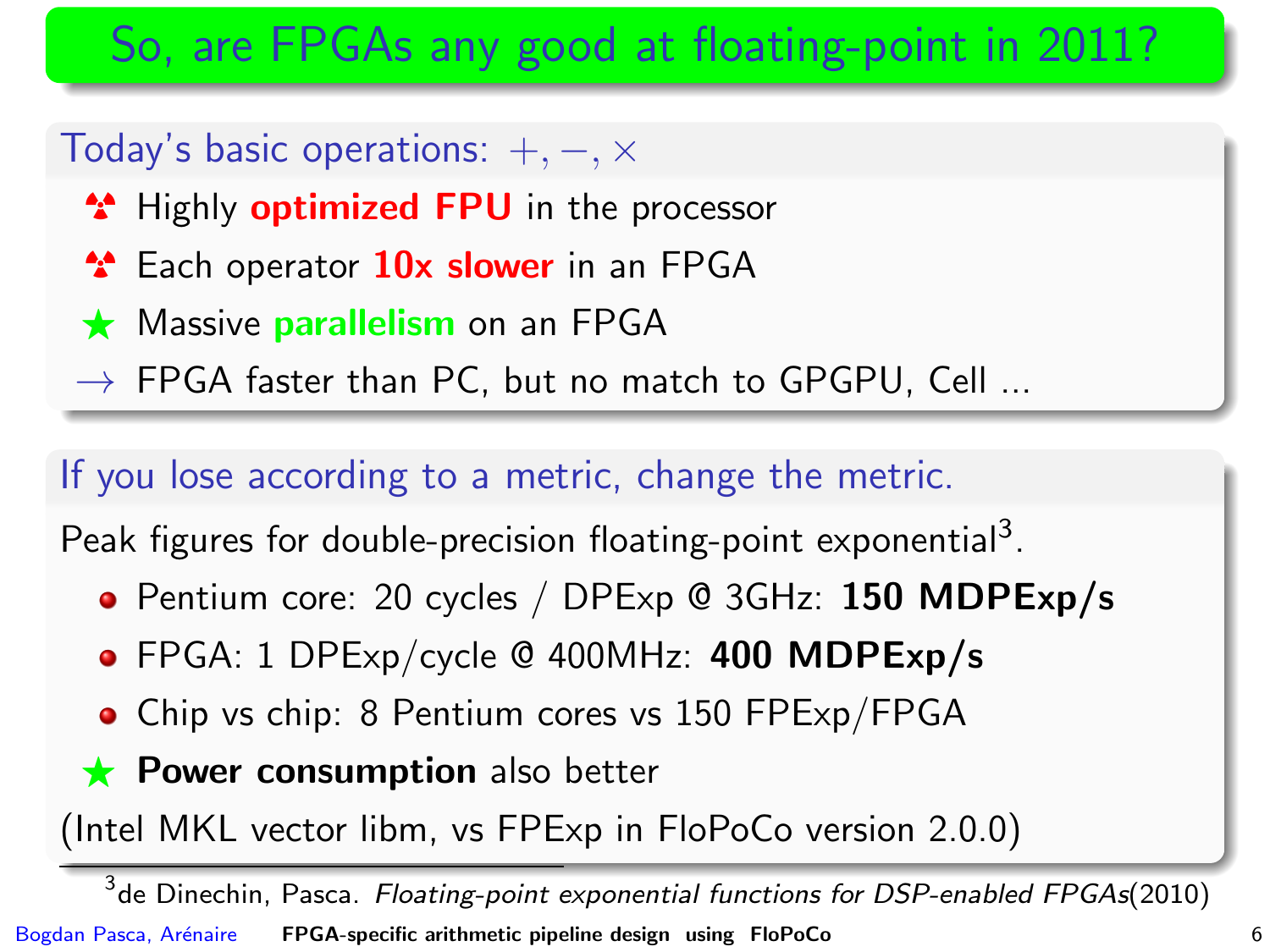# The FloPoCo project: Not your neighbour's FPU

Useful operators that would not be economical in a processor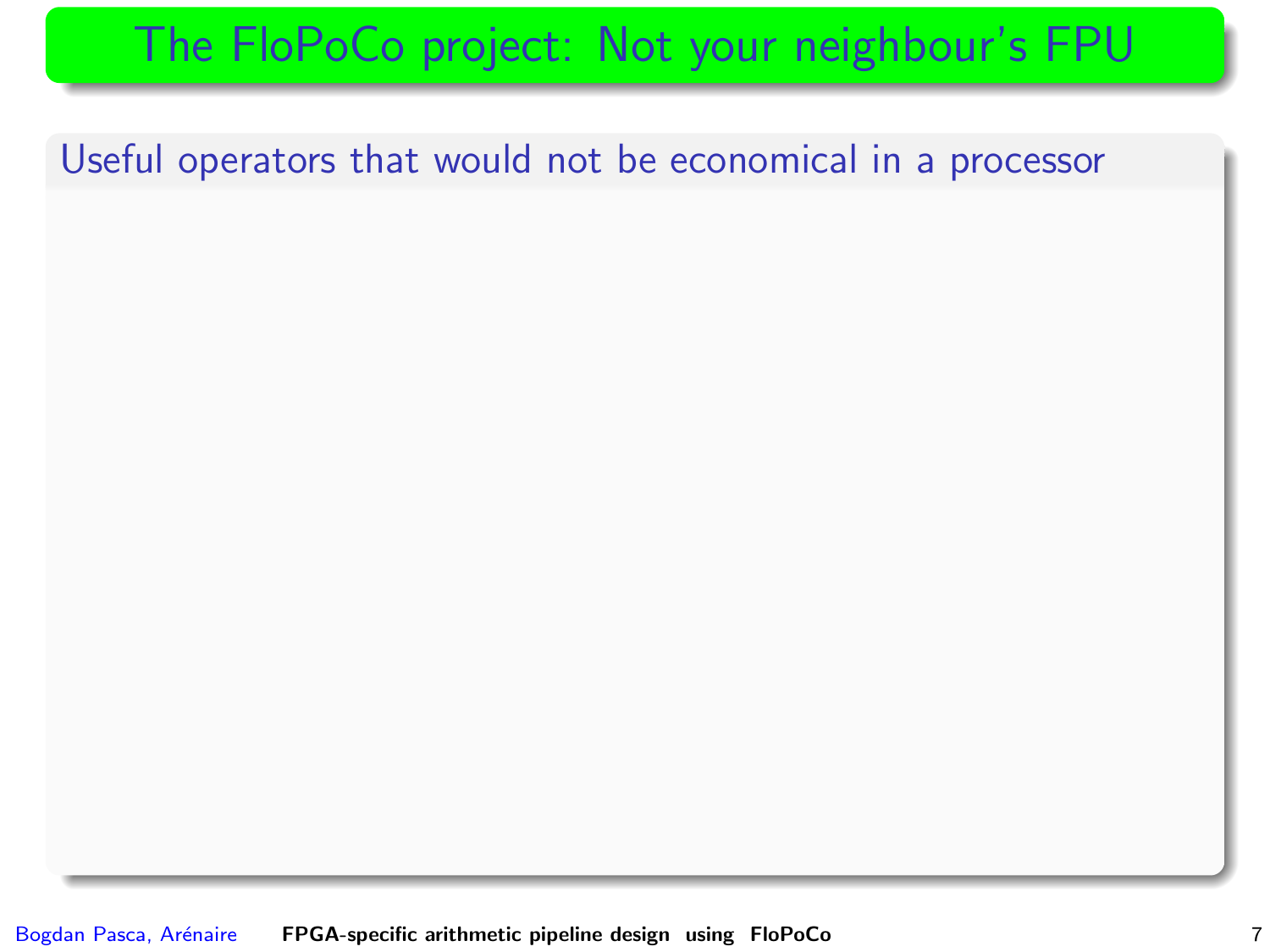# The FloPoCo project: Not your neighbour's FPU

#### Useful operators that would not be economical in a processor

- $\star$  Elementary functions (sine, exponential, logarithm...)
- Algebraic functions ( $\frac{x}{\sqrt{x^2+y^2}}$ , polynomials, ...)
- ★ Compound functions  $(\log_2(1 \pm 2^x), e^{-Kt^2}, ...)$
- $\star$  Floating-point sums, dot products, sums of squares
- $\star$  Specialized operators: constant multipliers, squarers, ...
- Complex arithmetic
- $\star$  LNS arithmetic
- $\bigstar$  Decimal arithmetic
	- **o** Interval arithmetic

 $\bullet$  ...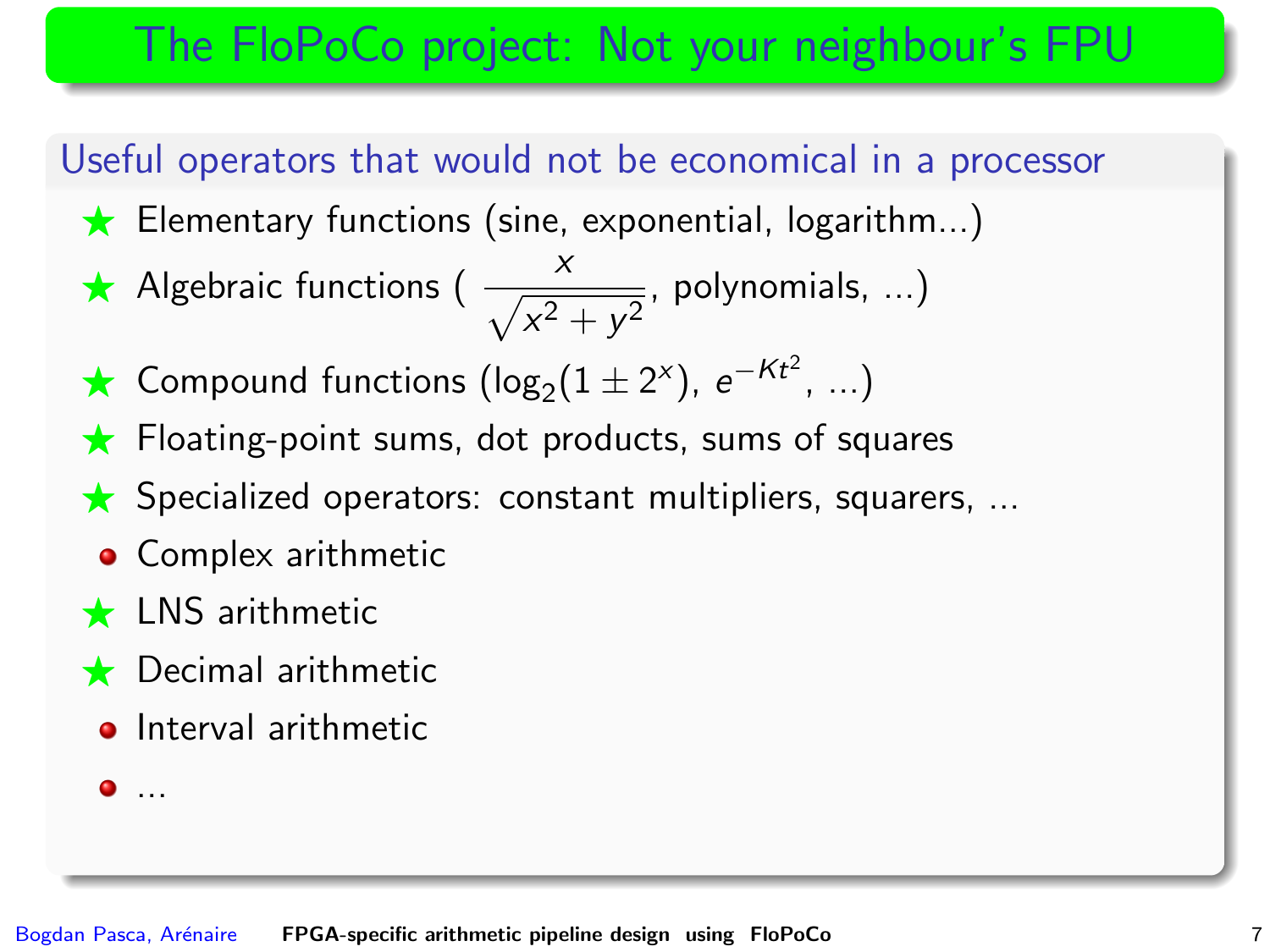# The FloPoCo project: Not your neighbour's FPU

#### Useful operators that would not be economical in a processor

- $\star$  Elementary functions (sine, exponential, logarithm...)
- Algebraic functions ( $\frac{x}{\sqrt{x^2+y^2}}$ , polynomials, ...)
- ★ Compound functions  $(\log_2(1 \pm 2^x), e^{-Kt^2}, ...)$
- $\star$  Floating-point sums, dot products, sums of squares
- $\star$  Specialized operators: constant multipliers, squarers, ...
- Complex arithmetic
- $\star$  LNS arithmetic
- $\bigstar$  Decimal arithmetic
	- **o** Interval arithmetic
	- $\bullet$  ...
	- Oh yes, basic operations, too.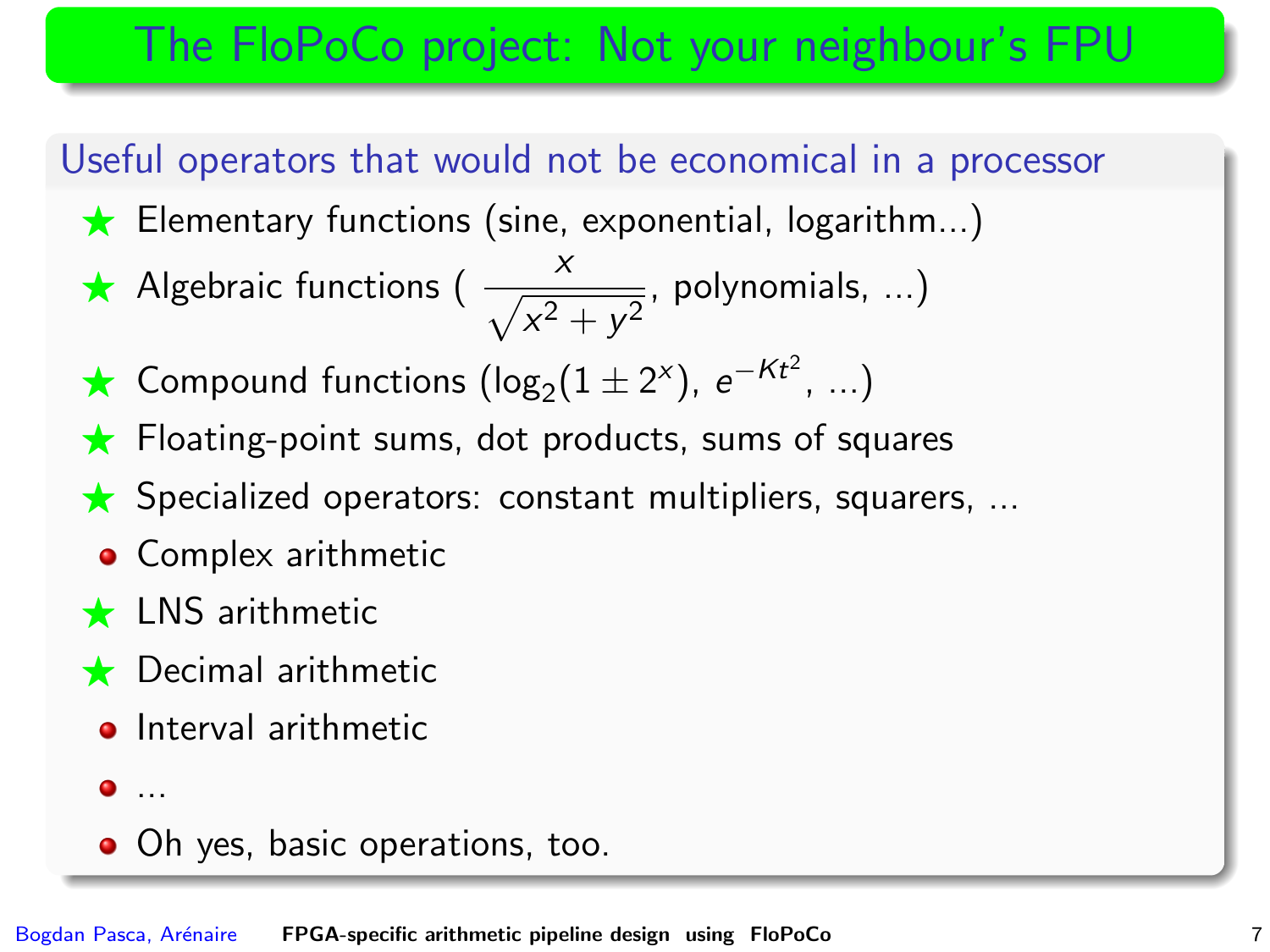One instance: double-precision, Virtex4, 400MHz - FPExp:

- 52 pipeline stages
- 37 subcomponents
- 6000 lines of VHDL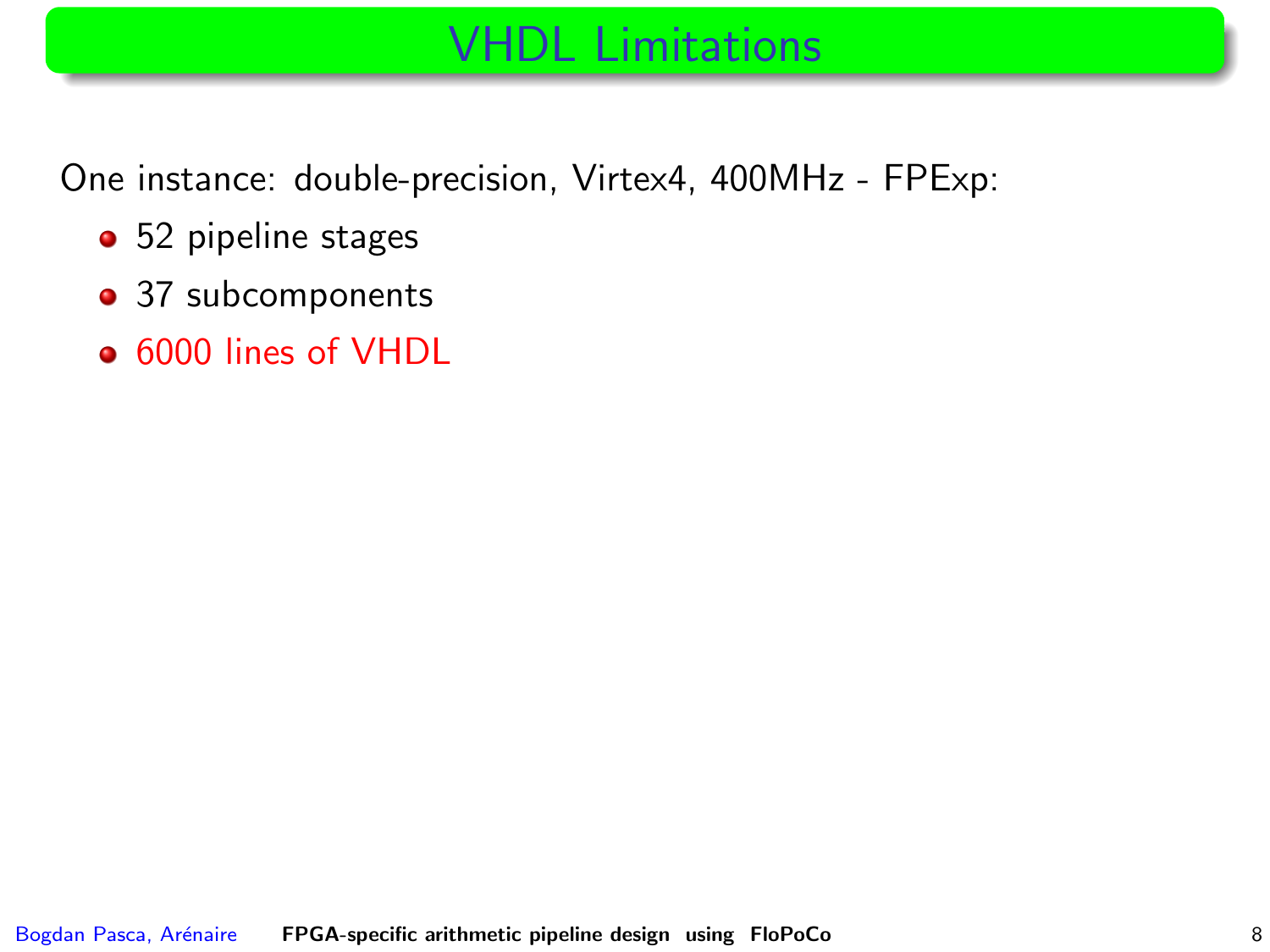One instance: double-precision, Virtex4, 400MHz - FPExp:

- 52 pipeline stages
- 37 subcomponents
- 6000 lines of VHDL vs 600 lines of FloPoCo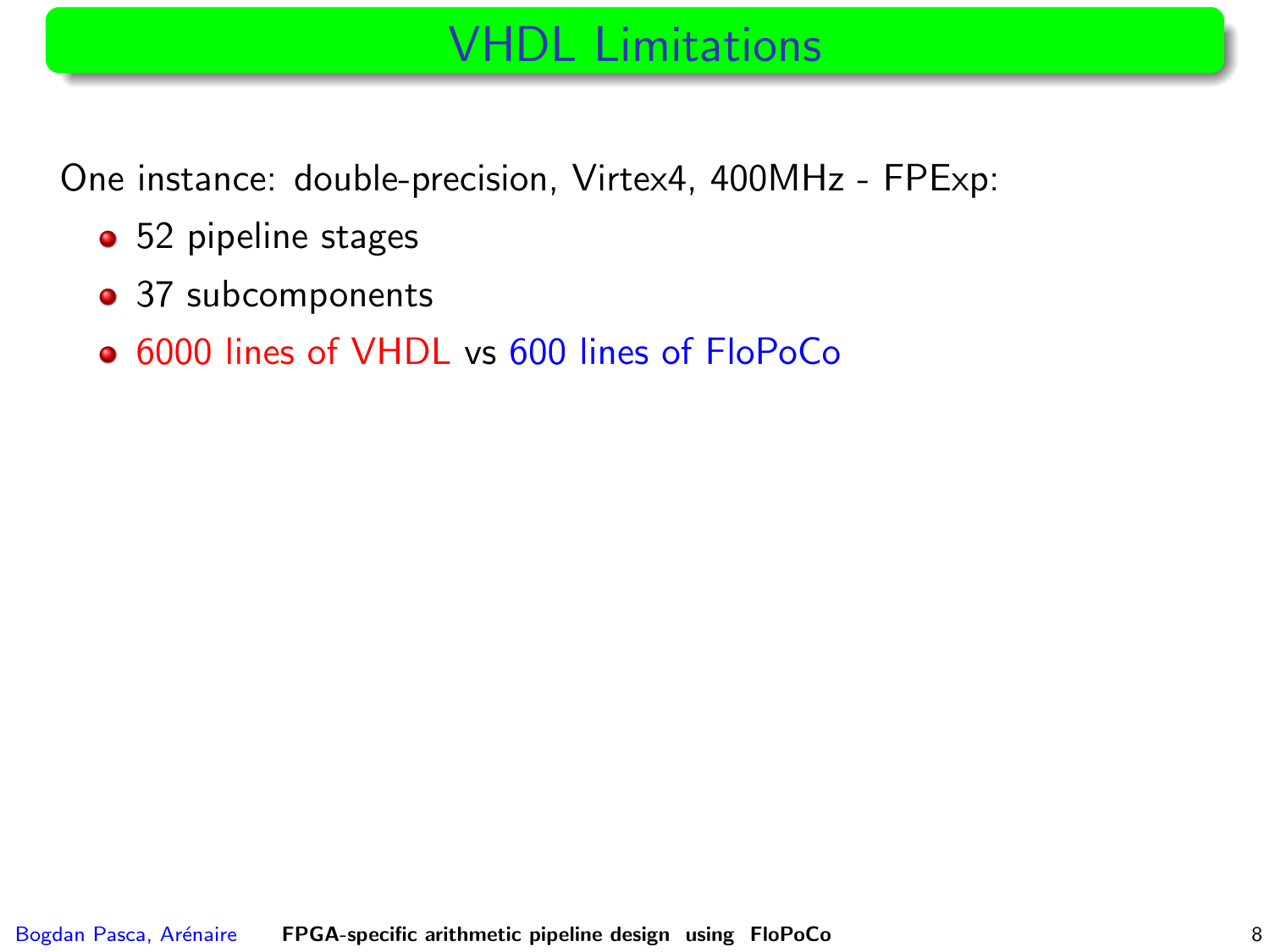One instance: double-precision, Virtex4, 400MHz - FPExp:

- 52 pipeline stages
- 37 subcomponents
- 6000 lines of VHDL vs 600 lines of FloPoCo

Our questions for today:

How to productively design an optimized architecture?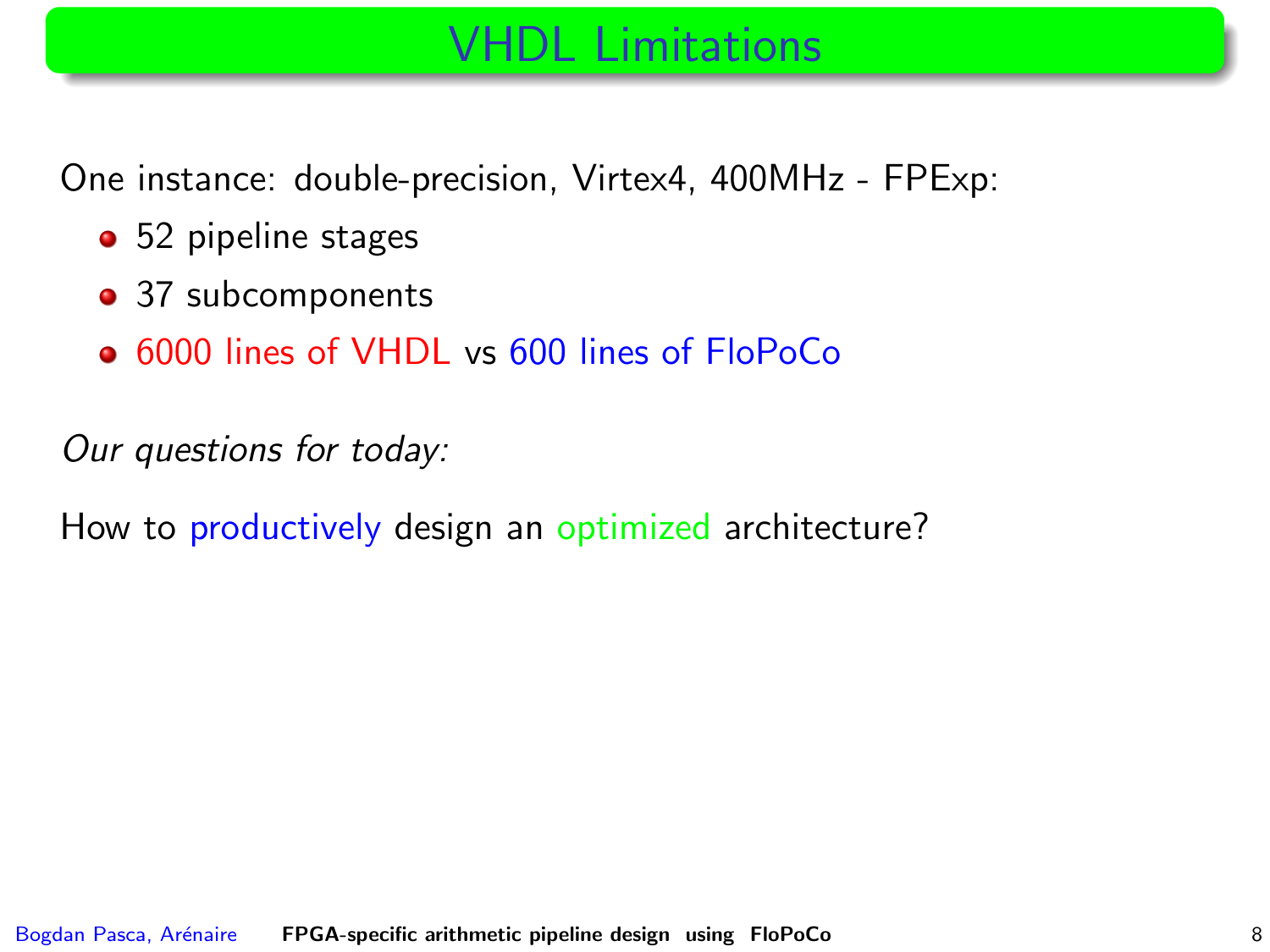One instance: double-precision, Virtex4, 400MHz - FPExp:

- 52 pipeline stages
- 37 subcomponents
- 6000 lines of VHDL vs 600 lines of FloPoCo

Our questions for today:

How to productively design an optimized architecture?

#### How to be future-proof?

- need a different precision
- target a different FPGA family (different multiplier sizes)
- need faster frequency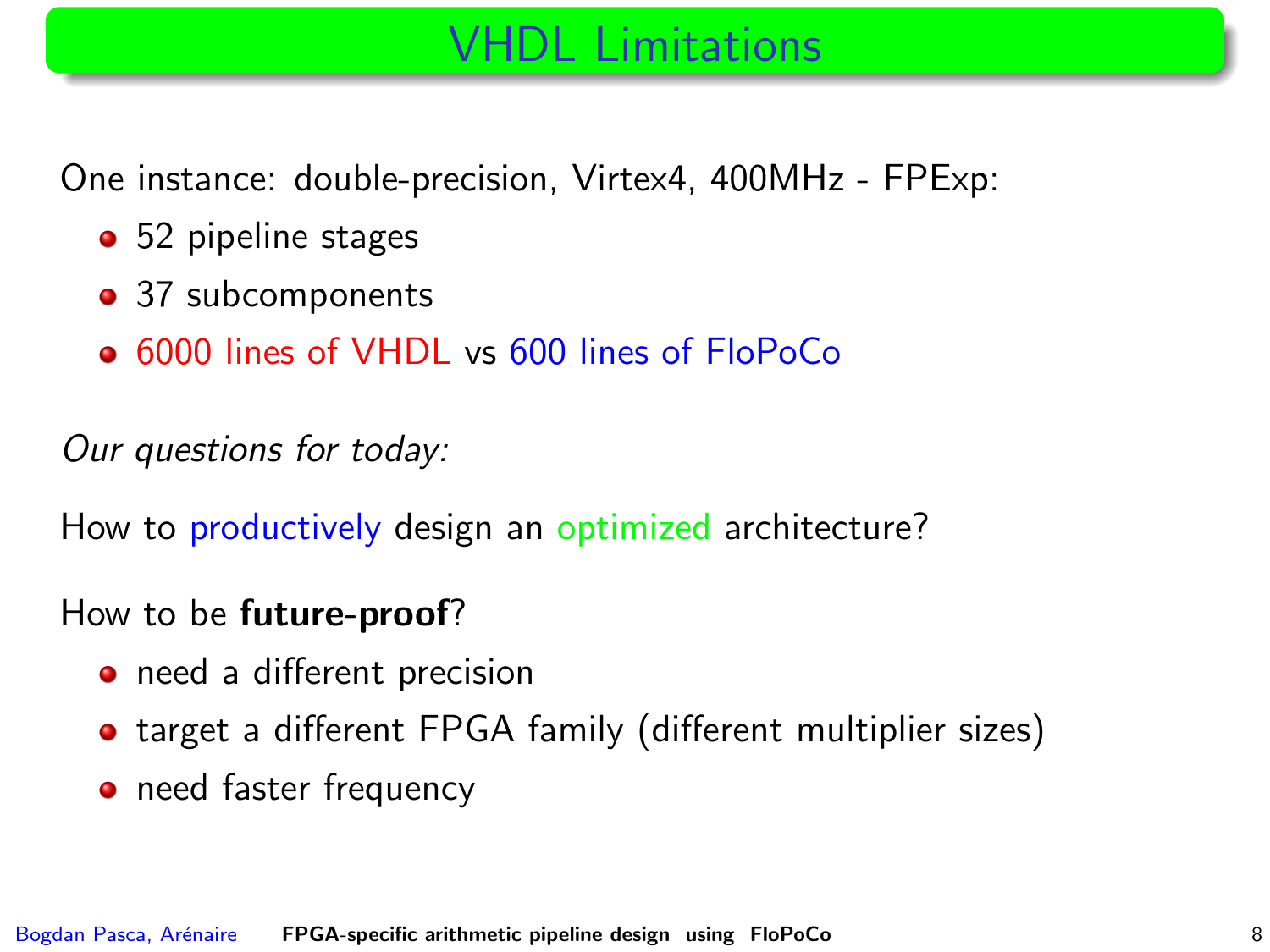# Datapath design using FloPoCo

[FPGAs and floating-point](#page-2-0)

[Datapath design using FloPoCo](#page-23-0)

[Inside FloPoCo](#page-36-0)

[Back-end for HLS](#page-65-0)

<span id="page-23-0"></span>[Conclusion](#page-70-0)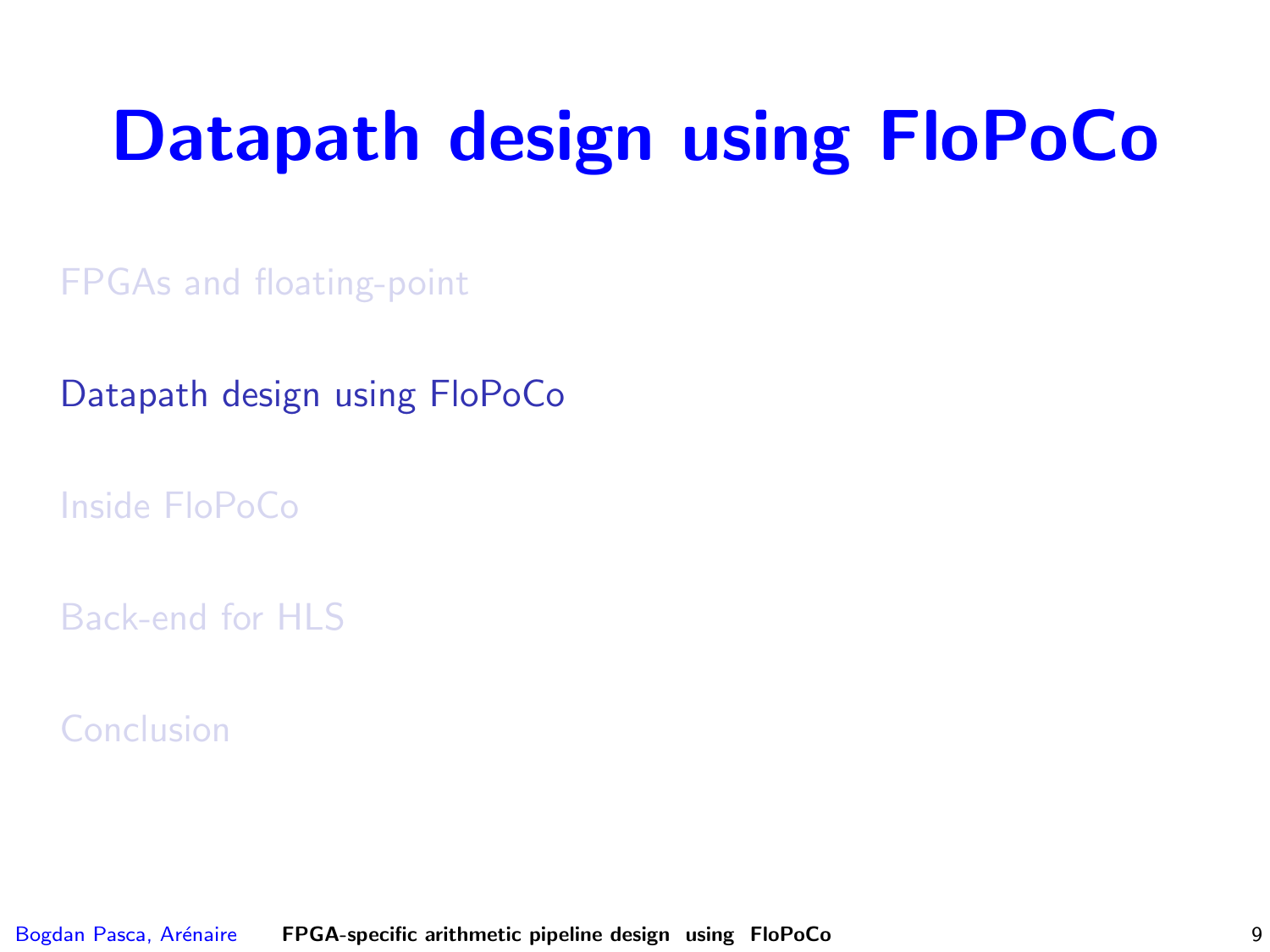## A question of granularity

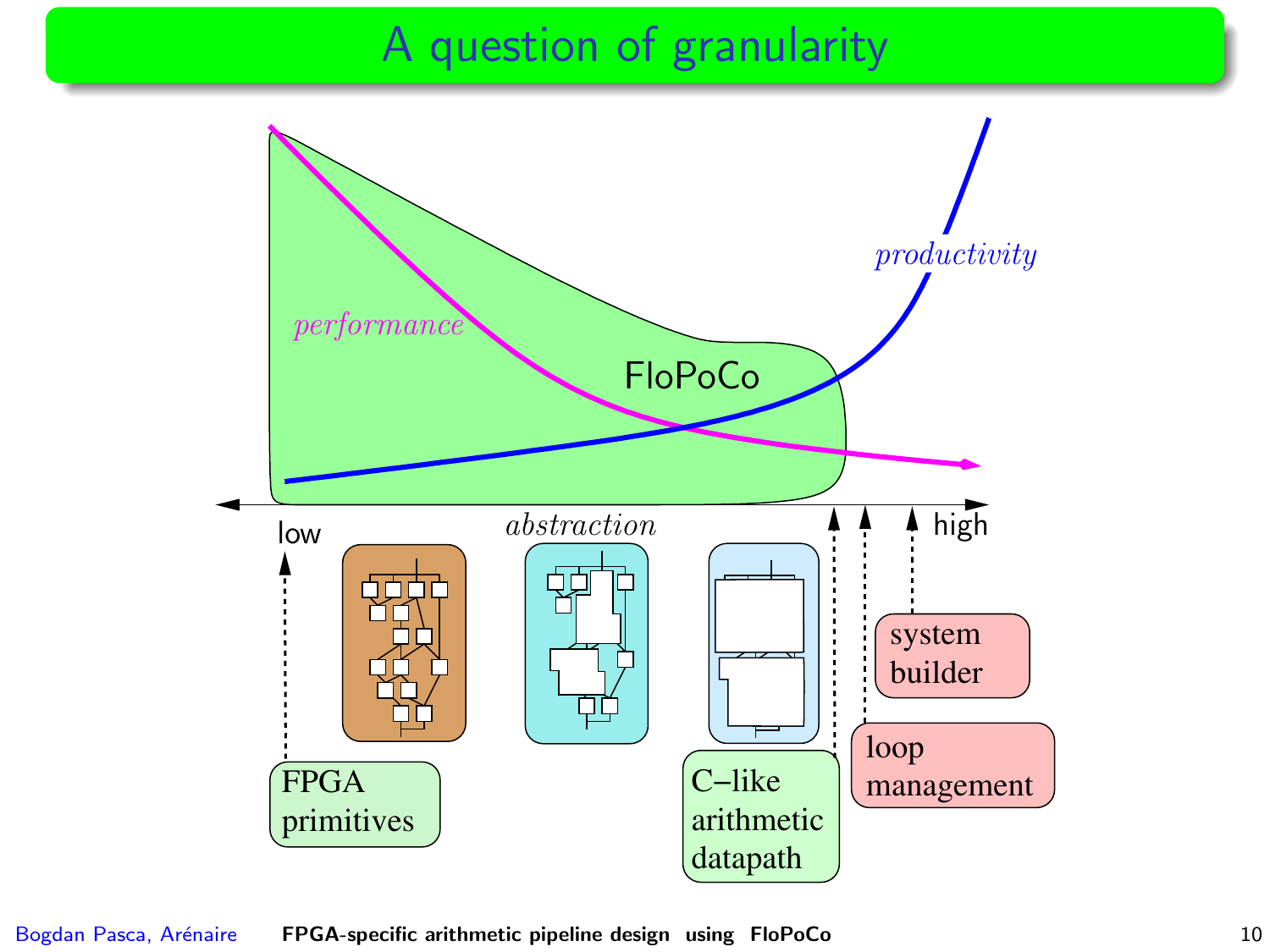$$
x^2 + y^2 + z^2
$$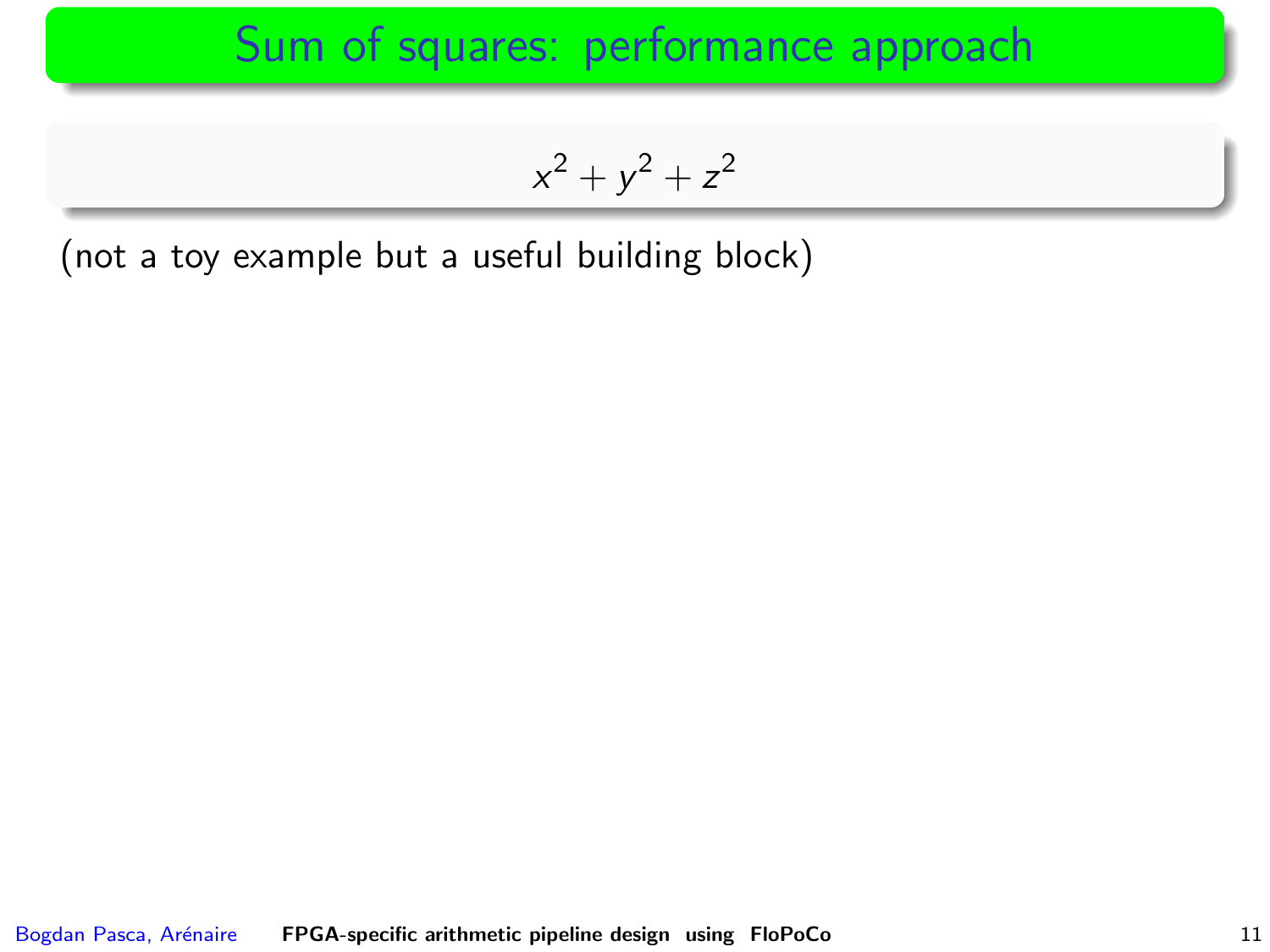$$
x^2 + y^2 + z^2
$$

- A square is simpler than a multiplication
	- half the hardware required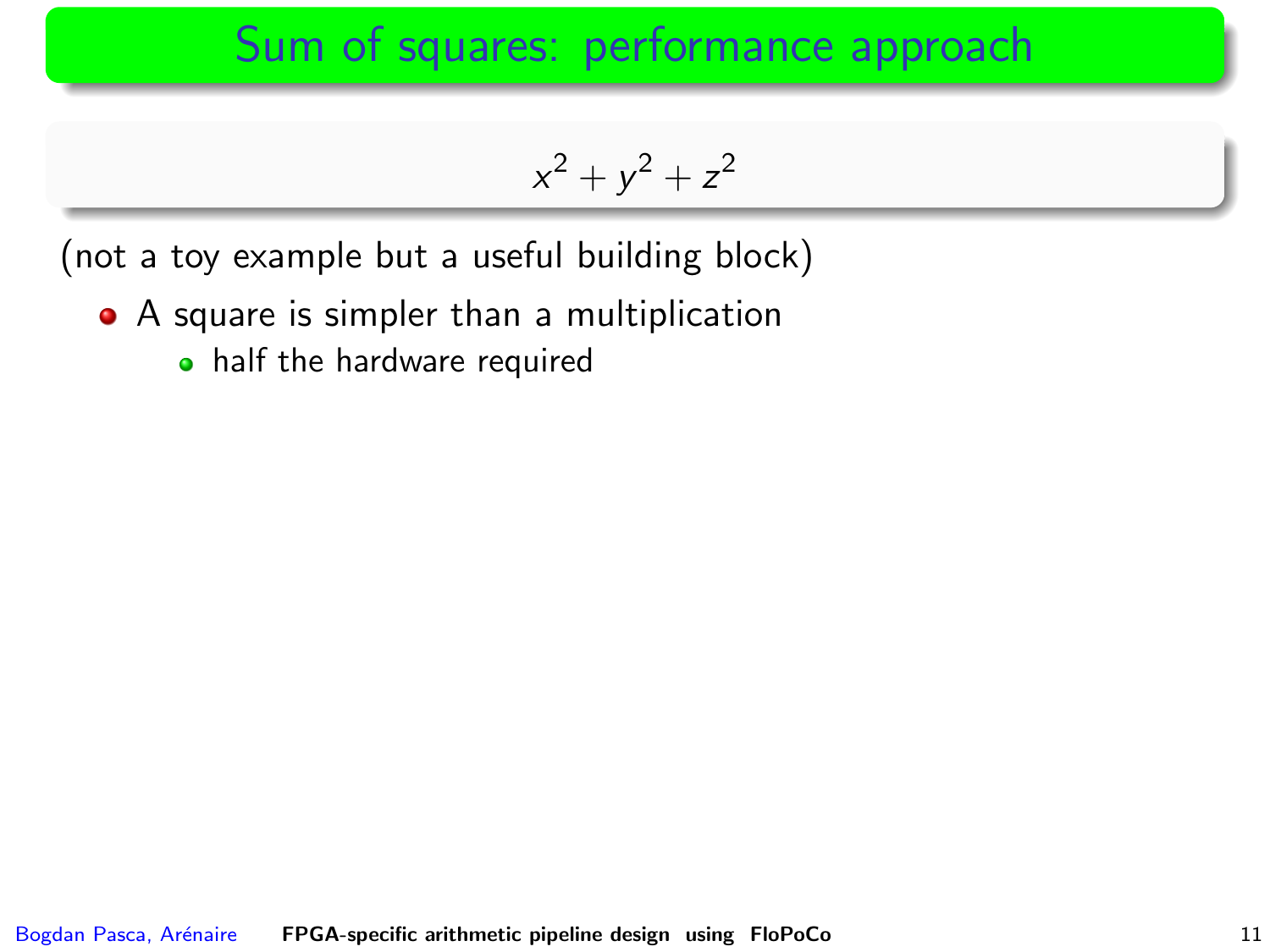$$
x^2 + y^2 + z^2
$$

- A square is simpler than a multiplication
	- half the hardware required
- $x^2$ ,  $y^2$ , and  $z^2$  are positive:
	- one half of your [FP adder](#page-78-0) is useless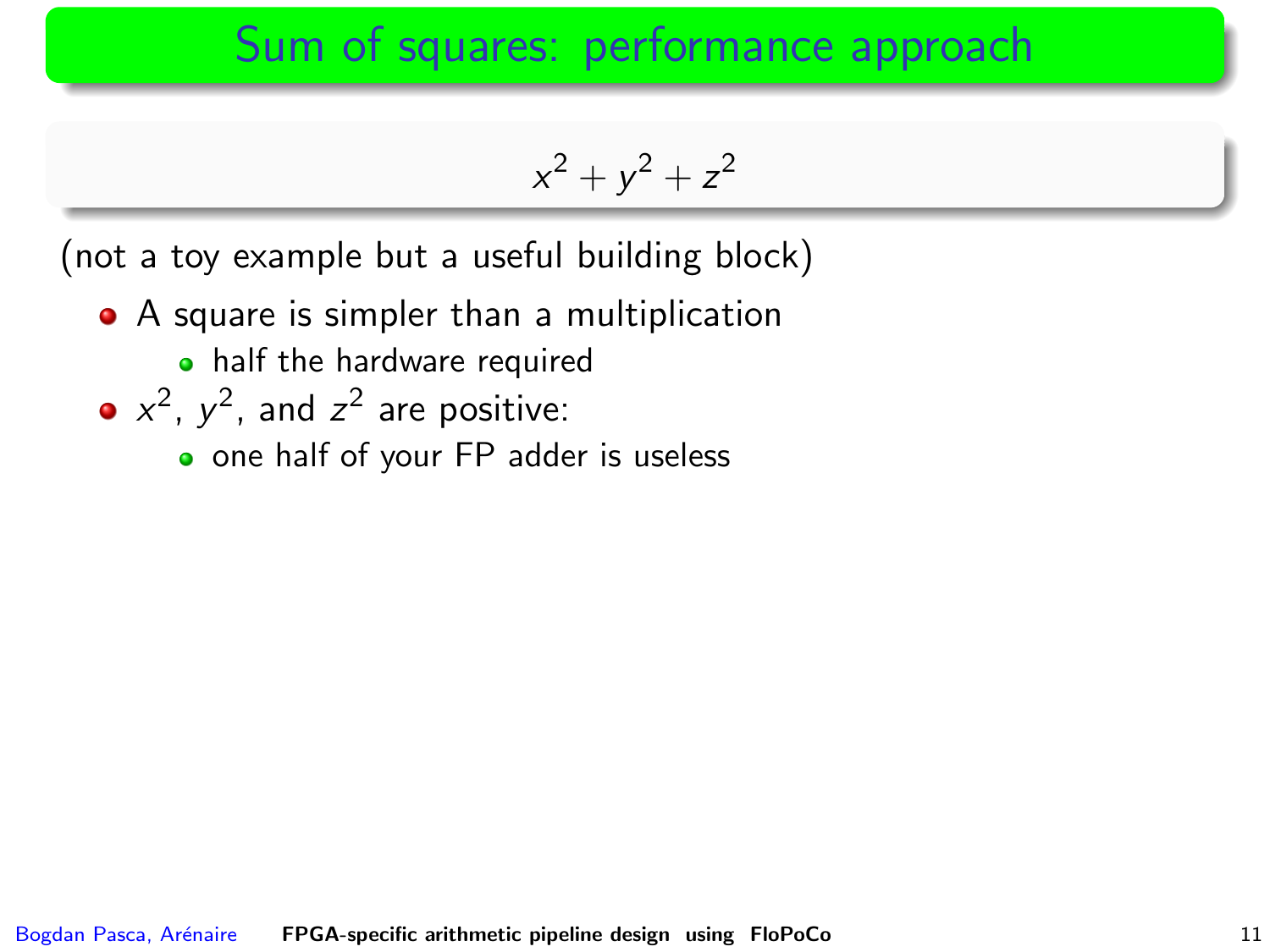$$
x^2 + y^2 + z^2
$$

- A square is simpler than a multiplication
	- half the hardware required
- $x^2$ ,  $y^2$ , and  $z^2$  are positive:
	- one half of your [FP adder](#page-78-0) is useless
- Accuracy can be improved:
	- 5 rounding errors in the floating-point version
	- $(x^2 + y^2) + z^2$  : asymmetrical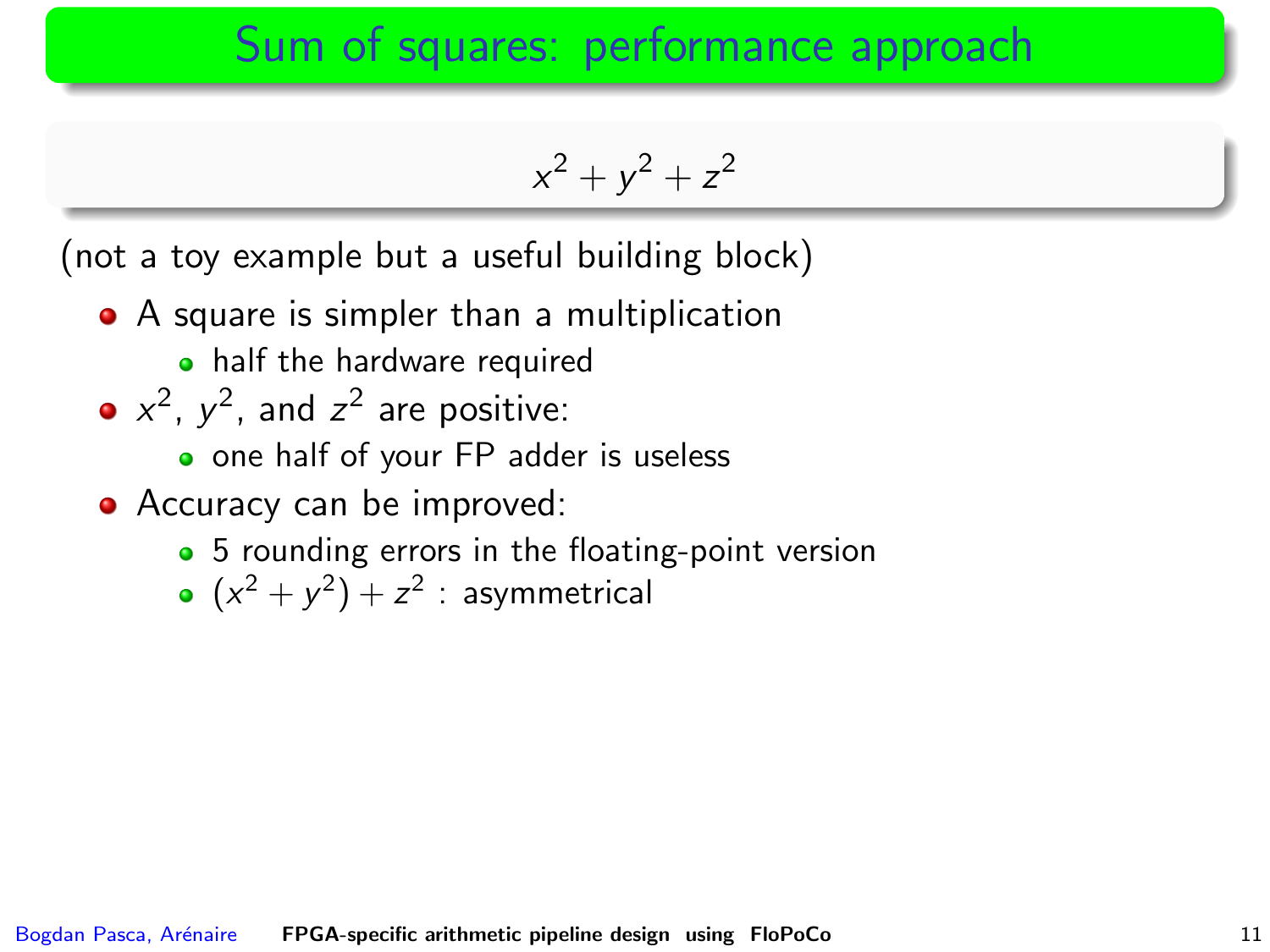$$
x^2 + y^2 + z^2
$$

(not a toy example but a useful building block)

- A square is simpler than a multiplication
	- half the hardware required
- $x^2$ ,  $y^2$ , and  $z^2$  are positive:
	- o one half of your [FP adder](#page-78-0) is useless
- Accuracy can be improved:
	- 5 rounding errors in the floating-point version
	- $(x^2 + y^2) + z^2$  : asymmetrical

#### The FloPoCo recipe for optimal performance

- build a fixed-point architecture
- keep the FP interface
- **•** ensure a clear accuracy specification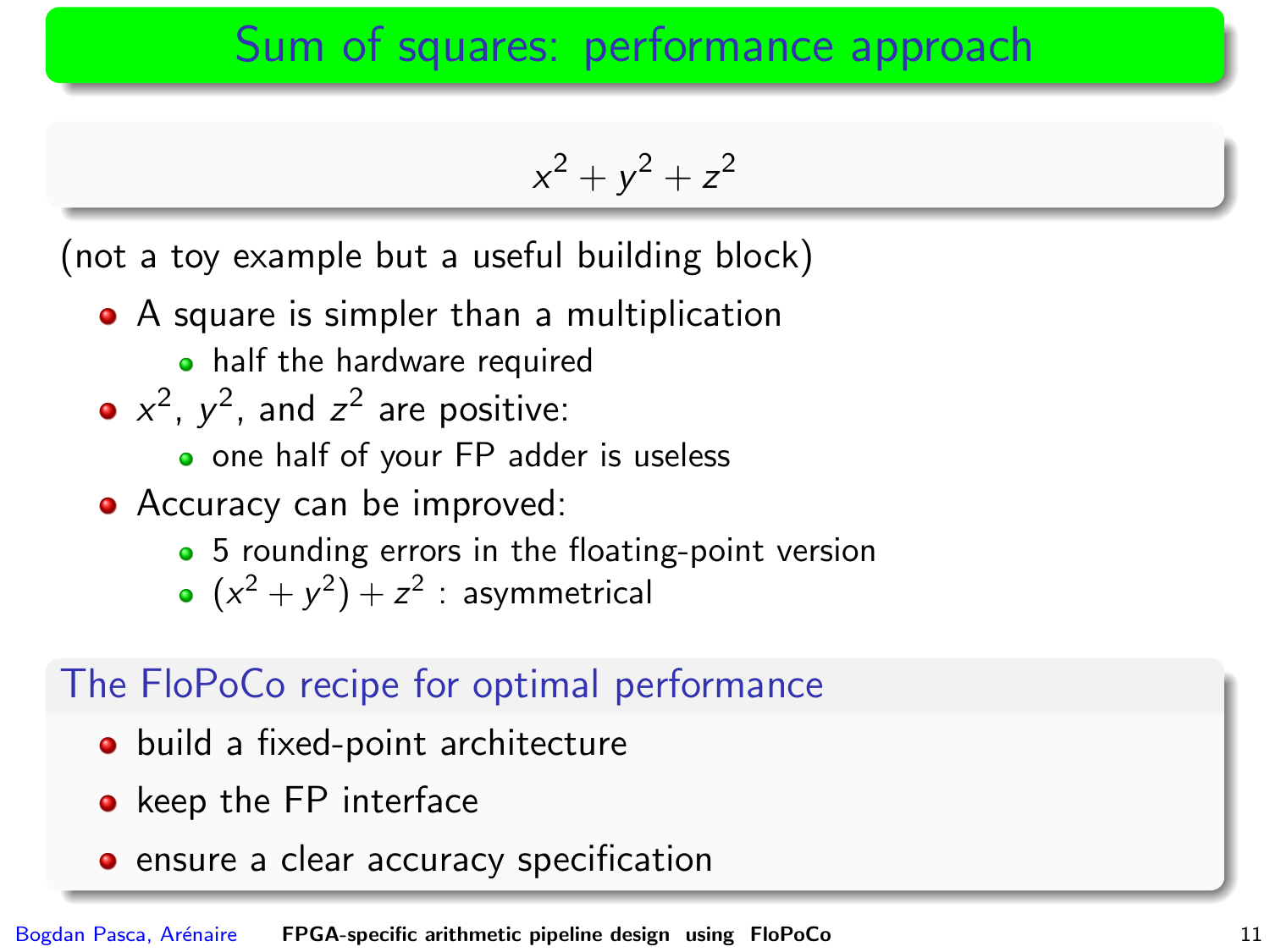#### Architecture: Optimal Performance

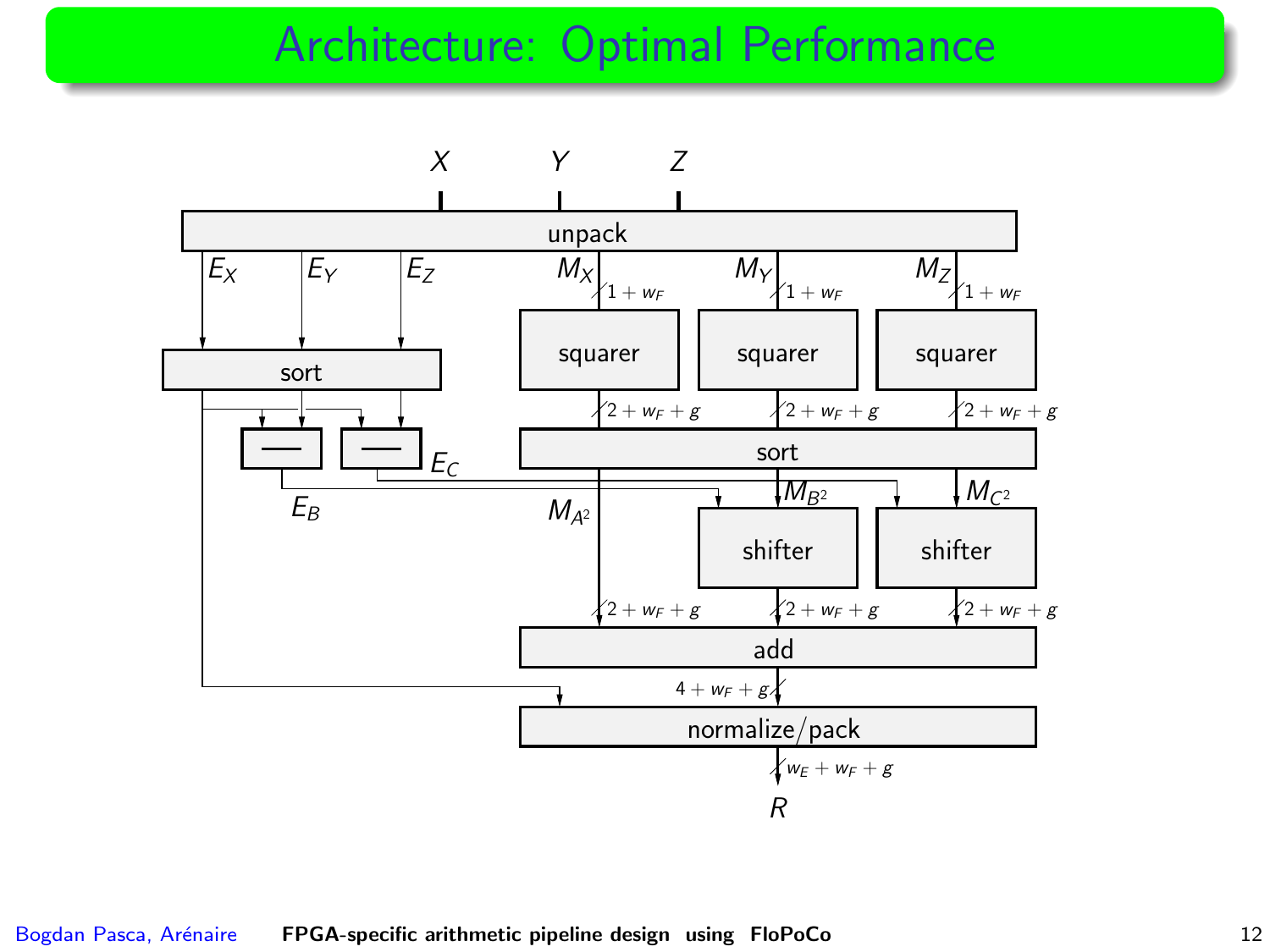#### The FloPoCo recipe for high productivity

```
flopoco FPPipeline expr.in 8 23
```

```
/* sum of squares */
r = \text{sqr}(x) + \text{sqr}(y) + \text{sqr}(z);output r;
```
flopoco FPPipeline expr.in 8 23 Final report: | |---Entity IntSquarer\_24\_uid8: Pipeline depth = 4 | |---Entity IntAdder\_33\_f400\_uid10: Pipeline depth  $= 1$ (...) ---Entity FPSquarer\_8\_23\_23\_uid30: Pipeline depth = 7 | |---Entity FPAdder\_8\_23\_uid41\_RightShifter: Pipeline depth = 1 | |---Entity IntAdder\_27\_f400\_uid45: Pipeline depth = 1 | |---Entity LZCShifter\_28\_to\_28\_counting\_32\_uid50: Pipeline depth = 5 | |---Entity IntAdder\_34\_f400\_uid52: Pipeline depth = 2 ---Entity FPAdder\_8\_23\_uid41: | Pipeline depth = 14 | |---Entity FPAdder\_8\_23\_uid63\_RightShifter: Pipeline depth = 1 | |---Entity IntAdder\_27\_f400\_uid67: Pipeline depth = 1 | |---Entity LZCShifter\_28\_to\_28\_counting\_32\_uid72: Pipeline depth = 5 | |---Entity IntAdder\_34\_f400\_uid74: Pipeline depth = 2 ---Entity FPAdder 8 23 uid63: | Pipeline depth = 14 Entity Pipeline2: Pipeline depth = 36 Output file: flopoco.vhdl

Bogdan Pasca, Arénaire **[FPGA-specific arithmetic pipeline design using FloPoCo](#page-0-0)** 13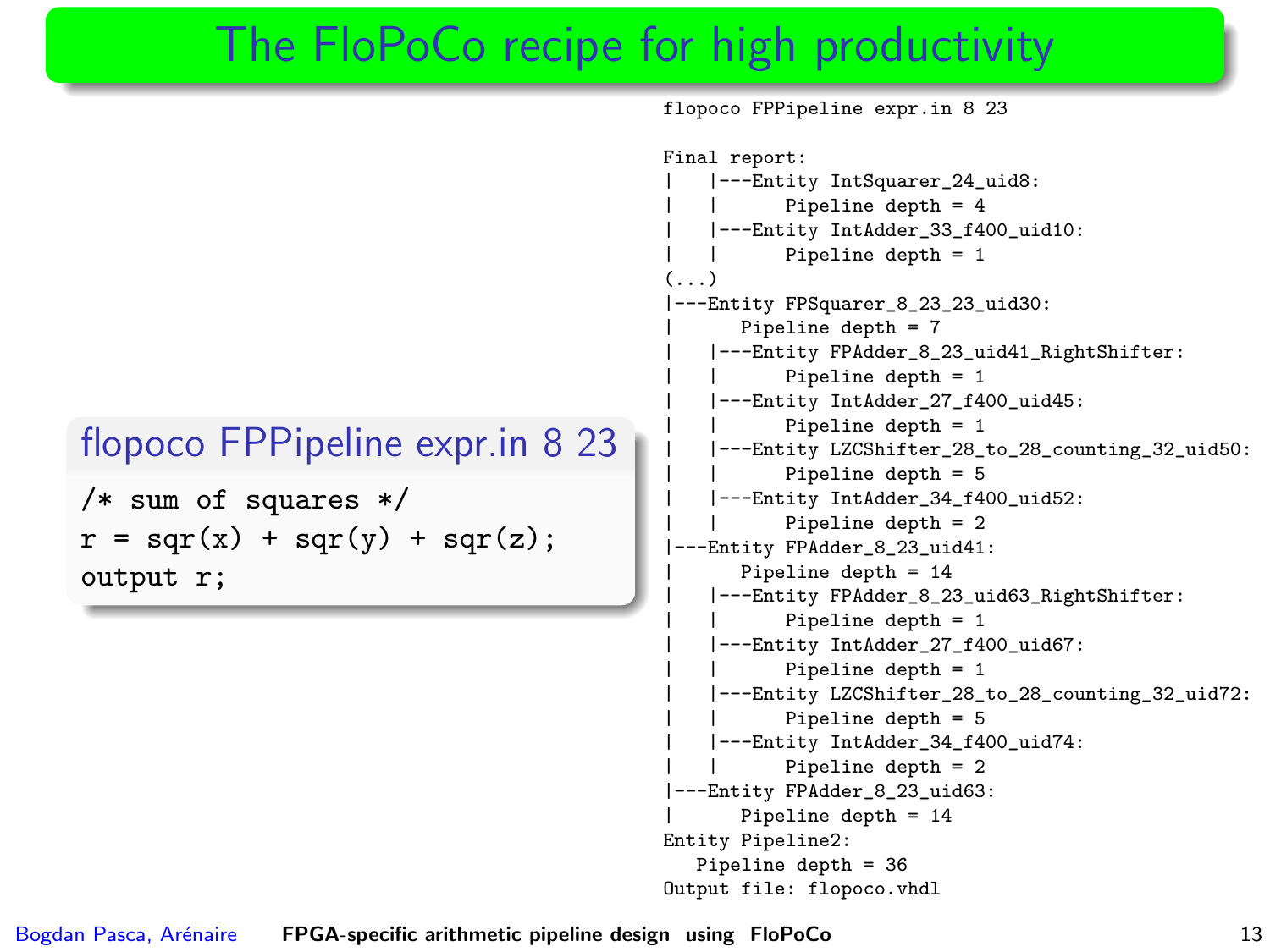## Synthesis Results

#### A few results for floating-point sum-of-squares on Virtex4:

| <b>Single Precision</b>       | area                | performance         | design<br>time |
|-------------------------------|---------------------|---------------------|----------------|
| LogiCore classic <sup>4</sup> | 1282 slices, 20 DSP | 43 cycles @ 353 MHz | hours          |
| FloPoCo compiler              | 1047 slices, 9 DSP  | 36 cycles @ 357 MHz | seconds        |
| FloPoCo custom                | 453 slices, 9 DSP   | 11 cycles @ 368 MHz | davs           |

| <b>Double Precision</b> | area                | performance         | design<br>time |
|-------------------------|---------------------|---------------------|----------------|
| LogiCore classic        | 3942 slices, 48 DSP | 52 cycles @ 279 MHz | hours          |
| FloPoCo compiler        | 3354 slices, 18 DSP | 49 cycles @ 348 MHz | seconds        |
| FloPoCo custom          | 1845 slices, 18 DSP | 16 cycles @ 362 MHz | seconds        |

- $\star$  all performance metrics improved, FLOP/s/area more than doubled
- $\star$  custom operator more accurate, and symmetrical

<sup>4</sup>Assembling floating-point operators

Bogdan Pasca, Arénaire [FPGA-specific arithmetic pipeline design using FloPoCo](#page-0-0) 14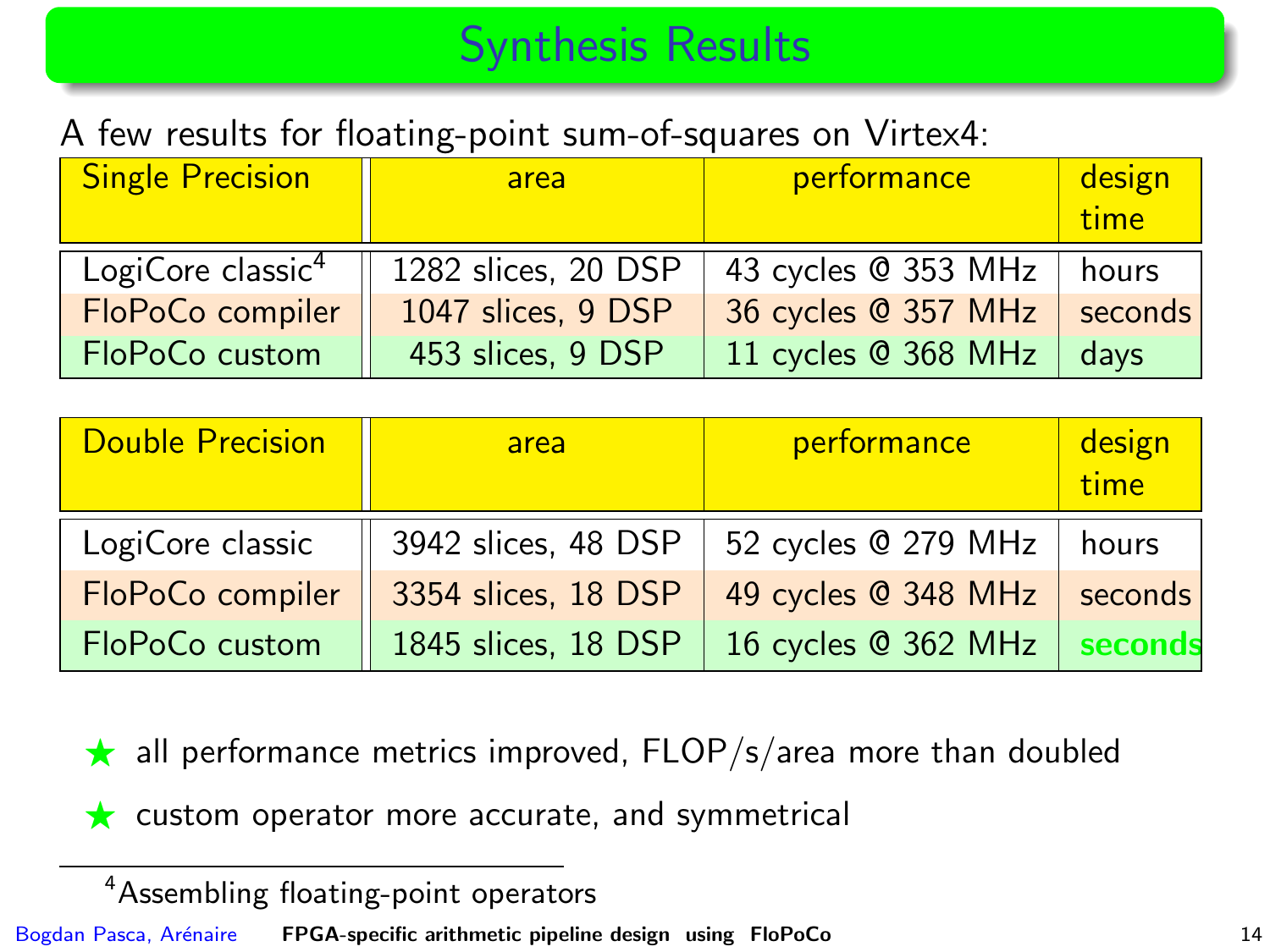# Adapting to context: frequency-directed pipeline



#### One operator does not fit all

• Low frequency, low resource consumption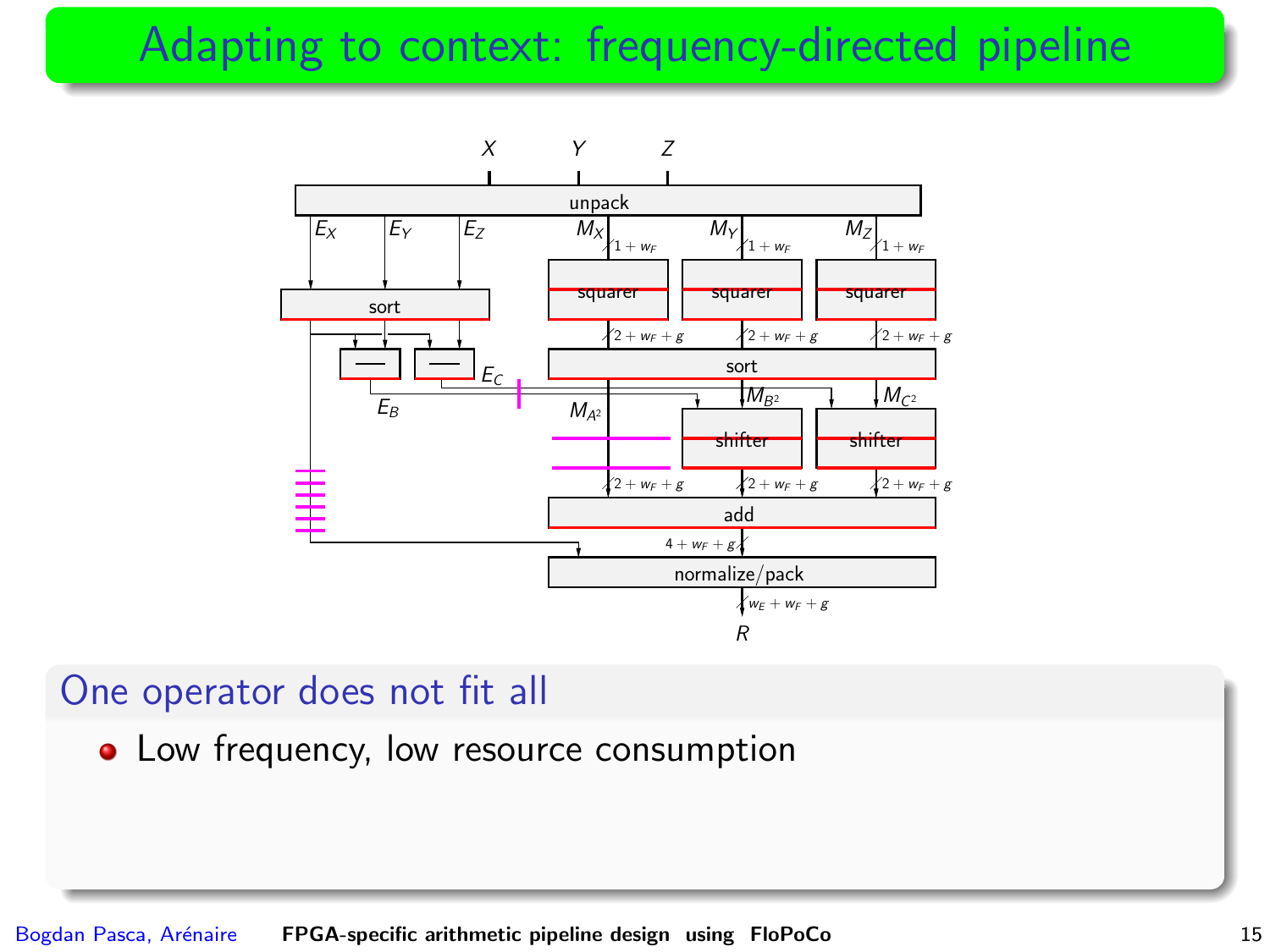# Adapting to context: frequency-directed pipeline



#### One operator does not fit all

- Low frequency, low resource consumption
- Faster but larger (more registers)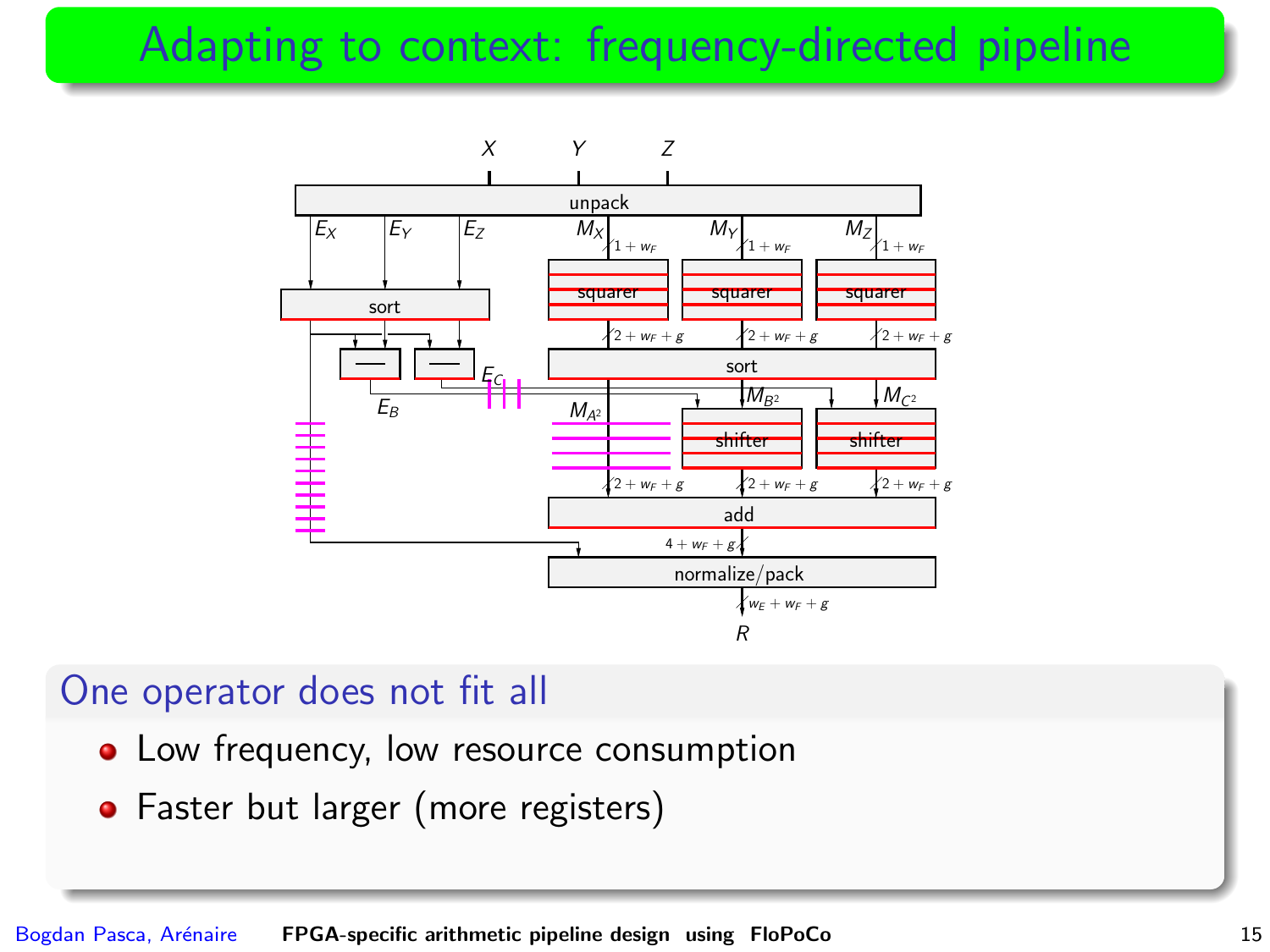# Adapting to context: frequency-directed pipeline



#### One operator does not fit all

- Low frequency, low resource consumption
- Faster but larger (more registers)
- **Combinatorial**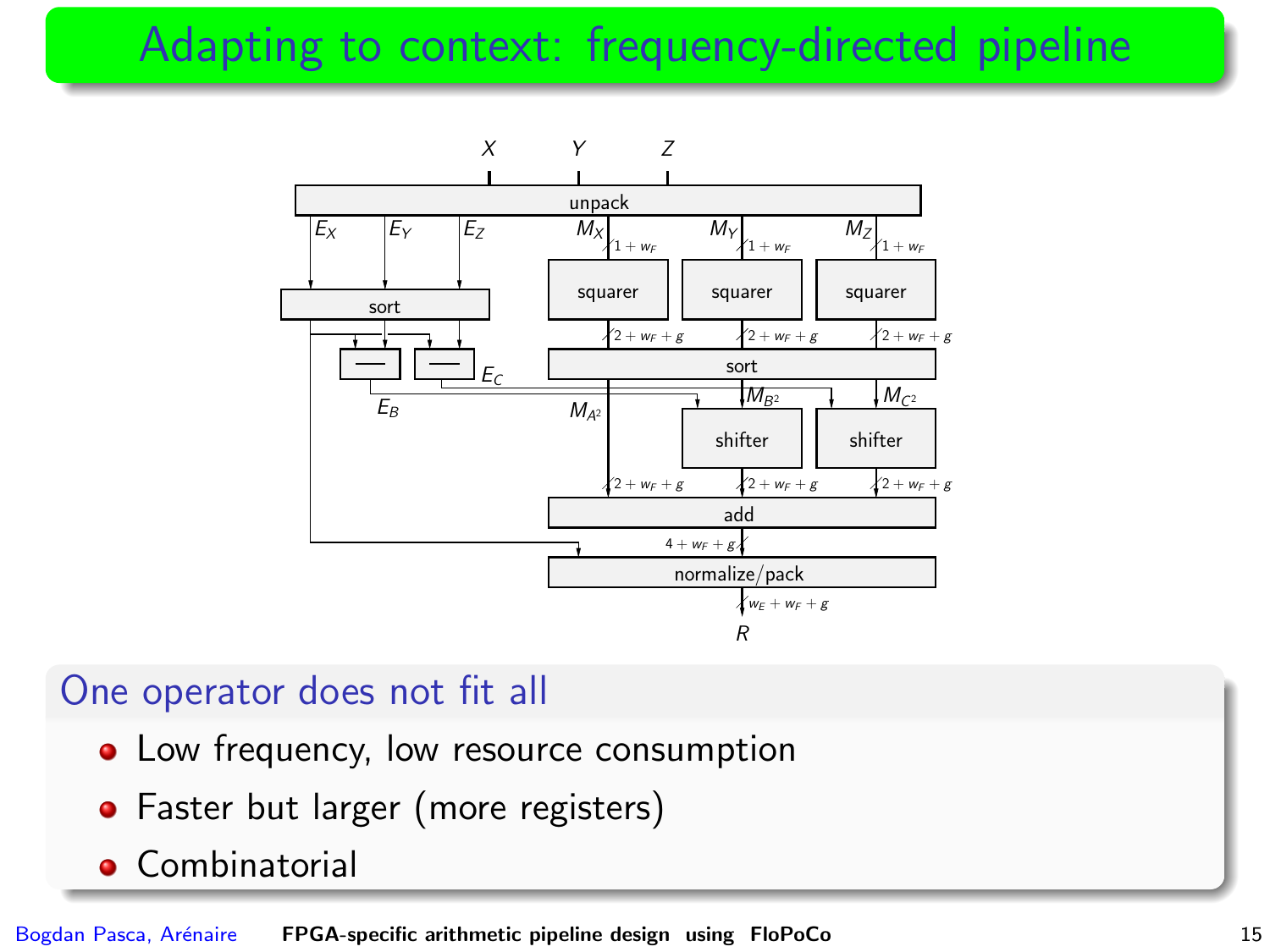# Inside FloPoCo

[FPGAs and floating-point](#page-2-0)

[Datapath design using FloPoCo](#page-23-0)

[Inside FloPoCo](#page-36-0)

[Back-end for HLS](#page-65-0)

<span id="page-36-0"></span>[Conclusion](#page-70-0)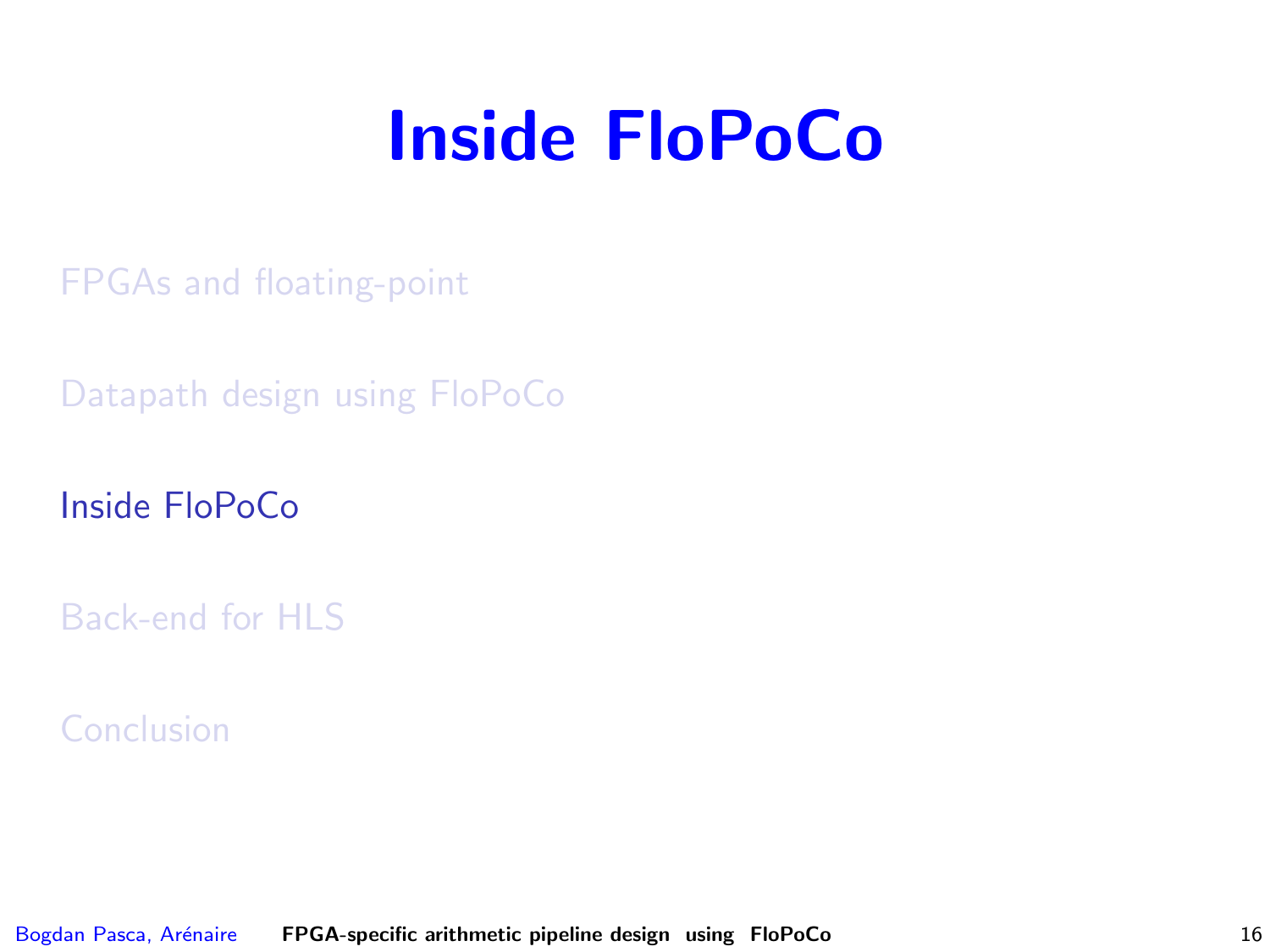#### FloPoCo

FloPoCo is not a library, but a generator of operators written in  $C_{++}$ .

- Command line syntax: a sequence of operator specifications
- Options: target frequency, target hardware, ...
- Output: synthesizable VHDL.

Here should come a demo!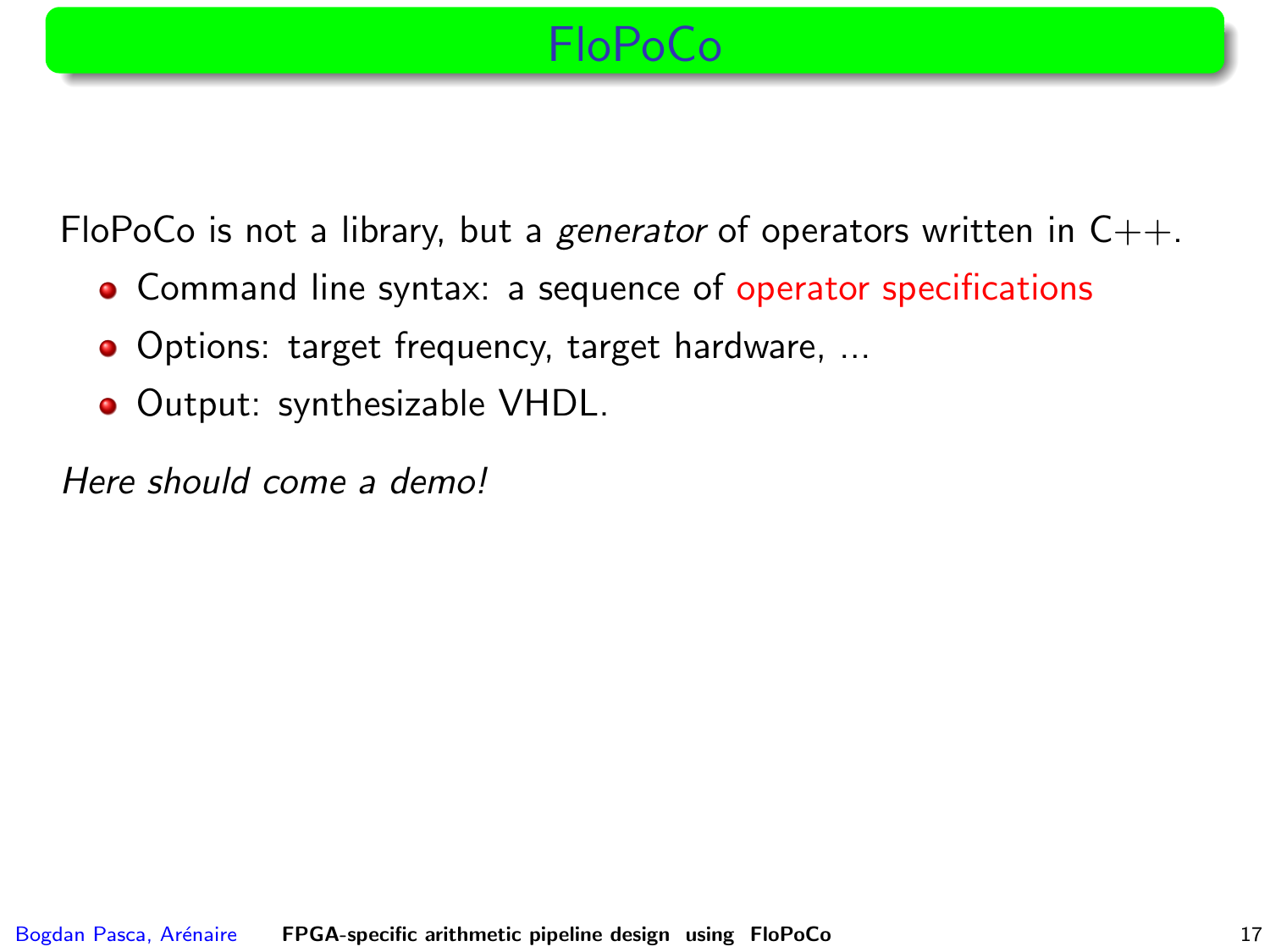#### FloPoCo

FloPoCo is not a library, but a generator of operators written in  $C_{++}$ .

- Command line syntax: a sequence of operator specifications
- Options: target frequency, target hardware, ...
- Output: synthesizable VHDL.

Here should come a demo!

FloPoCo also provides a framework for designing these operators!

```
http://flopoco.gforge.inria.fr/
```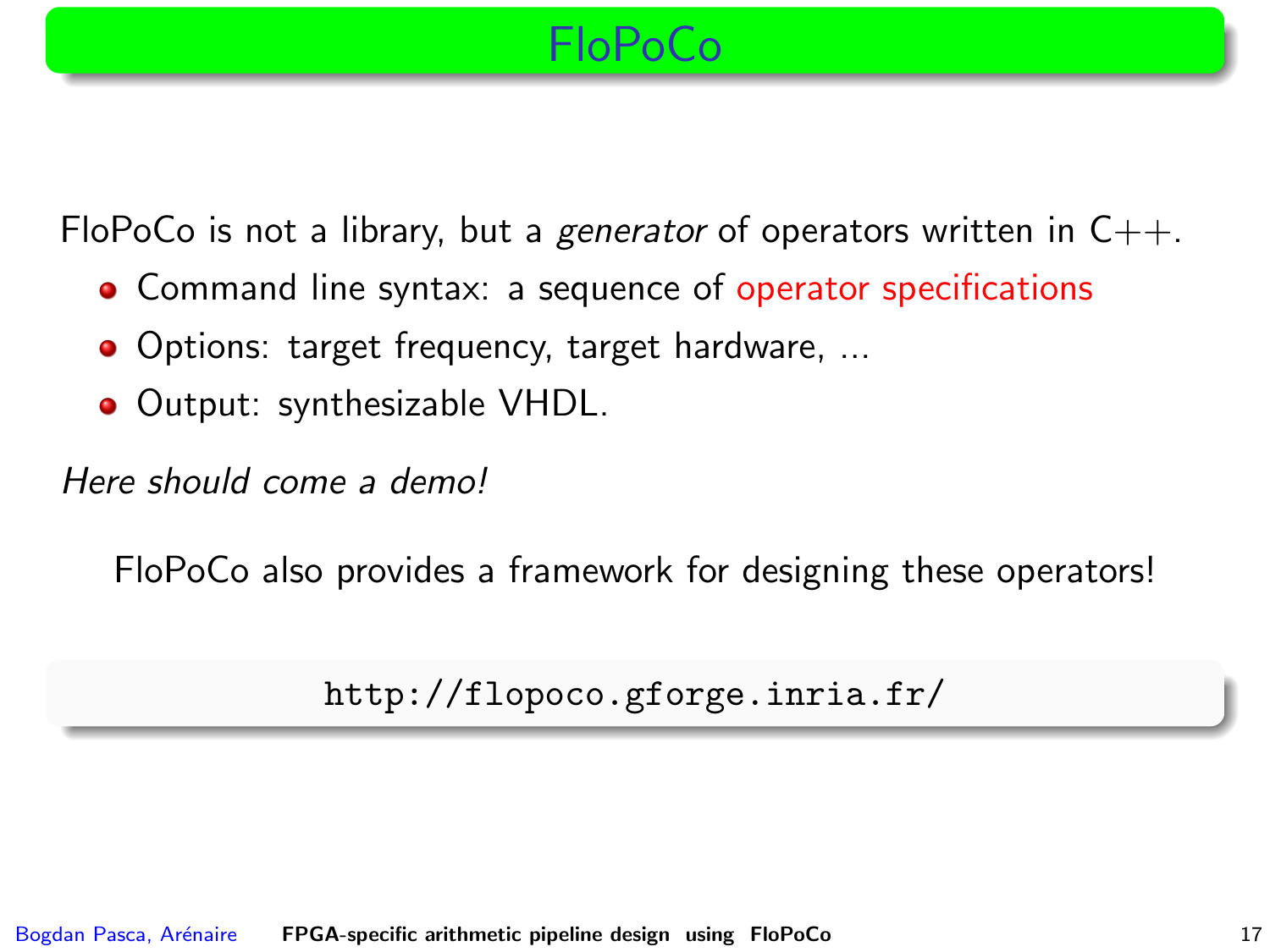#### A modestly object-oriented approach

FloPoCo is not a  $C++$ -based HDL, but more of a mix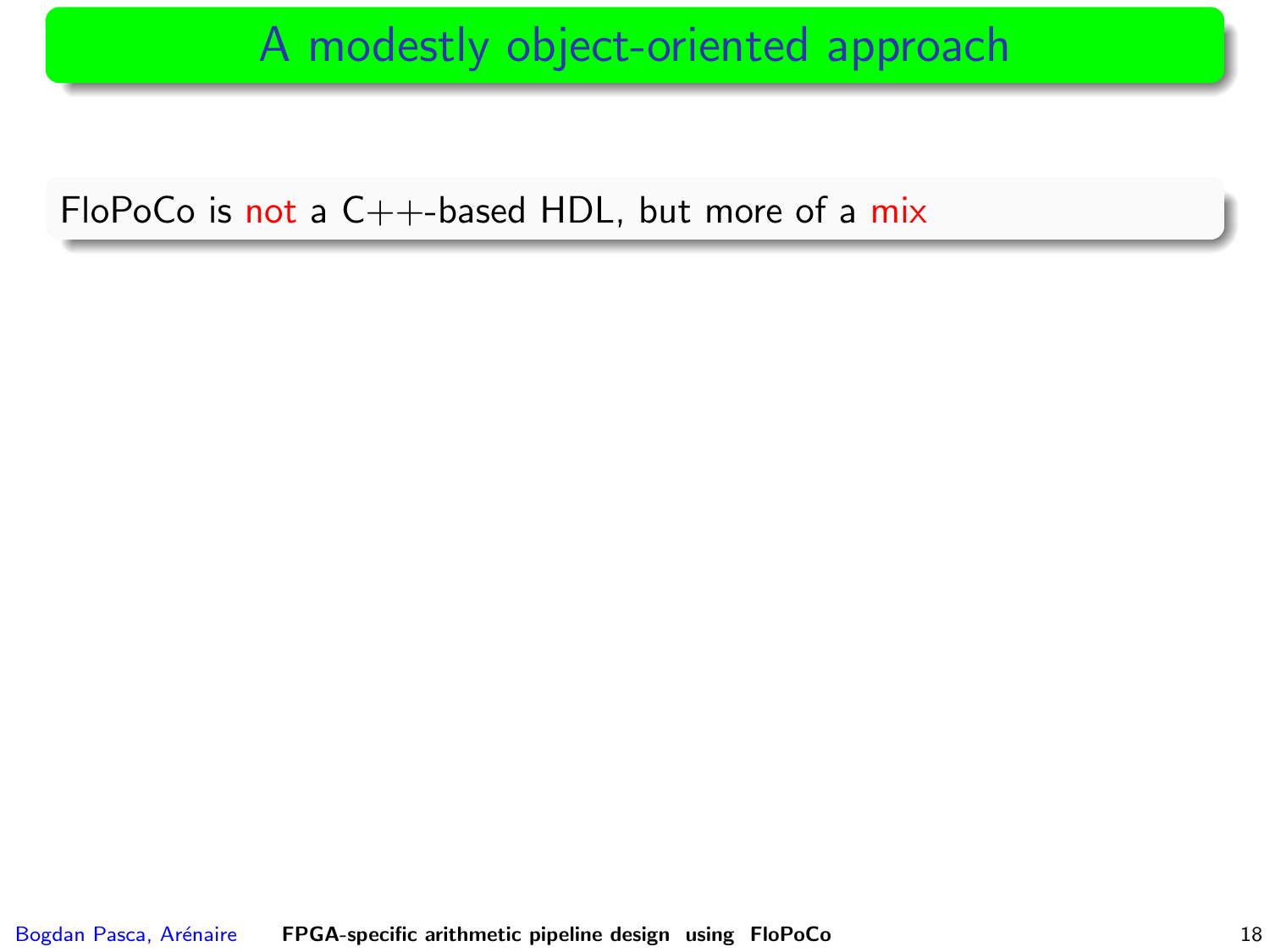### A modestly object-oriented approach

FloPoCo is not a  $C_{++}$ -based HDL, but more of a mix

| • VHDL generation is "print-based" |  |  |  |  |  |  |  |                                                                 |  |  |  |
|------------------------------------|--|--|--|--|--|--|--|-----------------------------------------------------------------|--|--|--|
|                                    |  |  |  |  |  |  |  | $1   \text{vhd1} <<$ "SoS $\leq$ EA(wE-1 downto 0) & Fraction;" |  |  |  |

- easy to port existing work (FPLibrary)
- **easy learning curve for the VHDL-litterate**
- at least the expressive power of VHDL!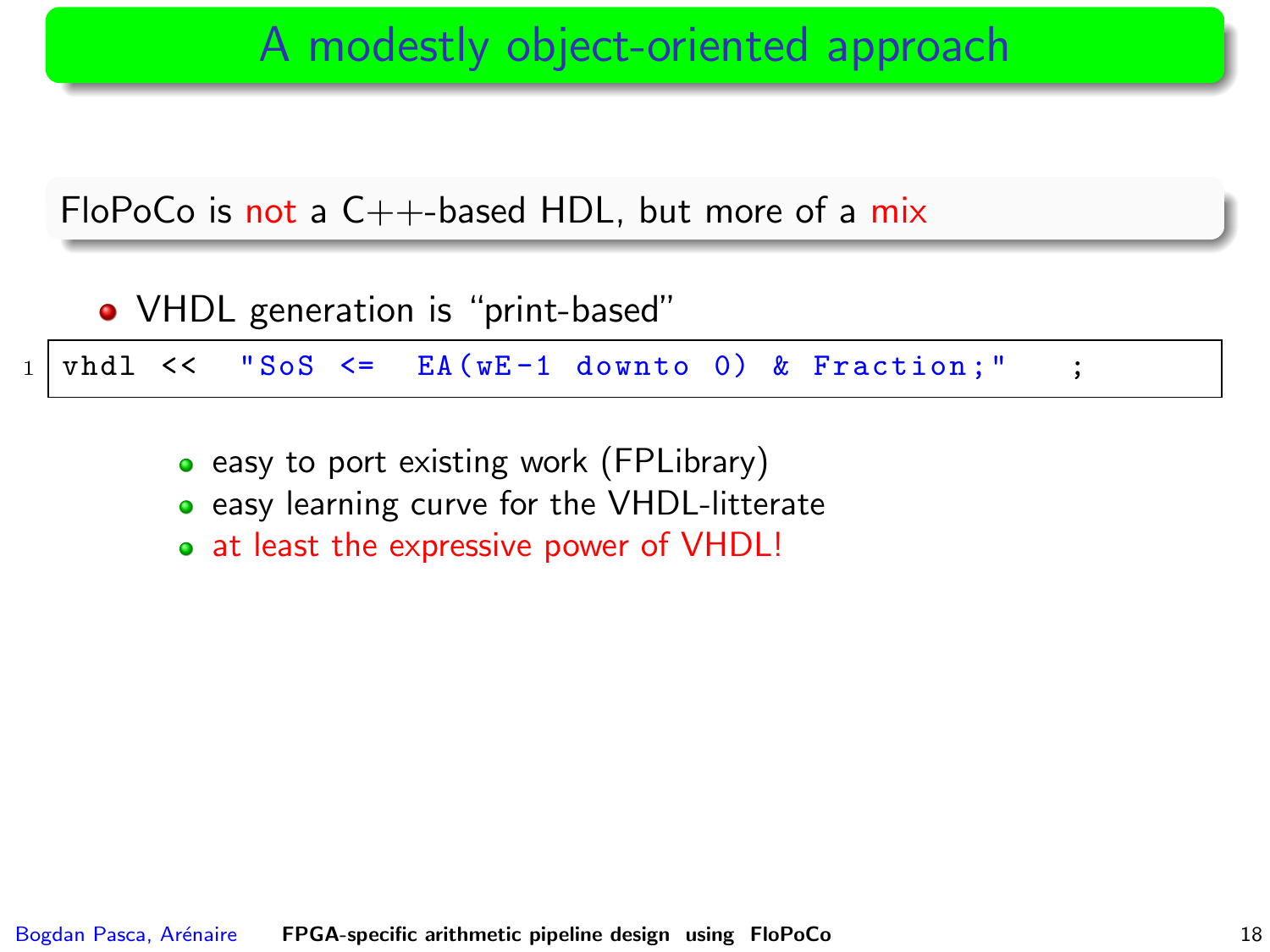### A modestly object-oriented approach



| • VHDL generation is "print-based" |  |  |  |  |  |  |  |                                                                      |  |  |  |
|------------------------------------|--|--|--|--|--|--|--|----------------------------------------------------------------------|--|--|--|
|                                    |  |  |  |  |  |  |  | $1 \mid \text{vhd1} \ll$ "SoS $\leq$ EA(wE-1 downto 0) & Fraction;"; |  |  |  |
|                                    |  |  |  |  |  |  |  |                                                                      |  |  |  |

- easy to port existing work (FPLibrary)
- **easy learning curve for the VHDL-litterate**
- at least the expressive power of VHDL!
- Many helper functions help doing the prints Example: VHDL signal declaration

vhdl << declare ("SoS", wE+wF+g)  $2$  << " <= EA(wE-1 downto 0) & Fraction;"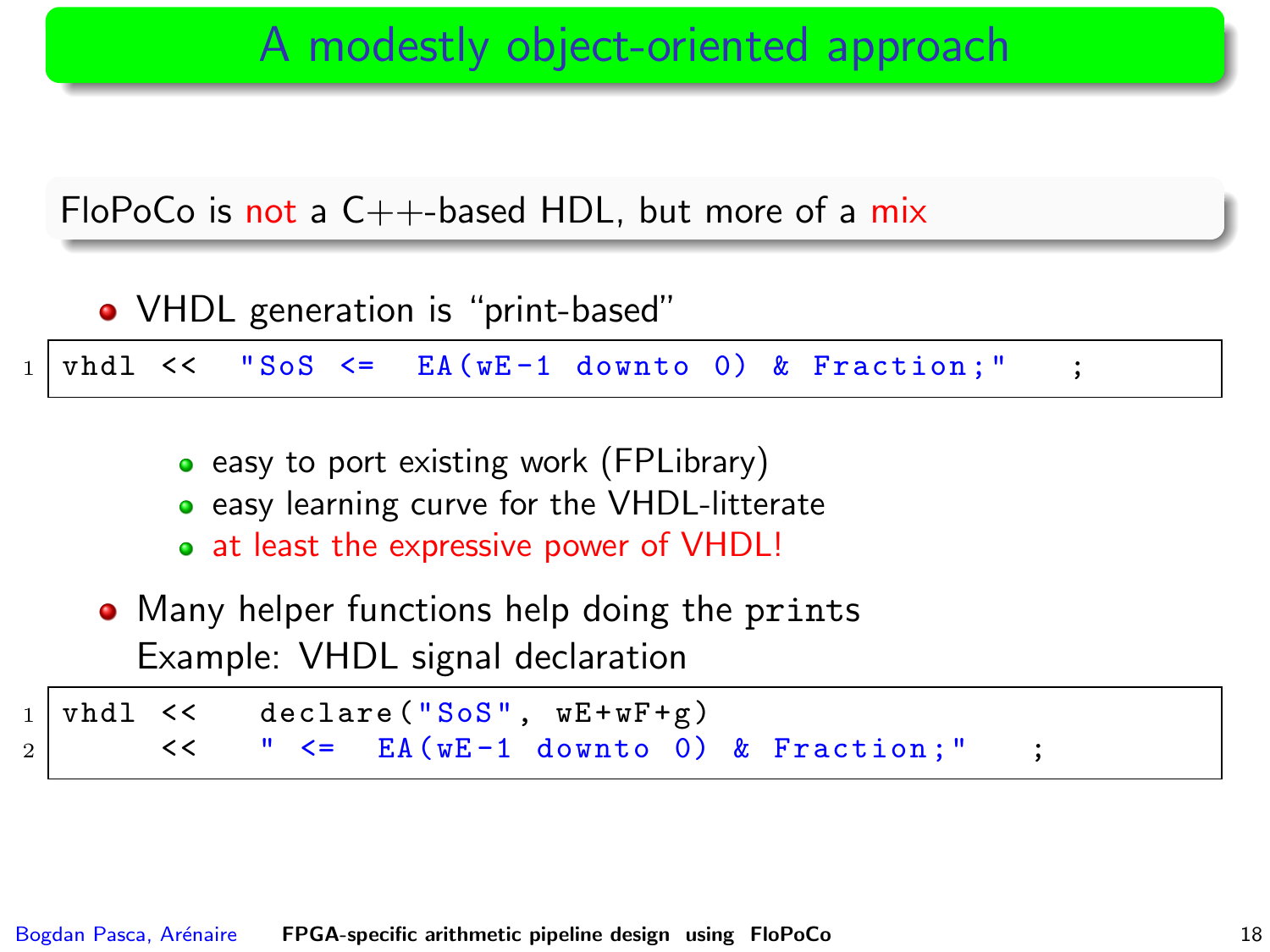#### FloPoCo class hierarchy

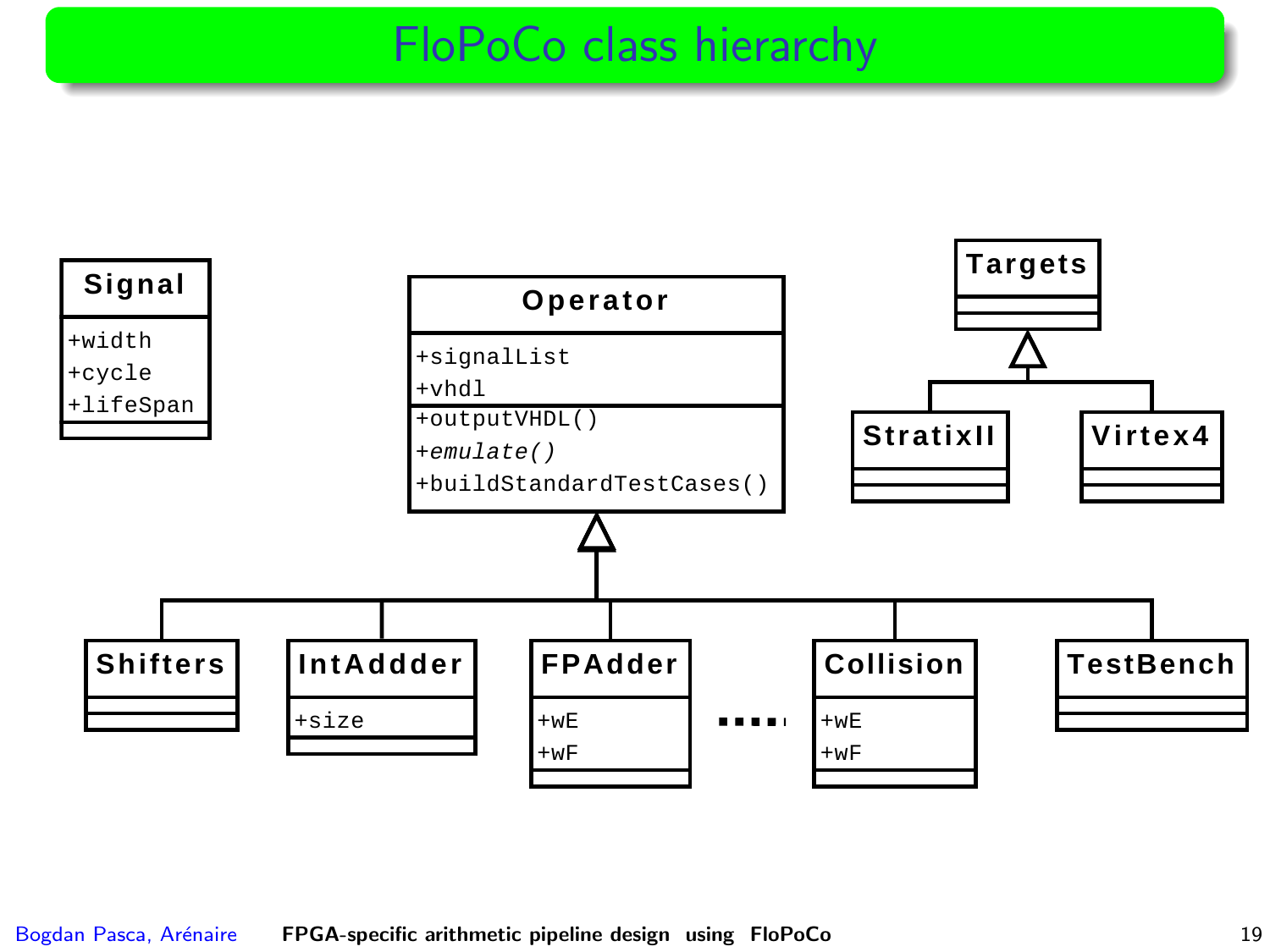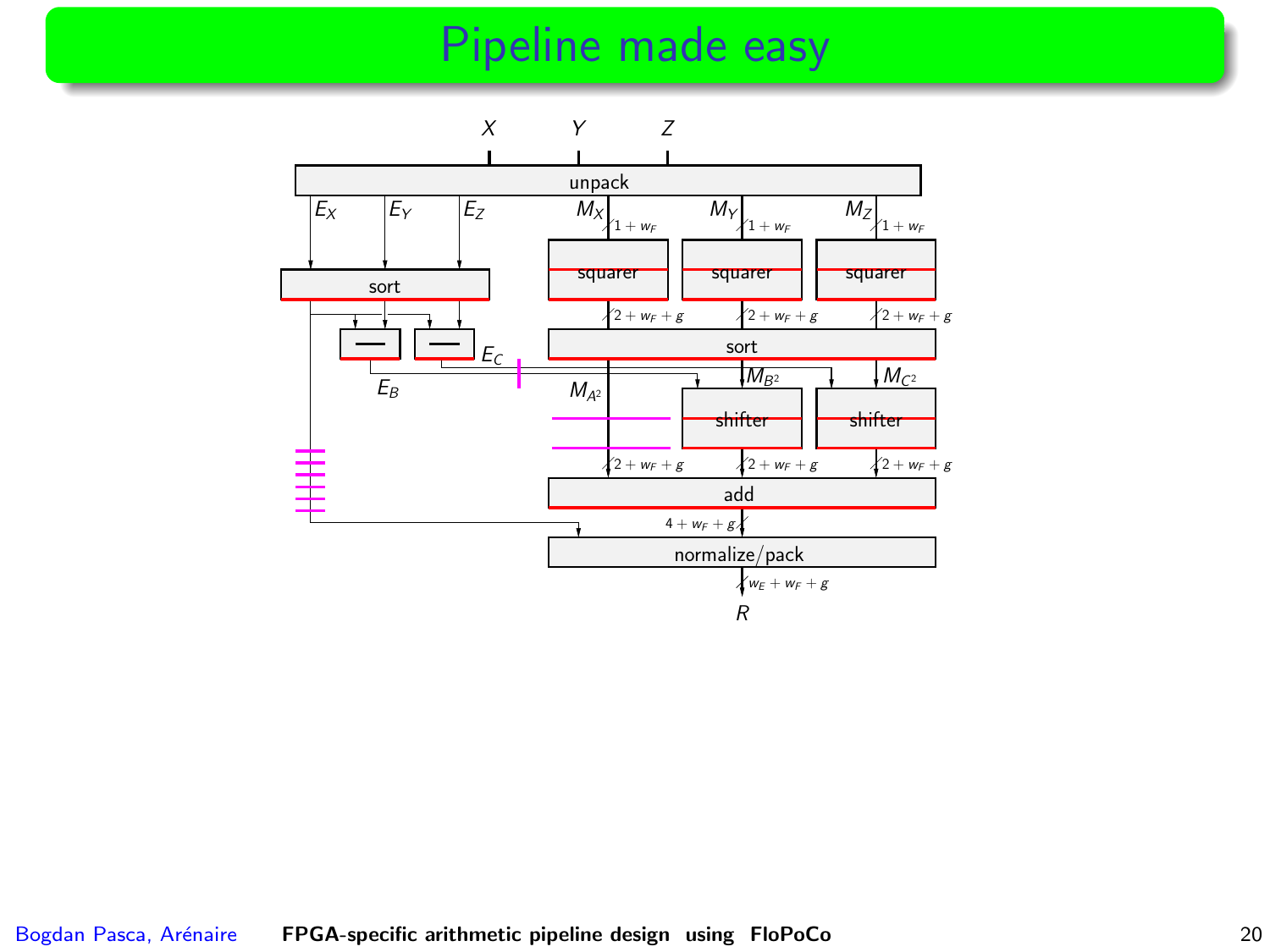

- Notion of current cycle during VHDL output
- Each signal has an active cycle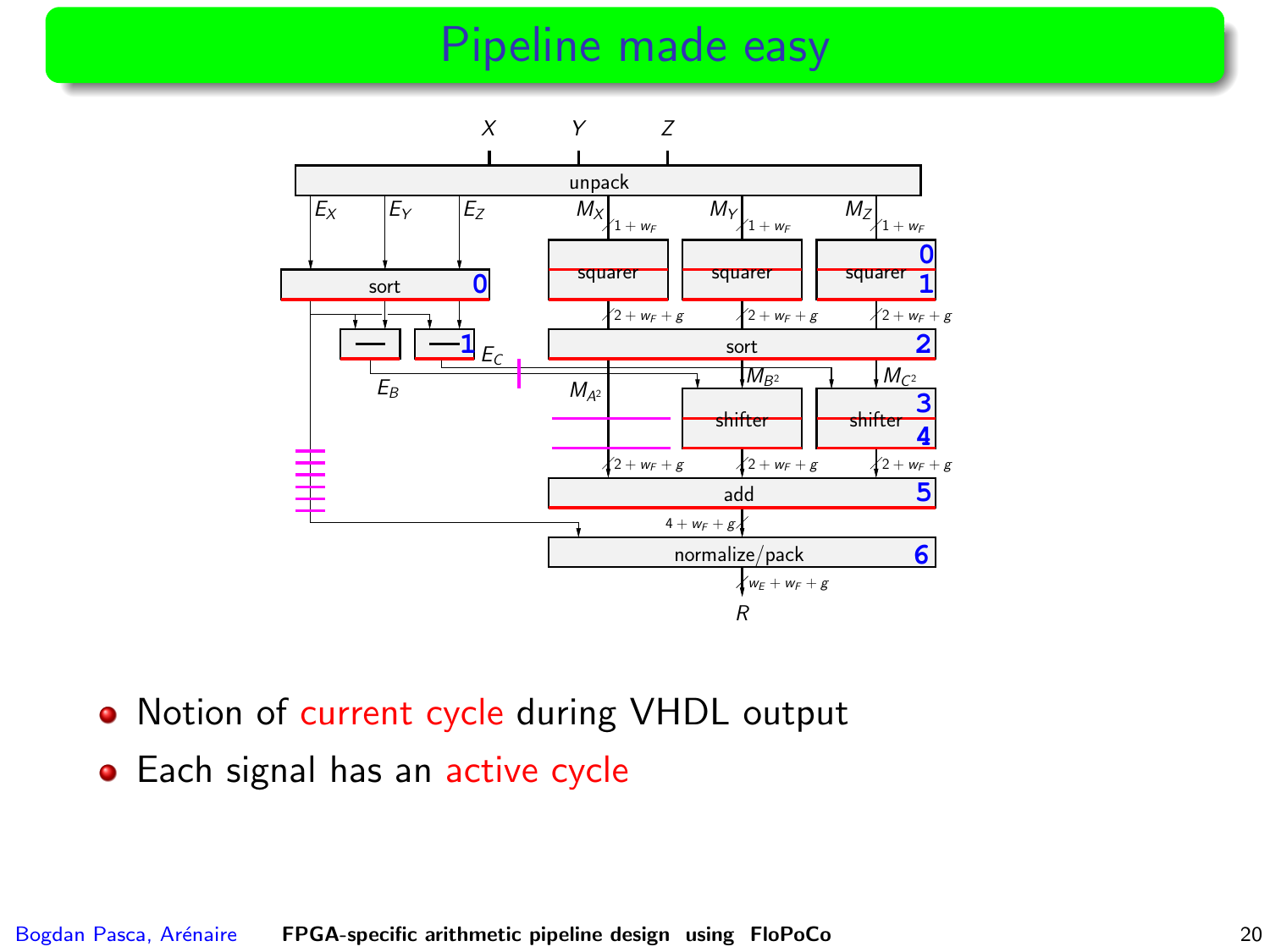

 $1 \mid \text{vhd}$  << declare ("EA", wE) << " <= ... ;" ; // cycle  $(EA)=0$  $2 \mid nextCycle()$ ;  $3 \mid \text{vhd}$  << declare ("EB", wE) << " <= ...;"; // cycle (EB)=1  $4 \mid \text{setCycle}(0);$  $5 \mid \text{vhd}1 \leq \ldots;$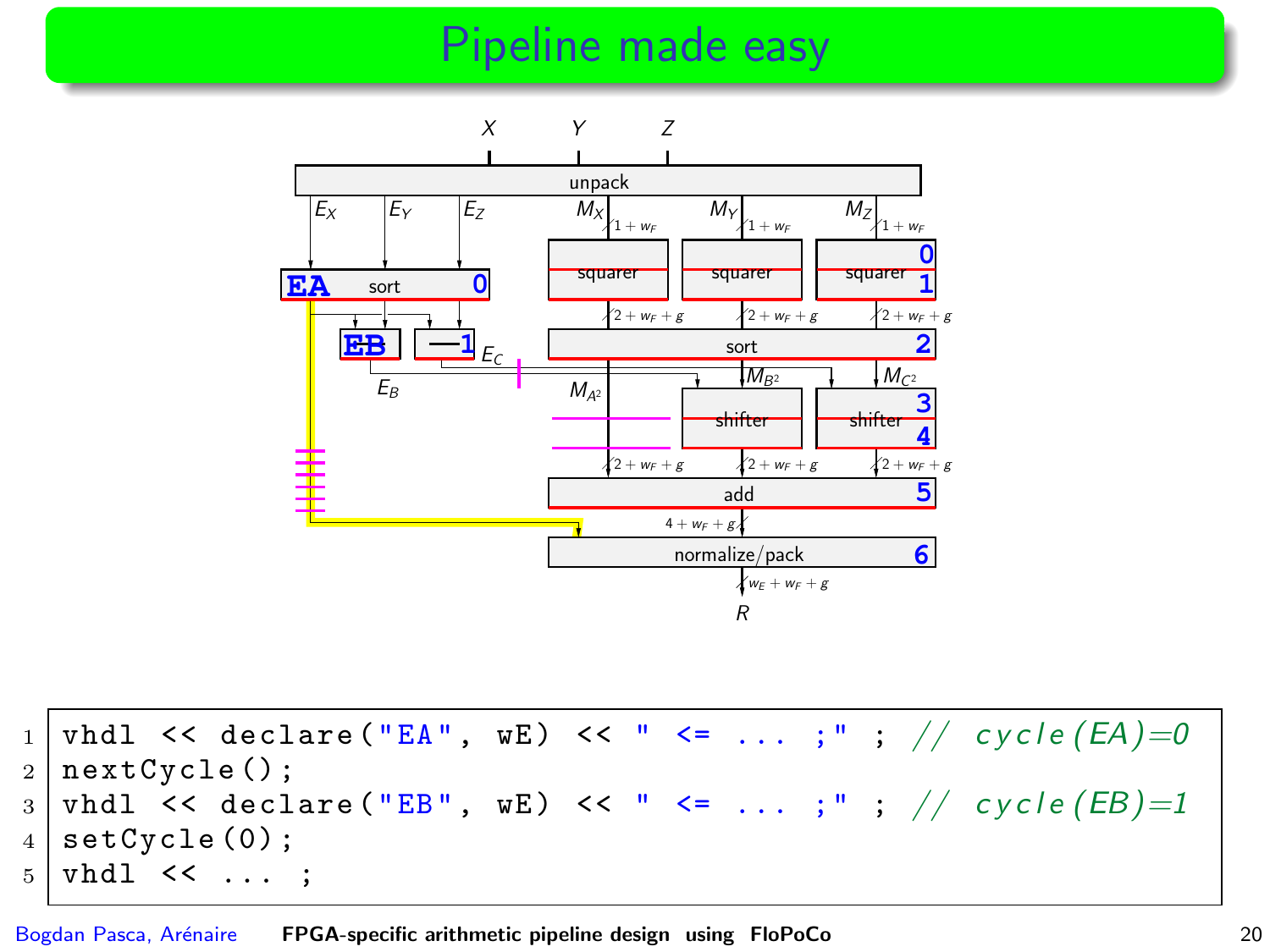

Look for signal names on the right-hand side, and delay them by (current - active) cycles:

 $1 \mid \text{vhd1} \leq \text{declare}$  ("SoS",  $wE + wF + g$ )  $2$  << " <= EA(wE-1 downto 0) & Fraction;"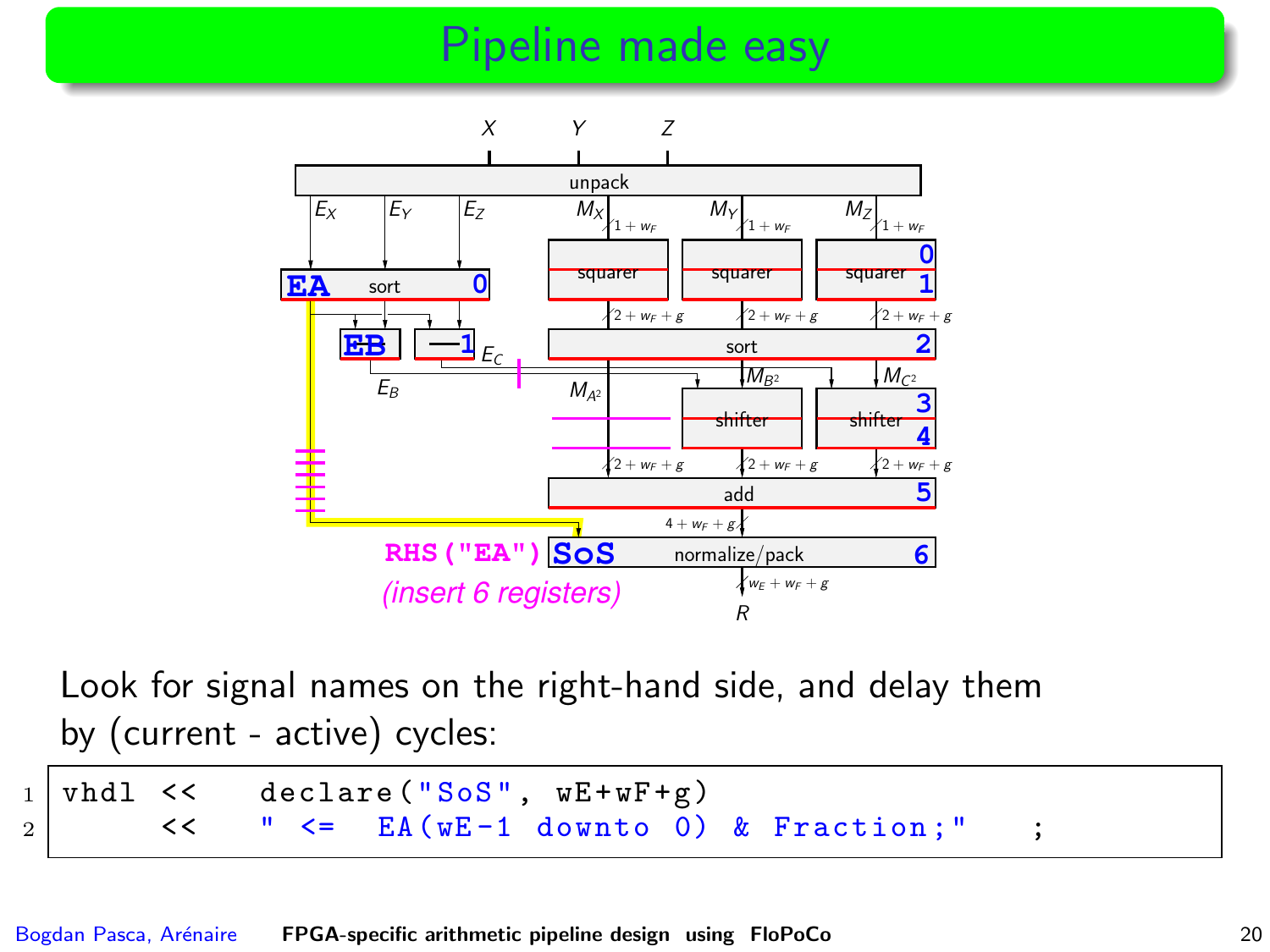

Look for signal names on the right-hand side, and delay them by (current - active) cycles: Output

 $1 \mid$  SoS  $\le$  EA\_d6 (wE-1 downto 0) & Fraction\_d1;

(and transparently declare and build the needed shift registers)

Bogdan Pasca, Arénaire [FPGA-specific arithmetic pipeline design using FloPoCo](#page-0-0) 20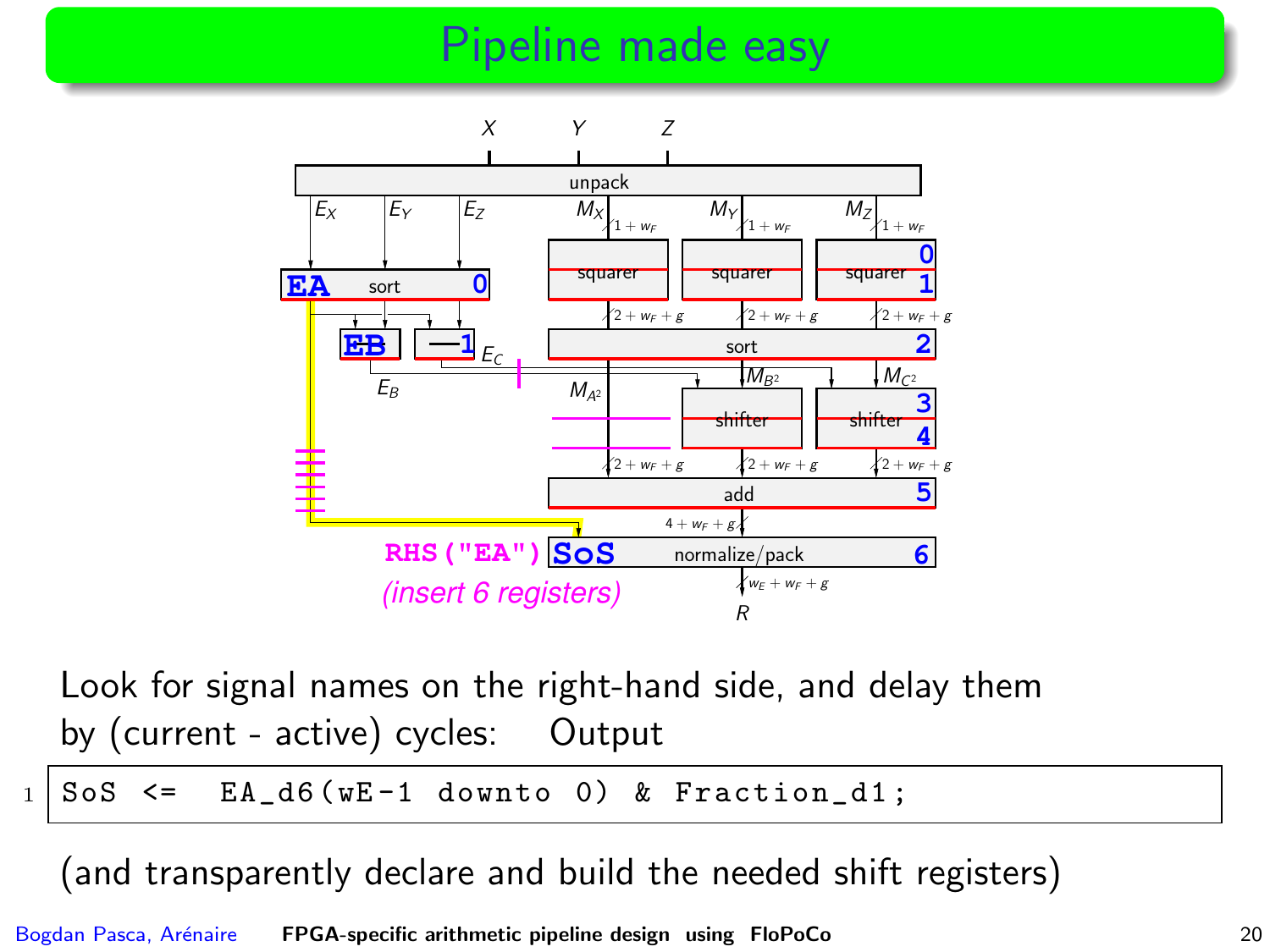

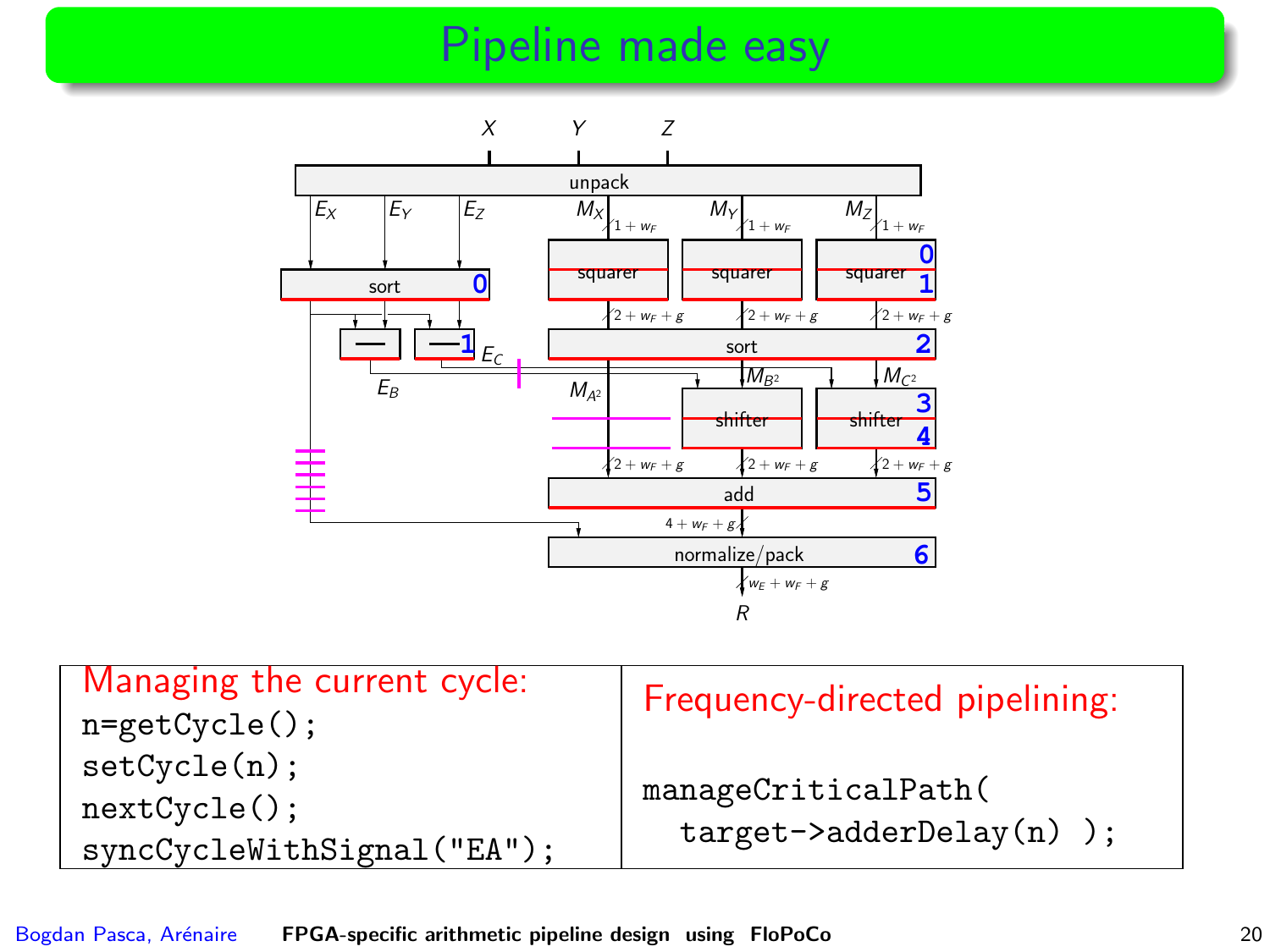#### In-depth view of FloPoCo code

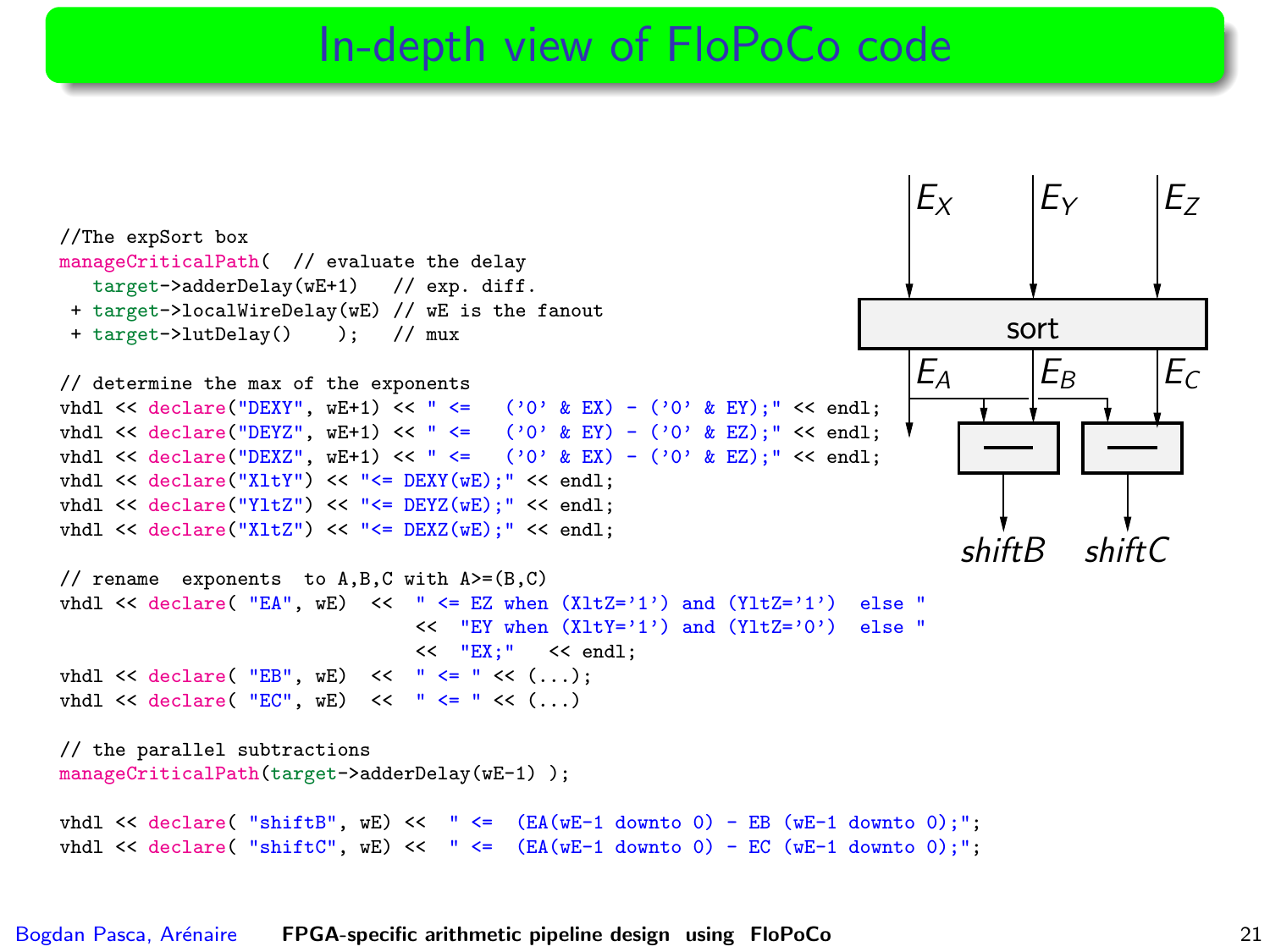#### VHDL Output

```
DEXY <= ('0' & EX) - ('0' & EY);DEYZ <= ('0' & EY) - ('0' & EZ);DEXZ <= ('0' & EX) - ('0' & EZ);XltY \leq DEXY(8);
YltZ \leq DEYZ(8);
XltZ \leq DEXZ(8):
EA \leq EZ when (X1tZ='1') and (Y1tZ='1') else
      EY when (XltY='1') and (YltZ='0') else
      EX;
EB \leq (...)
EC \leq (...)--Synchro barrier, entering cycle 1--
shiftB \leq EA_d1(7 downto 0) - EB_d1(7 downto 0) ;
shiftC \leq EA_d1(7 downto 0) - EC_d1(7 downto 0) ;
```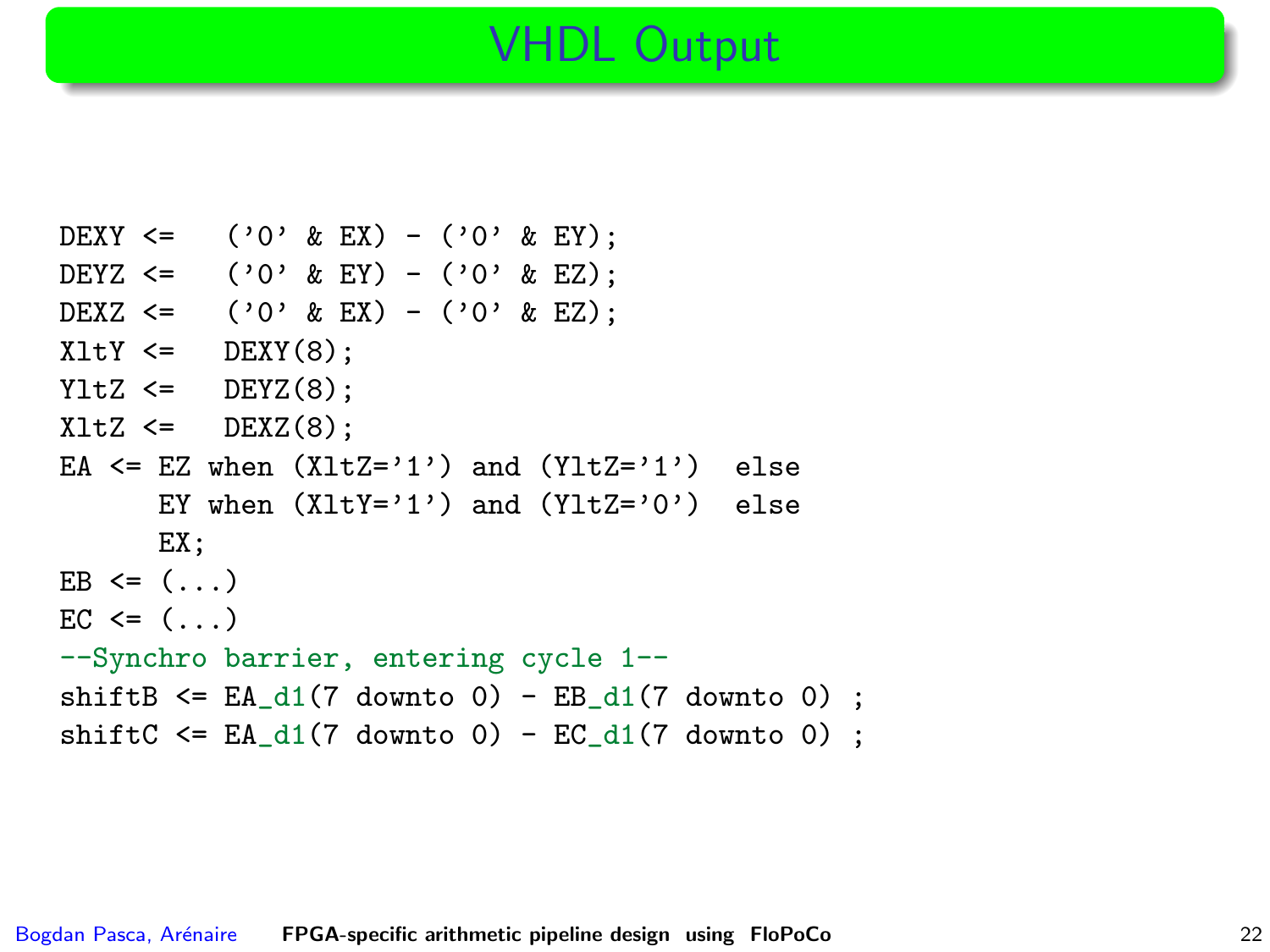# Multiple Path Designs

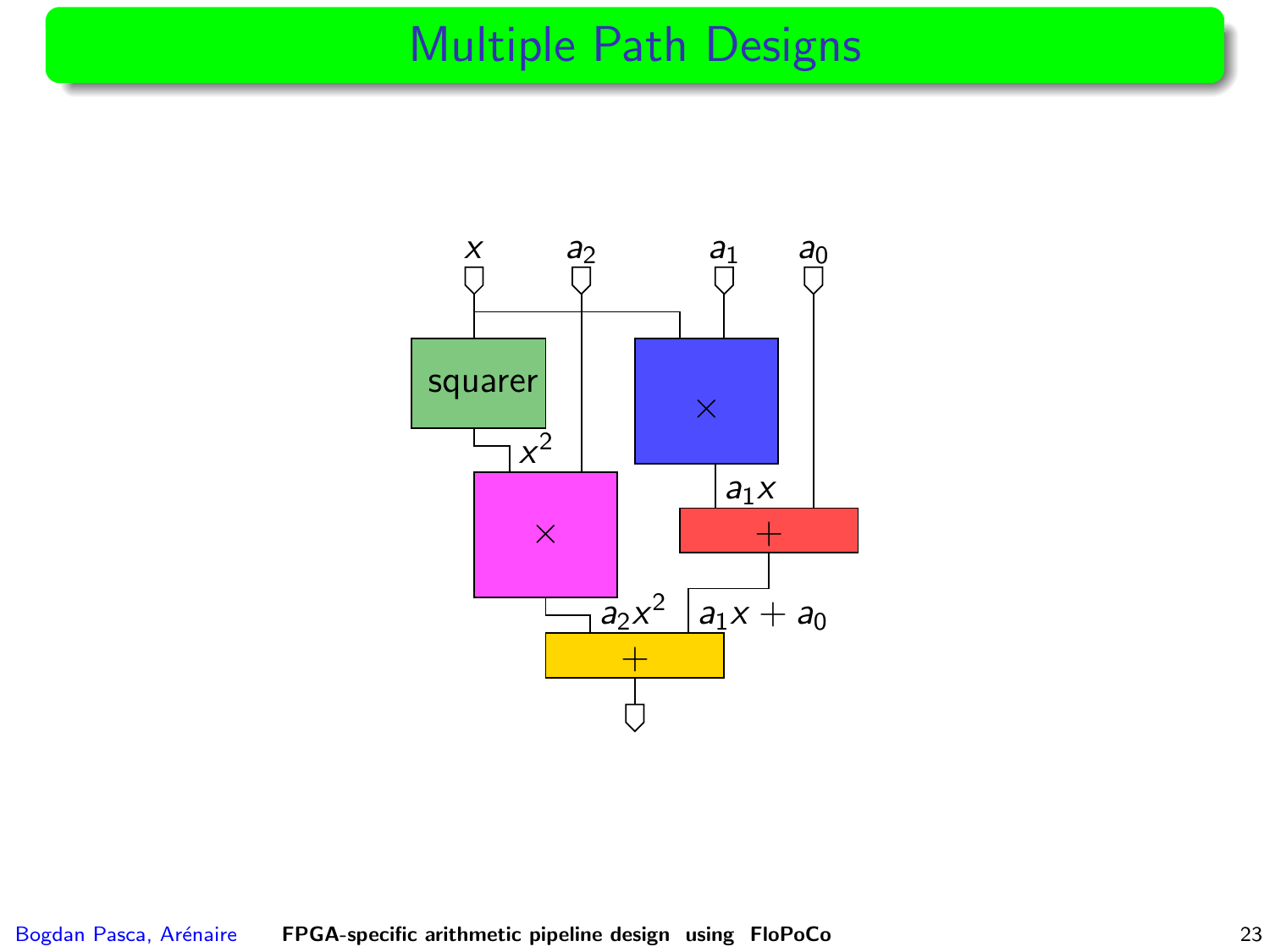### Multiple Path Designs

```
int wE, wF;
addFPInput("X",wE,wF);
addFPInput("a2",wE,wF);
addFPInput("a1",wE,wF);
addFPInput("a0",wE,wF);
```

```
FPSquarer *fps = new FPSquarer(target, wE, wF);
oplist.push_back(fps);
```

```
inPortMap (fps, "X", "X");
outPortMap(fps, "R", "X2");
vhdl << instance(fps, "squarer");
```

```
syncCycleFromSignal("X2");// advance depth
nextCycle();//register level
```

```
FPMultiplier *fpm = new FPMultiplier(target,wE,wF);
oplist.push_back(fpm);
```

```
inPortMap (fpm, "X", "X2");
inPortMap (fpm, "Y", "a2");
outPortMap(fpm, "R", "a2x2");
vhdl << instance(fpm, "fpMuliplier_a2x2");
```

```
//describe the second thread
setCycleFromSignal("a1"); -- the current cycle = 0
```

```
inPortMap (fpm, "X", "X");
inPortMap (fpm, "Y", "a1");
outPortMap(fpm, "R", "a1x");
vhdl << instance(fpm, "fpMuliplier_a1x");
```

```
syncCycleFromSignal("a1x");// advance depth
    nextCycle();//register level
FPGA-specific arithmetic pipeline design using FloPoCo 24
```
FPAdder \*fpa = new FPAdder(target, wE, wF); oplist.push\_back(fpa);

```
inPortMap (fpa, "X", "a1x");
inPortMap (fpa, "Y", "a0");
outPortMap(fpa, "R", "a1x_p_a0");
vhdl \ll instance(fpa, "fpAdder a1x p_a0");
```
#### syncCycleFromSignal("a1x\_p\_a0");//advance

//join the threads syncCycleFromSignal("a2x2");//possibly advance nextCycle();//register level

```
inPortMap (fpa, "X", "a2x2");
inPortMap (fpa, "Y", "a1x_p_a0");
outPortMap(fpa, "R", "a2x2_p_a1x_p_a0");
vhdl \le instance(fpa, "fpAdder a2x2 p a1x p a0");
```
syncCycleFromSignal("a2x2\_p\_a1x\_p\_a0");

vhdl << "R <= a2x2\_p\_a1x\_p\_a0; " << endl;

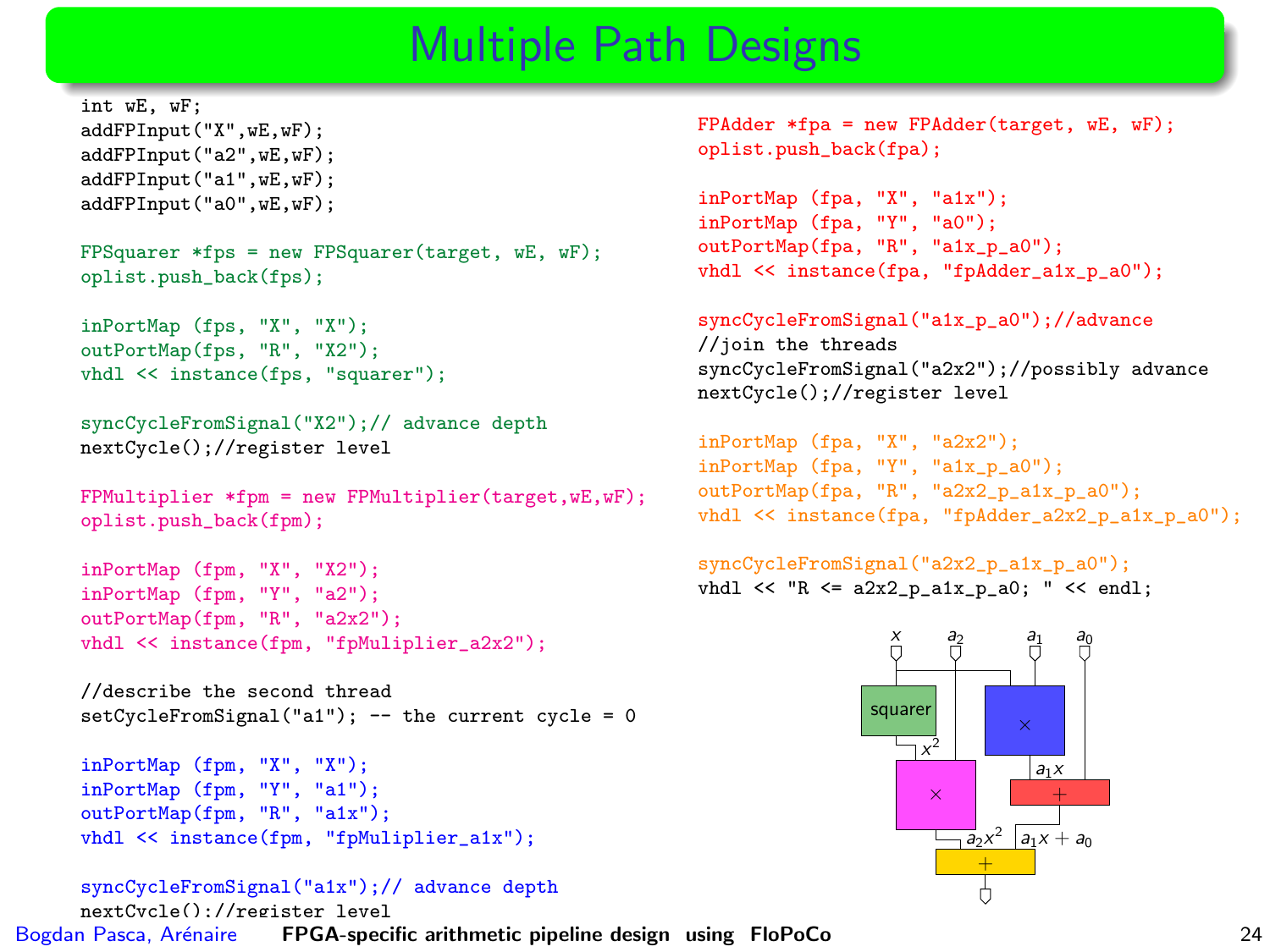#### Operator data-flow



Bogdan Pasca, Arénaire [FPGA-specific arithmetic pipeline design using FloPoCo](#page-0-0) 25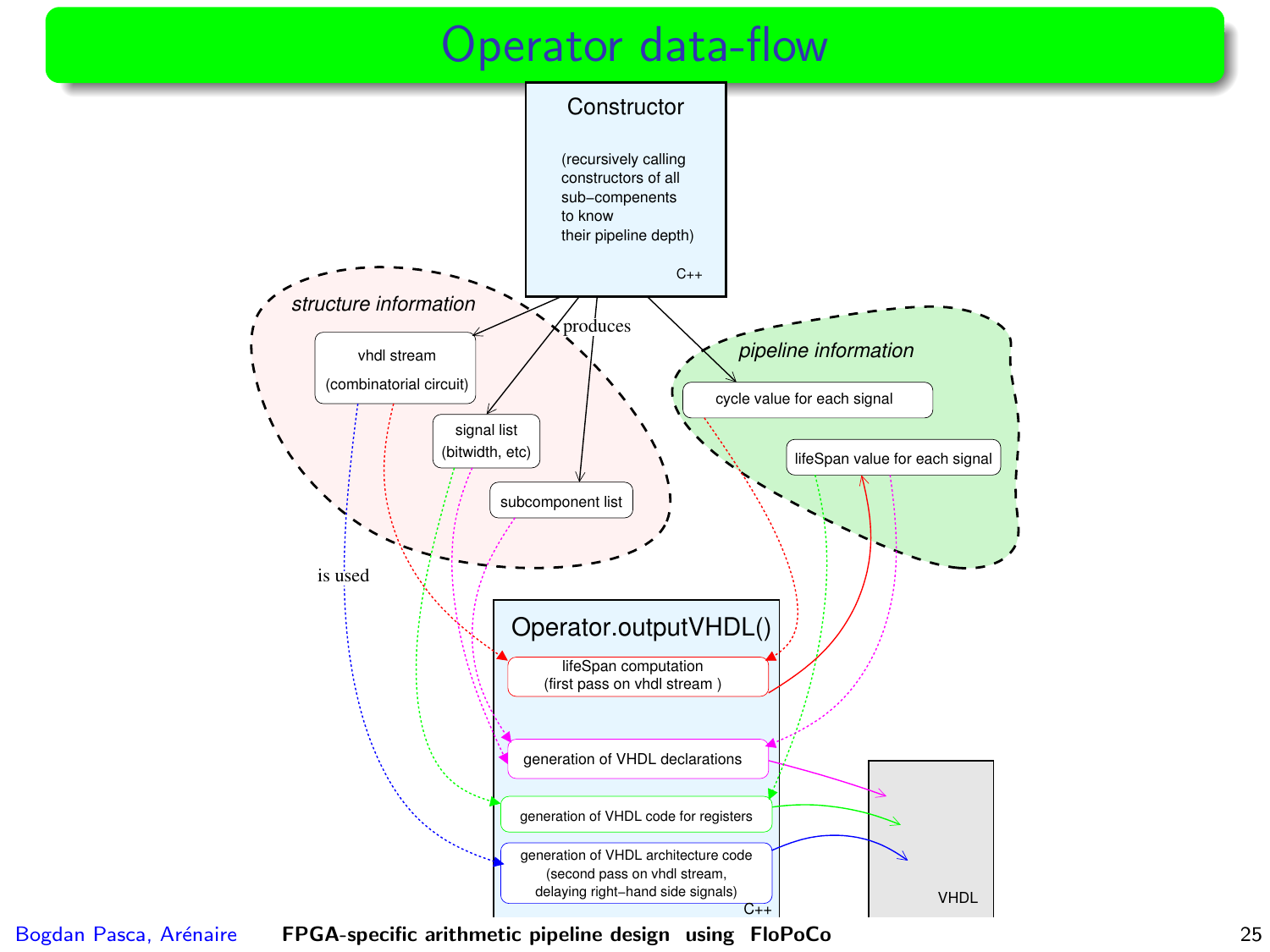

#### Correct-by-construction pipelines, and more

**•** Conceptually simple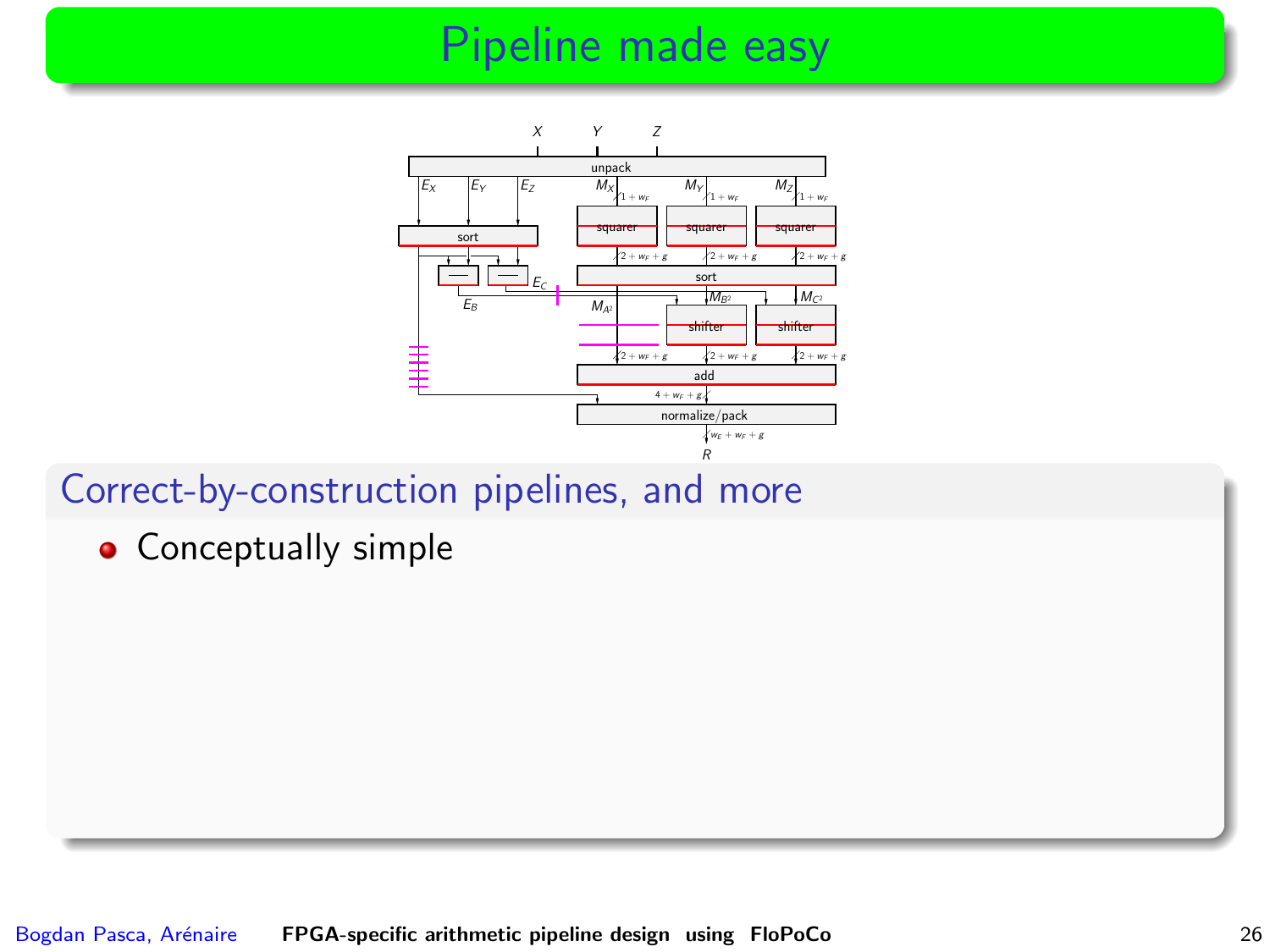

#### Correct-by-construction pipelines, and more

- Conceptually simple
- Adapts to random insertions of pipeline levels anywhere
	- to break the critical path
	- for frequency-directed pipelining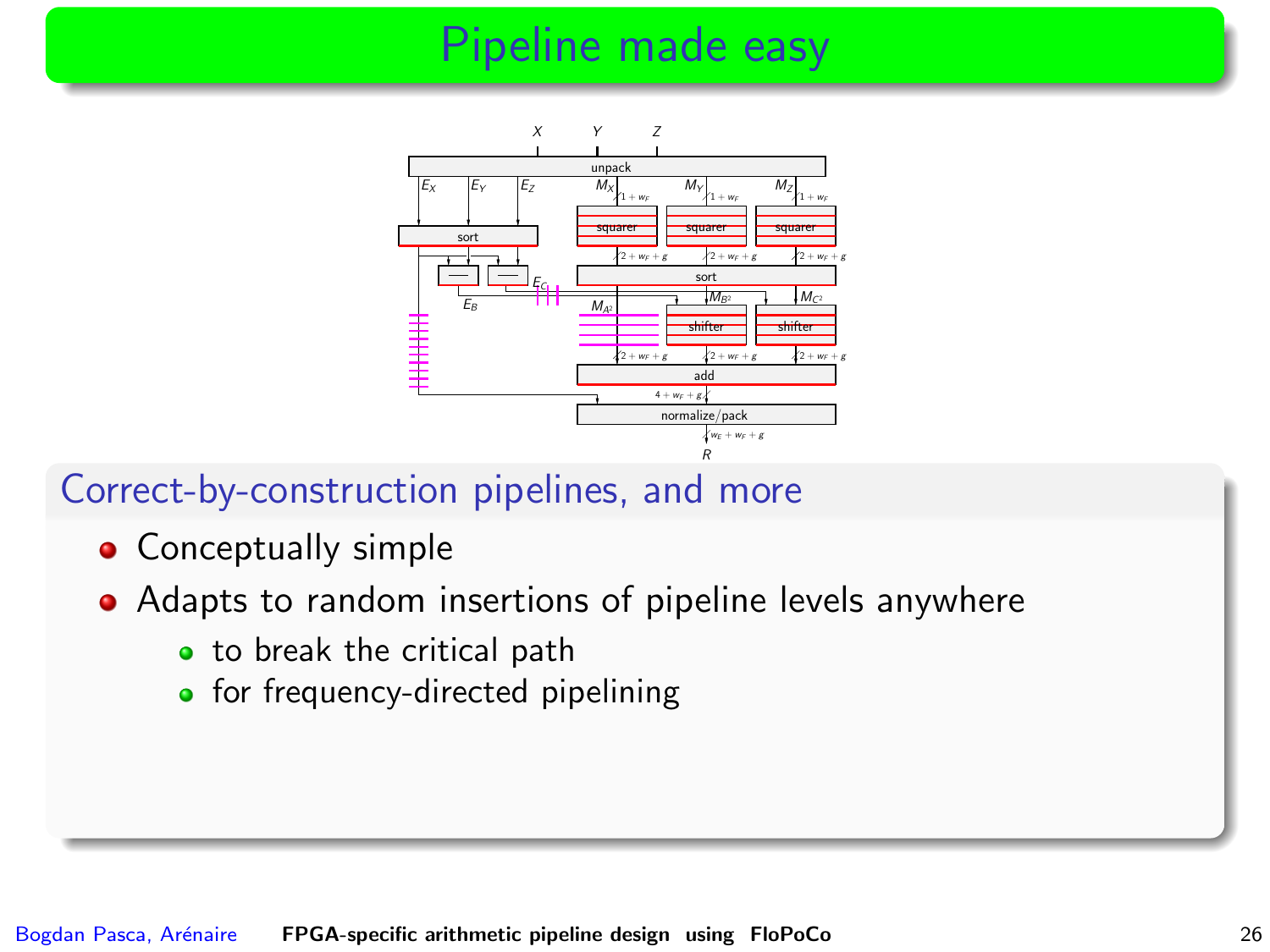

#### Correct-by-construction pipelines, and more

- Conceptually simple
- Adapts to random insertions of pipeline levels anywhere
	- to break the critical path
	- for frequency-directed pipelining
- Gracefully degrades to a combinatorial operator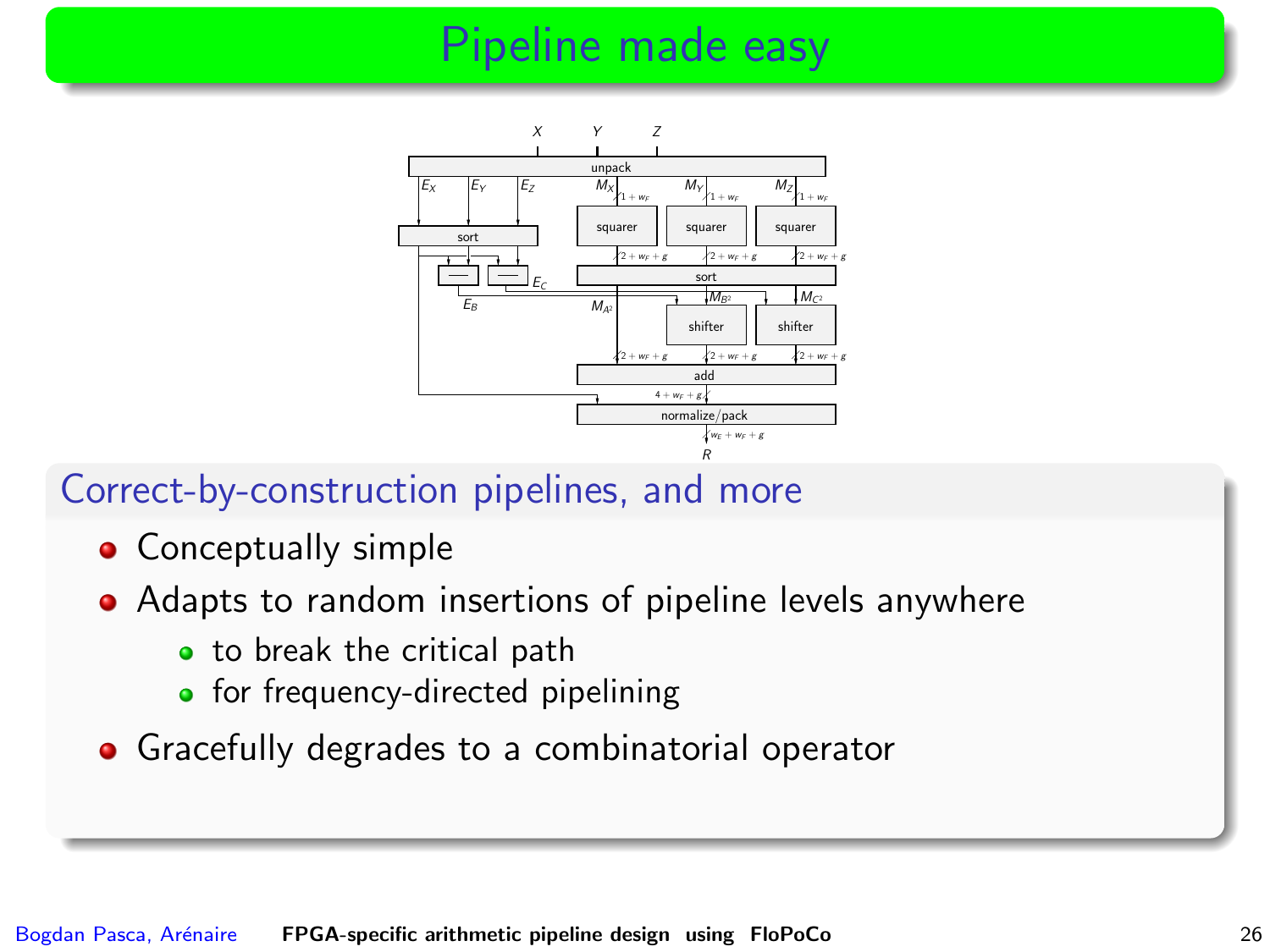

#### Correct-by-construction pipelines, and more

- Conceptually simple
- Adapts to random insertions of pipeline levels anywhere
	- to break the critical path
	- for frequency-directed pipelining
- **•** Gracefully degrades to a combinatorial operator
- Keeps the "print-based" philosophy

Believe it or not, FloPoCo code is much shorter than the VHDL it generates.

Bogdan Pasca, Arénaire [FPGA-specific arithmetic pipeline design using FloPoCo](#page-0-0) 26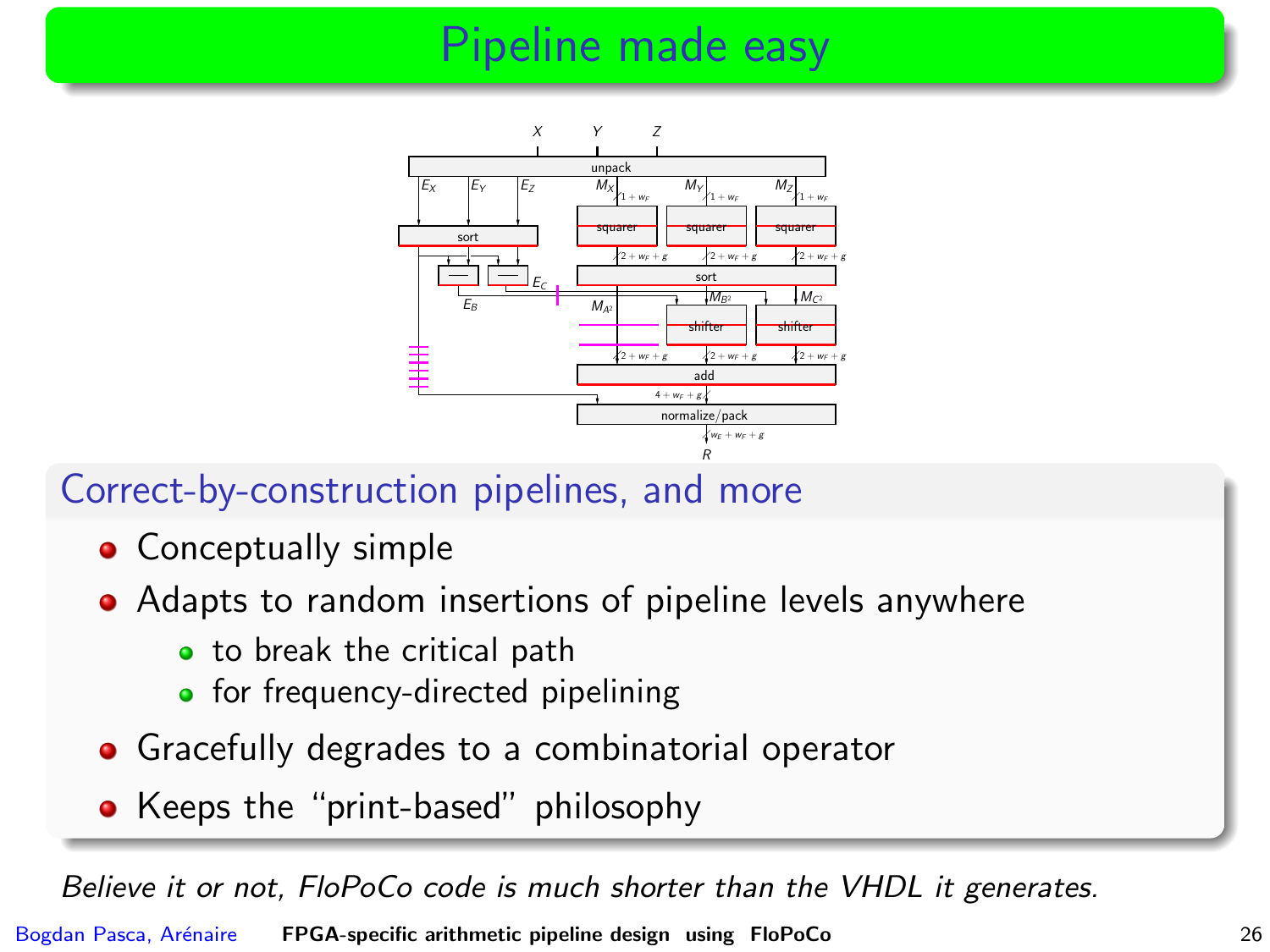#### Signals automatically managed by FloPoCo

```
1 \mid signal R2pipe, R2pipe d1, R2pipe d2, R2pipe d3, R2pipe d4, R2pipe d5, R2pipe d6,
                R 2 pipe d 7, R 2 pipe d 8, R 2 pipe d 9, R 2 pipe d 10, R 2 pipe d 11 : std l o g i c v e c t or ( 30
       downto 0);<br>signal EX: st
  2 signal EX : std_logic_vector(7 downto 0);<br>3 signal EY : std_logic_vector(7 downto 0);
 3 \mid signal EY : std_logic_vector(7 downto 0);<br>4 signal EZ : std_logic_vector(7 downto 0);
 4 signal EZ : std_logic_vector(7 downto 0);<br>5 signal DEXY : std_logic_vector(8 downto 0
 5 \mid signal DEXY : std_logic_vector(8 downto 0);<br>6 signal DEYZ : std_logic_vector(8 downto 0);
  6 | signal DEYZ : std_logic_vector(8 downto 0);<br>7 | signal DEXZ : std_logic_vector(8 downto 0);
 8 \overline{\phantom{a}} signal XltY, XltY_d1, XltY_d2, XltY_d3, XltY_d4, XltY_d5 : std_logic;<br>9 signal YltZ, YltZ_d1, YltZ_d2, YltZ_d3, YltZ_d4, YltZ_d5 : std_logic;
9 signal YltZ, YltZ_d1, YltZ_d2, YltZ_d3, YltZ_d4, YltZ_d5 : std_logic;<br>10 signal XltZ, XltZ_d1, XltZ_d2, XltZ_d3, XltZ_d4, XltZ_d5 : std_logic;
10 signal XltZ , XltZ d1 , XltZ d2 , XltZ d3 , XltZ d4 , XltZ d5 : std logic;<br>11 signal EA, EA d1, EA d2, EA d3, EA d4, EA d5, EA d6, EA d7, EA d8, EA
       11 signal EA, EA d1, EA d2, EA d3, EA d4, EA d5, EA d6, EA d7, EA d8, EA d9, EA d10 :
                 std_logic_vector(7 downto 0);
12 signal EB, EB_d1 : std_logic_vector(7 downto 0);<br>13 signal EC, EC_d1 : std_logic_vector(7 downto 0);
       signal EC, EC_d1 : std\_logic\_vector (7 downto 0);
14 signal fullShiftValB, fullShiftValB_d1 : std_logic_vector(7 downto 0);<br>15 signal fullShiftValC, fullShiftValC_d1 : std_logic_vector(7 downto 0);
\frac{15}{16} signal full Shift Val C, full Shift Val C \frac{1}{16} : std \frac{1}{16} or \frac{1}{16} c vector (7 downto 0);
16 signal shifted Out B : std_logic;<br>17 signal shift Val B shift Val B d 1.
       signal shift V al B, shift V al B d 1, shift V al B d 2, shift V al B d 3, shift V al B d 4 :
                 std\_lo g ic vector(4 downto 0) :
\frac{18}{19} signal shifted Out C : std_logic;<br>\frac{19}{19} signal shift Val C shift Val C d 1.
       signal shiftValC, shiftValC_d1, shiftValC_d2, shiftValC_d3, shiftValC_d4 :
                 std\_logic\_vector(4 downto 0);
20 signal mX : std_logic_vector (23 \text{ downto } 0);<br>21 signal mX2 : std_logic_vector (47 \text{ downto } 0)21 signal mX2 : std_logic_vector (47 \text{ downto } 0);<br>22 signal mY : std_logic_vector (23 \text{ downto } 0);
22 signal mY : std_logic_vector (23 \text{ downto 0});<br>23 signal mY2 : std_logic_vector (47 \text{ downto 0})23 signal mY2 : std logic vector (47 \text{ downto 0});<br>24 signal mZ : std logic vector (23 \text{ downto 0});
24 signal mZ : std_logic_vector (23 \text{ downto 0});<br>25 signal mZ2 : std_logic_vector (47 \text{ downto 0})25 signal mZ2 : std_logic_vector(47 downto 0);<br>26 signal X2t, X2t_d1 : std_logic_vector(27 do
\begin{array}{c|c|c|c|c|c} 26 & \text{signal X2t, X2t.d1}: & \text{std_logic-vector(27 downto 0)}; \\ 27 & \text{signal Y2t, Y2t.d1}: & \text{std_logic-vector(27 downto 0)}; \end{array}27 signal Y2t, Y2t d1 : std logic vector (27 \text{ down to } 0);<br>28 signal Z2t, Z2t d1 : std logic vector (27 \text{ down to } 0);
28 signal Z2t, Z2t d1 : std logic vector (27 downto 0);<br>29 signal MA, MA d1, MA d2, MA d3 : std logic vector (2
29 signal MA, MA d1, MA d2, MA d3 : std logic vector (27 \text{ downto 0});<br>30 signal MB, MB d1 : std logic vector (27 \text{ downto 0}):
30 signal MB, MB_d1 : std_logic_vector(27 downto 0);<br>31 signal MC, MC_d1 : std_logic_vector(27 downto 0);
\begin{array}{|l|l|}\n 31 & \text{signal MC, MC.d1}: & \text{std_logic-vector(27 down to 0)}; \\
 32 & \text{signal shiftedB}: & \text{std_logic vector(55 down to 0)}:\n \end{array}std logic vector (s5, downto 0) \cdotFPGA-specific arithmetic pipeline design using FloPoCo 27
\overline{a} s i g n a l a l i g n e d \overline{a} i g i c v e c t o r \overline{a} i c v e c t o r \overline{a}
```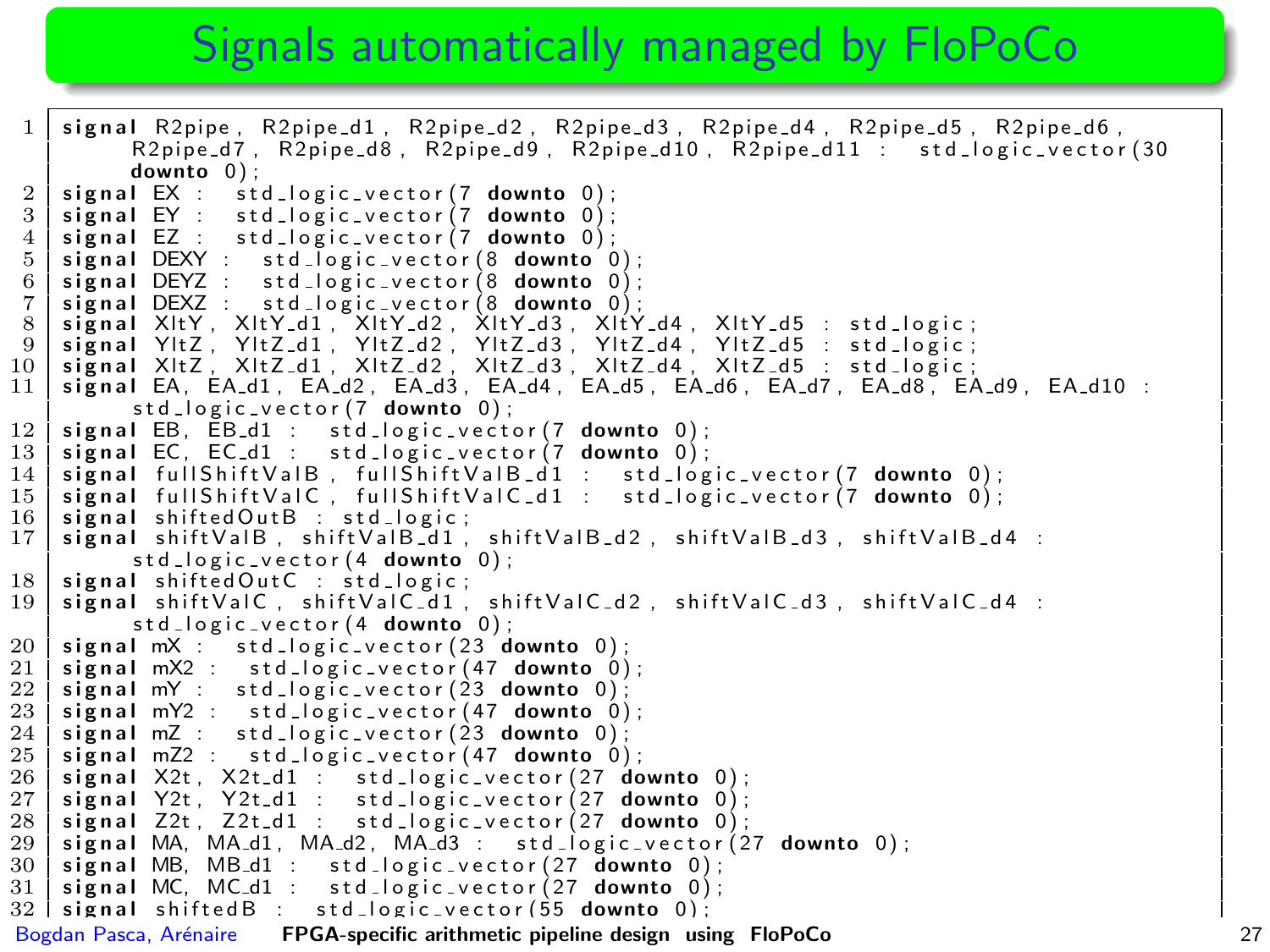# One slide on Targets

#### Purpose

- target-optimal architectures
- frequency-directed pipeline

```
Try to avoid:
```

```
_1 | if (target == "StratixII") {
\frac{2}{1} // output some
                VHDL
3 }
  else if (target == "Virtex4")
      {
5 // output
                other VHDL
6 }
  7 else ...
```
- **Model architecture details** 
	- $\bullet$  LUTs:

```
target->getLUTSize()
```
- **o** DSP blocks target->getDSPWidths(x,y);
- memory blocks target->sizeOfMemoryBlock()
- Model delays target->lutDelay() target->localWireDelay() target->adderDelay(n)

#### Definitely an endless effort.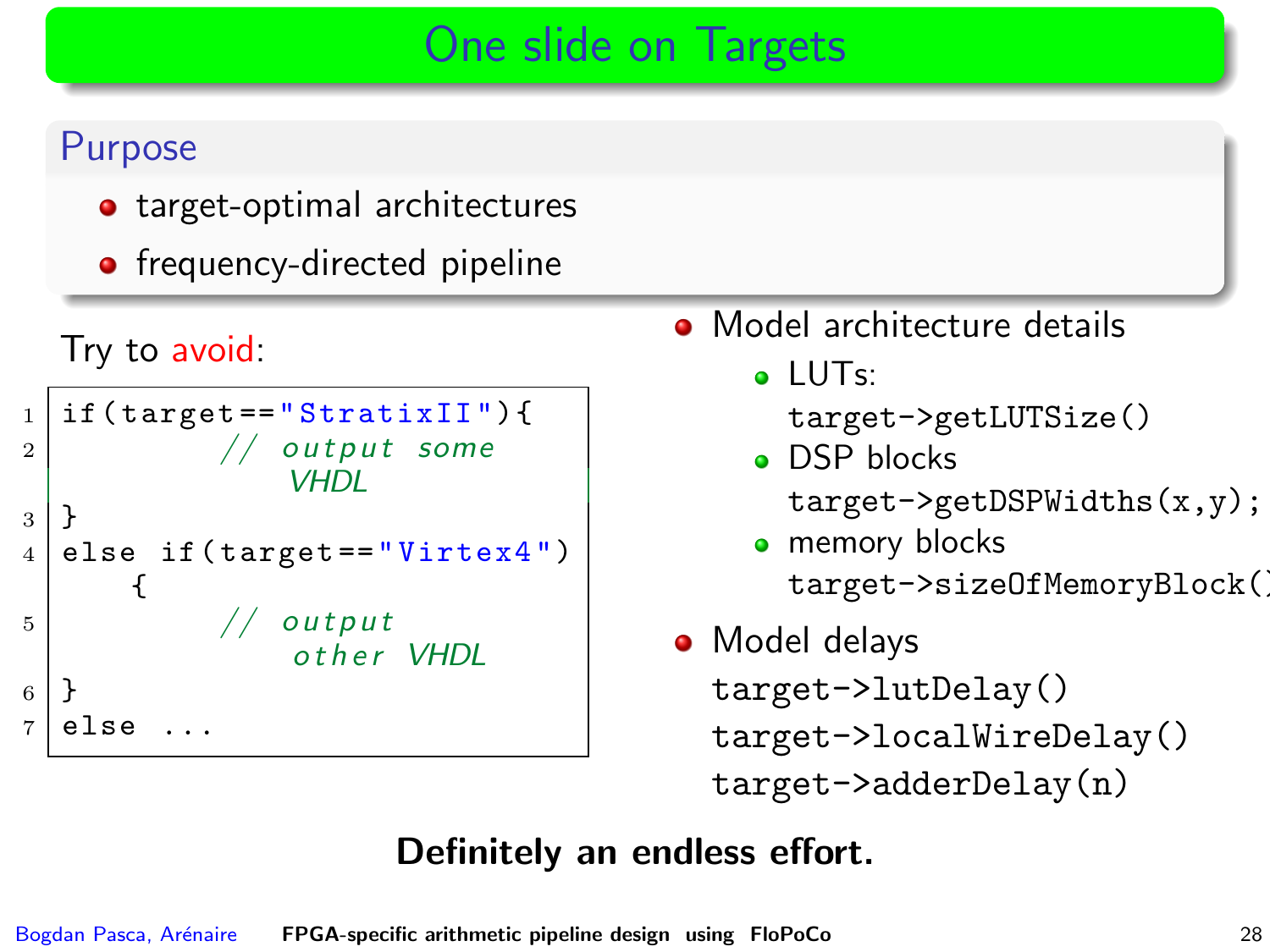# **Testing**

Test against the mathematical specification!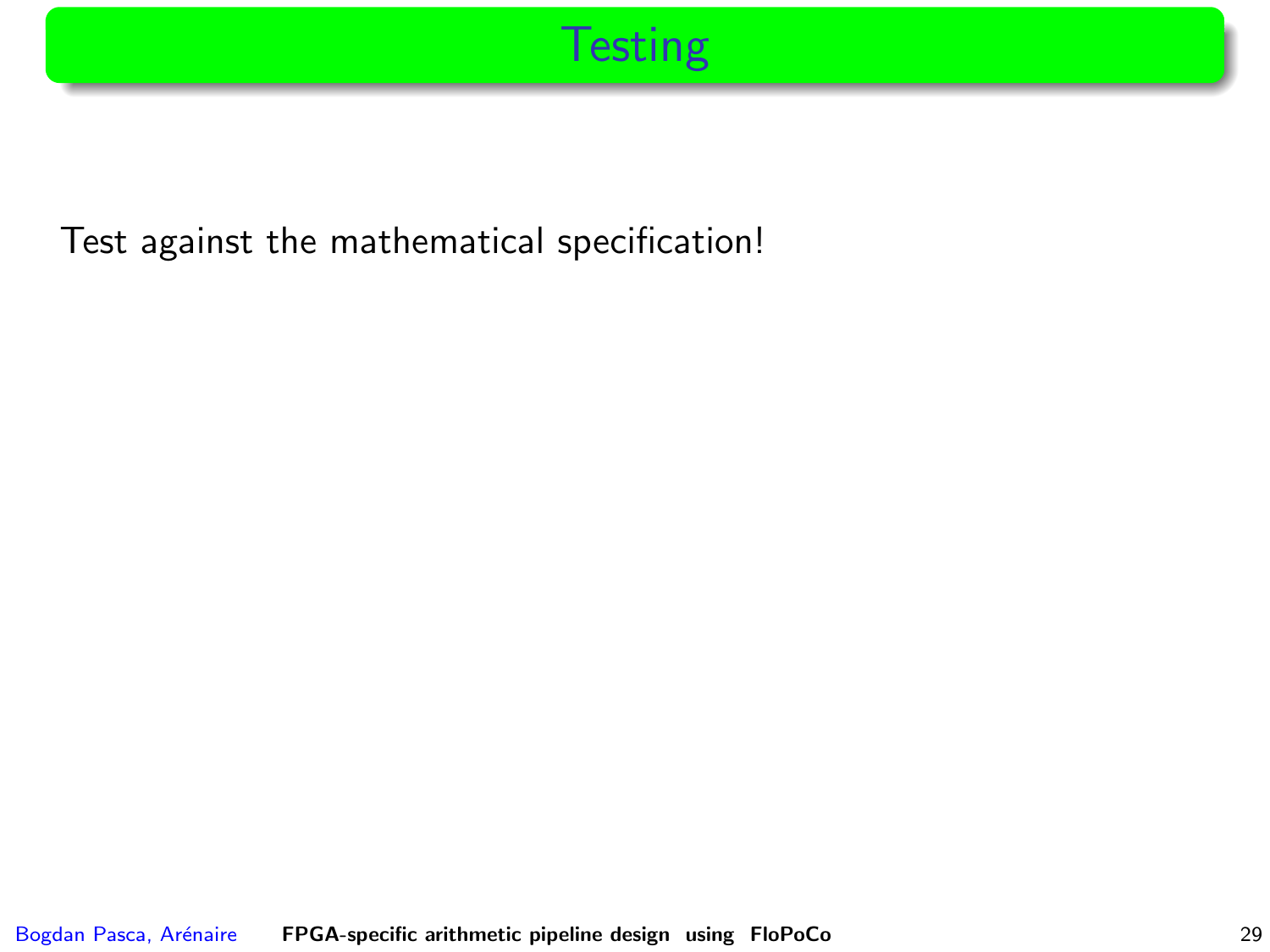# **Testing**

Test against the mathematical specification!

- **•** emulate() performs bit-accurate emulation
	- not by architecture simulation!
	- By expressing the mathematical specification
	- (typically a few lines of MPFR see <www.mpfr.org>)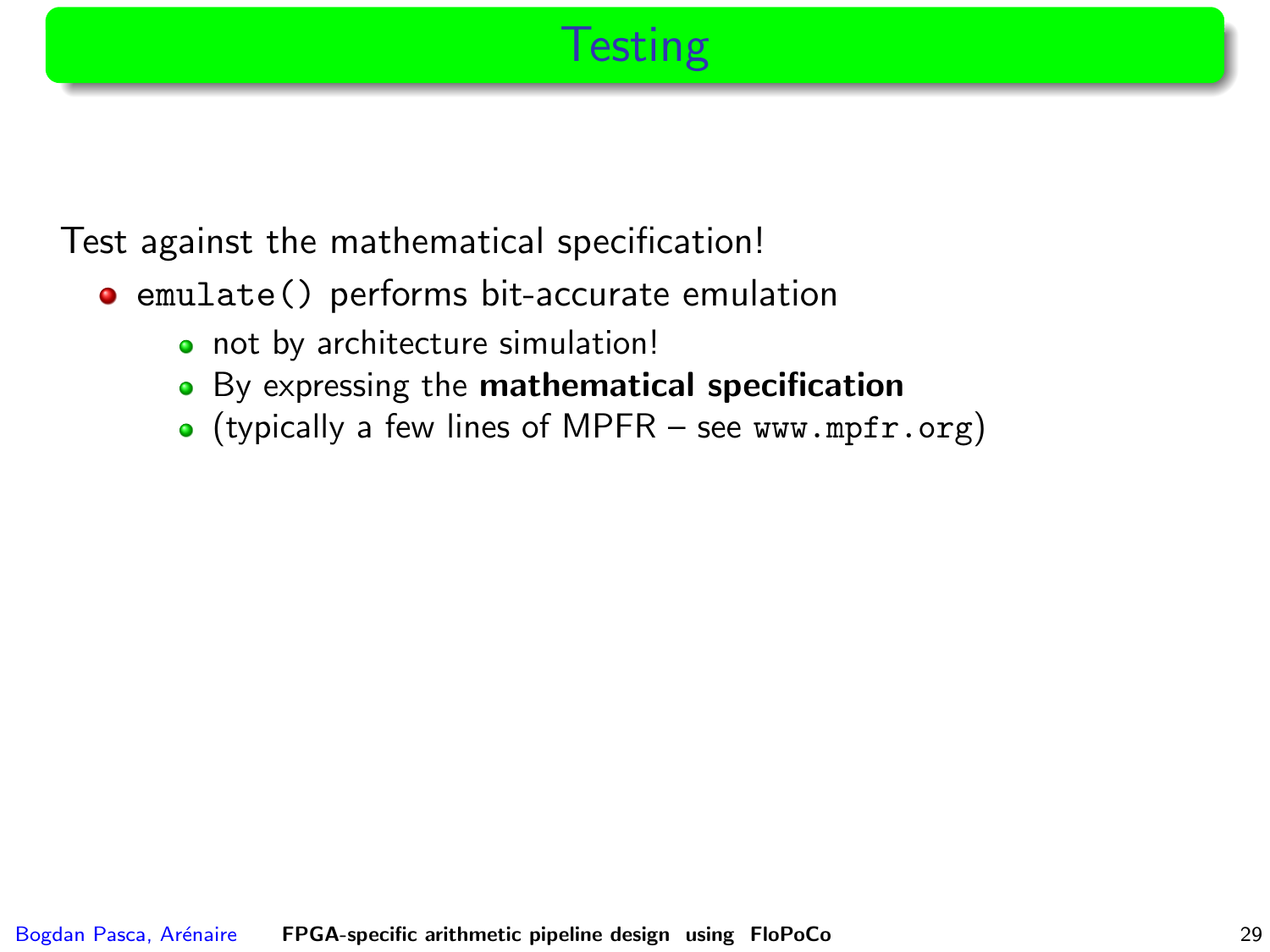# **Testing**

Test against the mathematical specification!

- **•** emulate() performs bit-accurate emulation
	- not by architecture simulation!
	- By expressing the mathematical specification
	- (typically a few lines of MPFR see <www.mpfr.org>)
- buildStandardTestCases(), buildRandomTestCases()
	- **•** have sensible defaults
	- should be overloaded by each Operator in an operation-specific way
- The special TestBench and TestBenchFile operators invoke these methods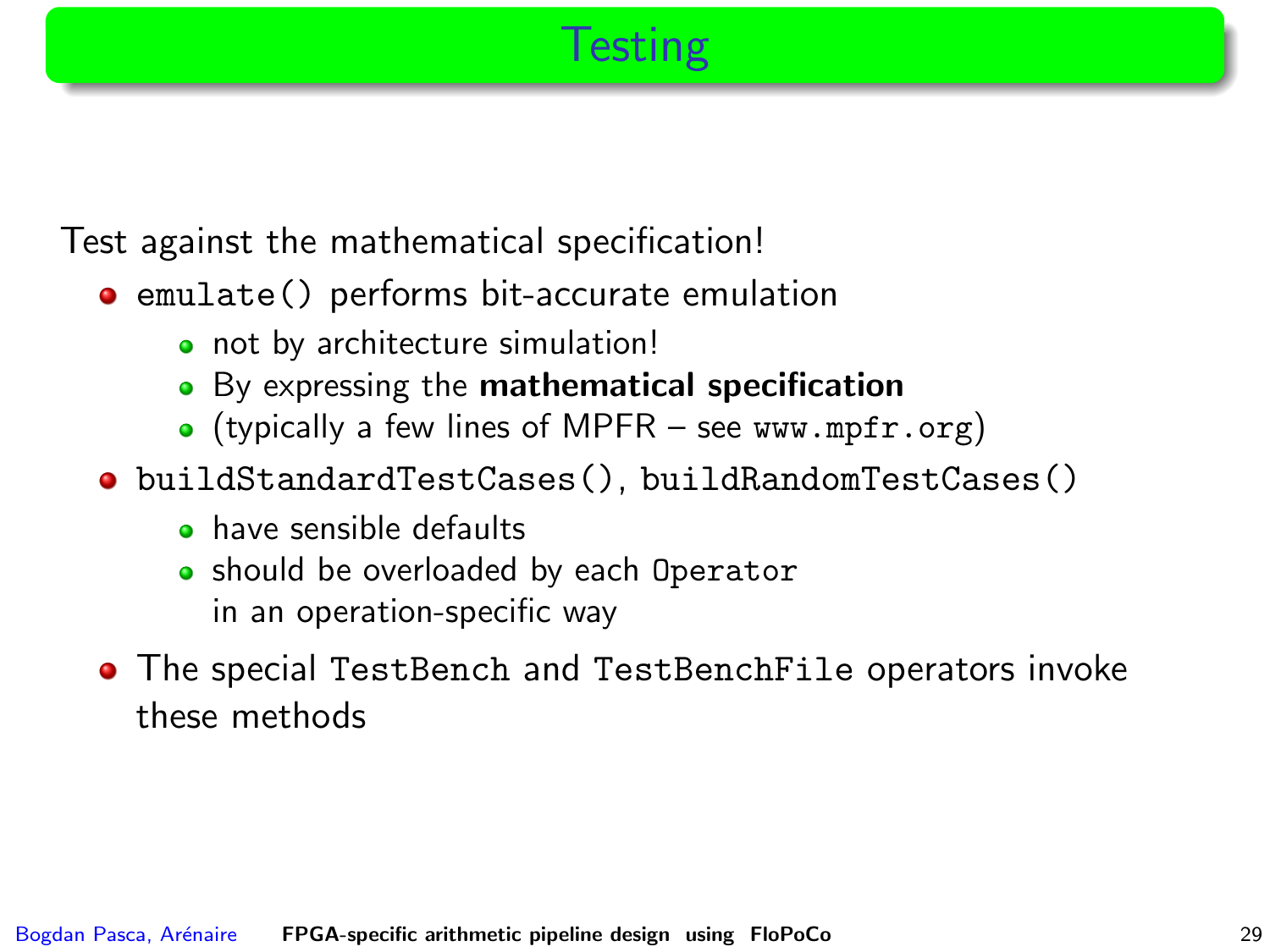# Example of emulate() for  $e^x$

```
void FPExp::emulate(TestCase * tc){
    /* Get I/O values */
   mpz_class svX = tc->getInputValue("X");
    /* Compute correct value */
    FPNumber fpx(wE, wF);
    fpx = syX:
   mpfr_t x, ru,rd;
    mpfr\_init2(x, 1+wF);mpr\_init2(ru, 1+wF);mpfr_init2(rd, 1+wF);
   fpx.getMPFR(x);
    mpfr_exp(rd, x, GMP_RNDD);
    mpfr_exp(ru, x, GMP_RNDU);
    FPNumber fprd(wE, wF, rd);
    FPNumber fpru(wE, wF, ru);
    mpz_class svRD = fprd.getSignalValue();
    mpz_class svRU = fpru.getSignalValue();
    tc->addExpectedOutput("R", svRD);
    tc->addExpectedOutput("R", svRU);
    mpfr_clears(x, ru, rd, NULL);
```
![](_page_63_Figure_2.jpeg)

}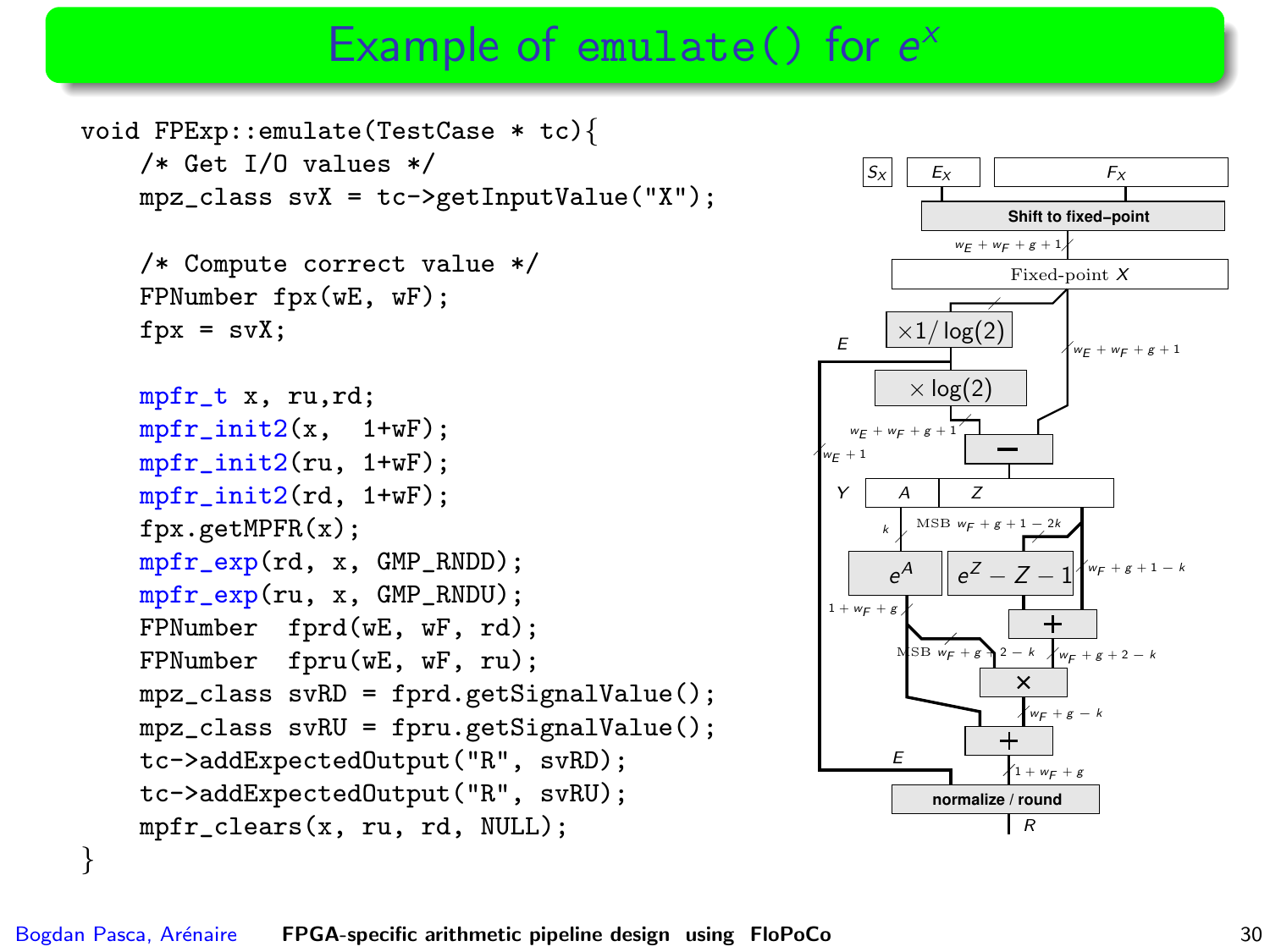#### Operator-specific random test-cases

```
TestCase* FPExp::buildRandomTestCase(int i){
    TestCase *tc;
    tc = new TestCase(this);
    mpz_class x;
    mpz_{\text{class}} normalExn = mpz_{\text{class}}(1) << (wE+wF+1);
    mpz_{\text{class bias}} = ((1 \leq (wE-1)) - 1);/* Fill inputs */
    if ((i \& 7) == 0) \frac{7}{1} /fully random
       x = getLargeRandom(wE+wF+3);}
    else{
         mpz<sub>class</sub> e = (getLargeRandom(wE+wF)%(wE+wF+2)) - wF-3;
         e = bias + e;
         mpz_class sign = getLargeRandom(1);
         x = getLargeRandom(wF)+ (e \ll \text{wF})+ (sign<<(wE+wF))
                       + normalExn;
    }
    tc->addInput("X", x);
    /* Get correct outputs */
    emulate(tc);
    return tc;
}
```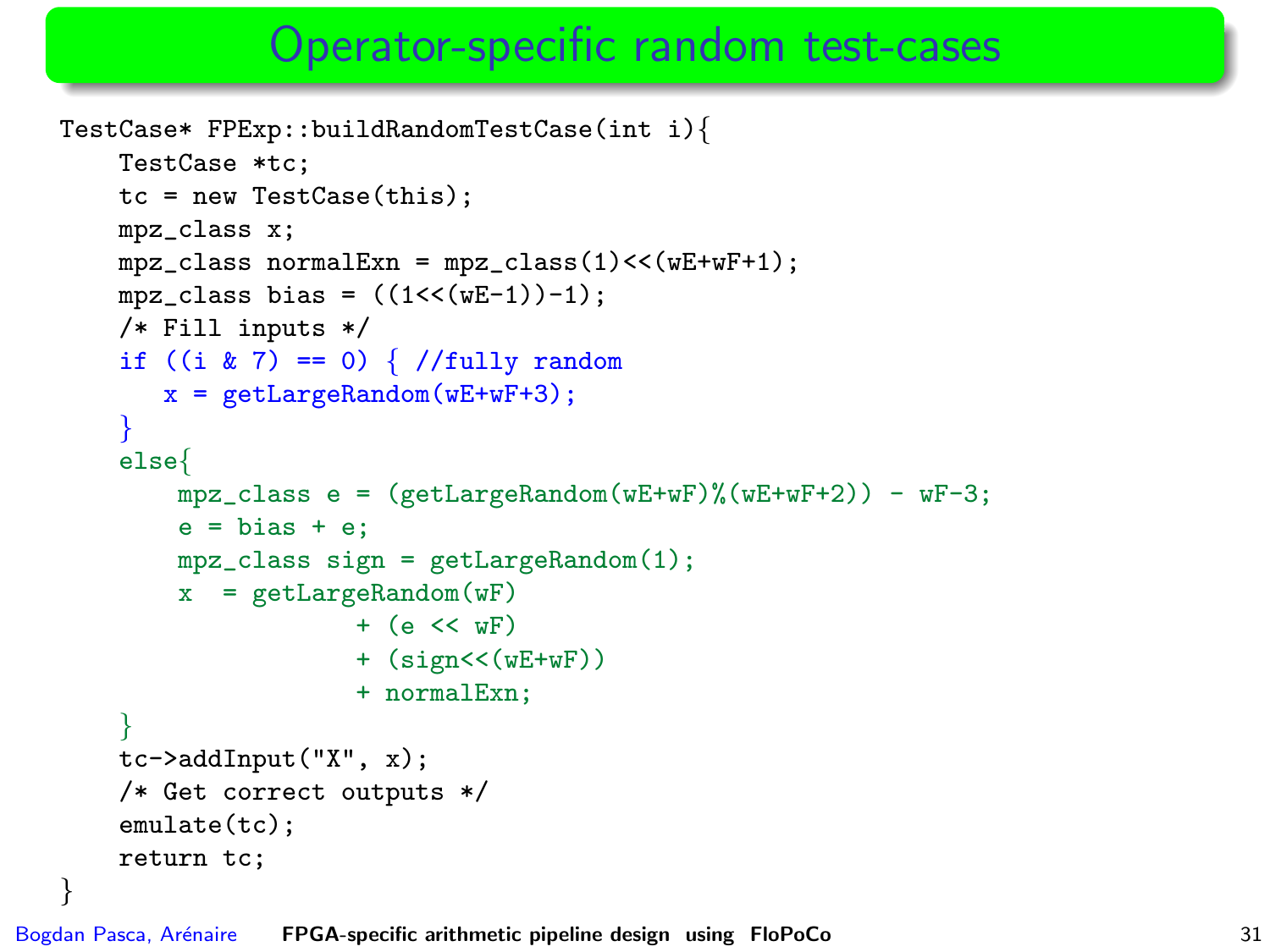# Back-end for HLS

[FPGAs and floating-point](#page-2-0)

[Datapath design using FloPoCo](#page-23-0)

[Inside FloPoCo](#page-36-0)

[Back-end for HLS](#page-65-0)

<span id="page-65-0"></span>[Conclusion](#page-70-0)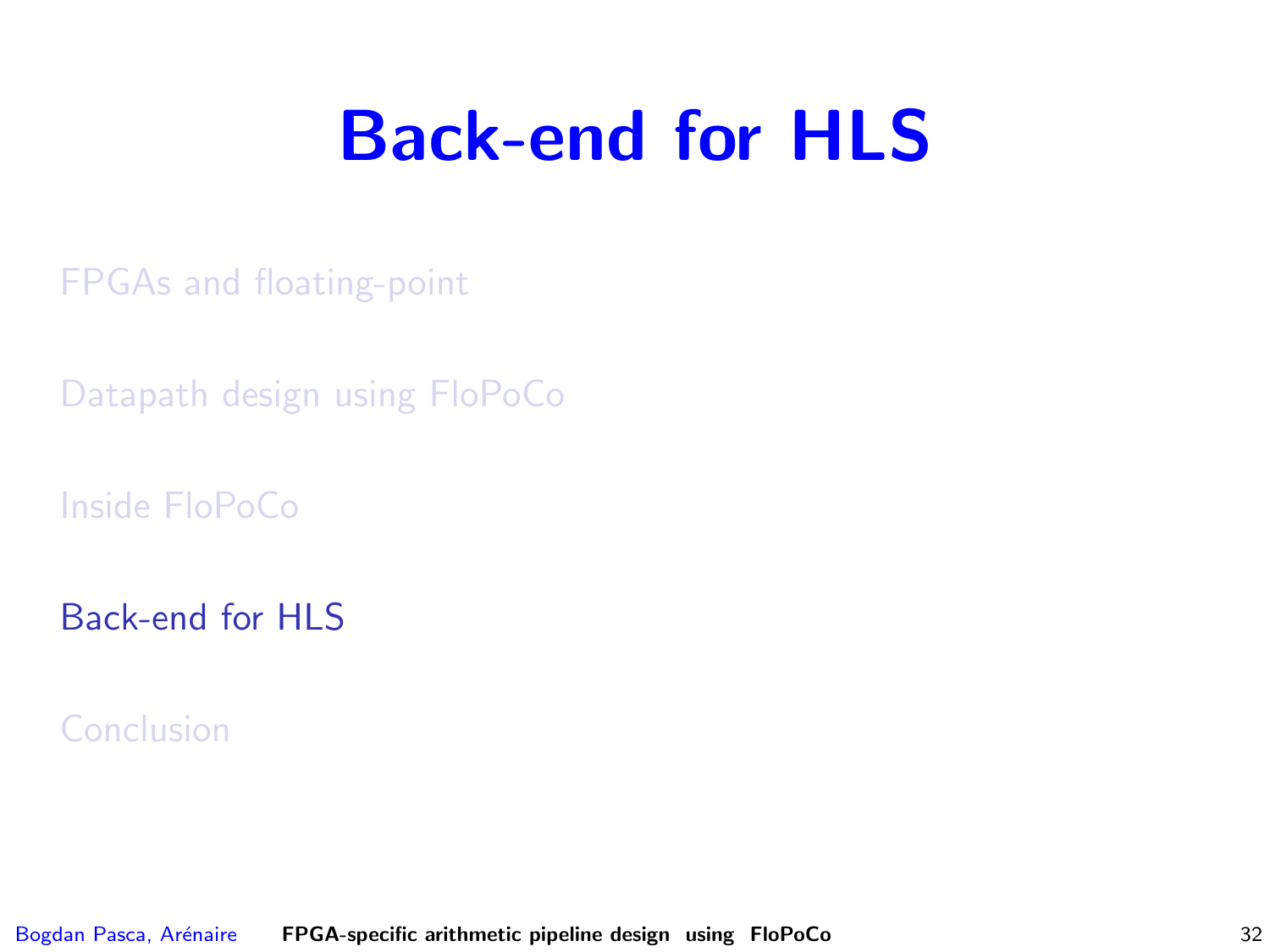### Matrix-multiply scenario

![](_page_66_Figure_1.jpeg)

Bogdan Pasca, Arénaire [FPGA-specific arithmetic pipeline design using FloPoCo](#page-0-0) 33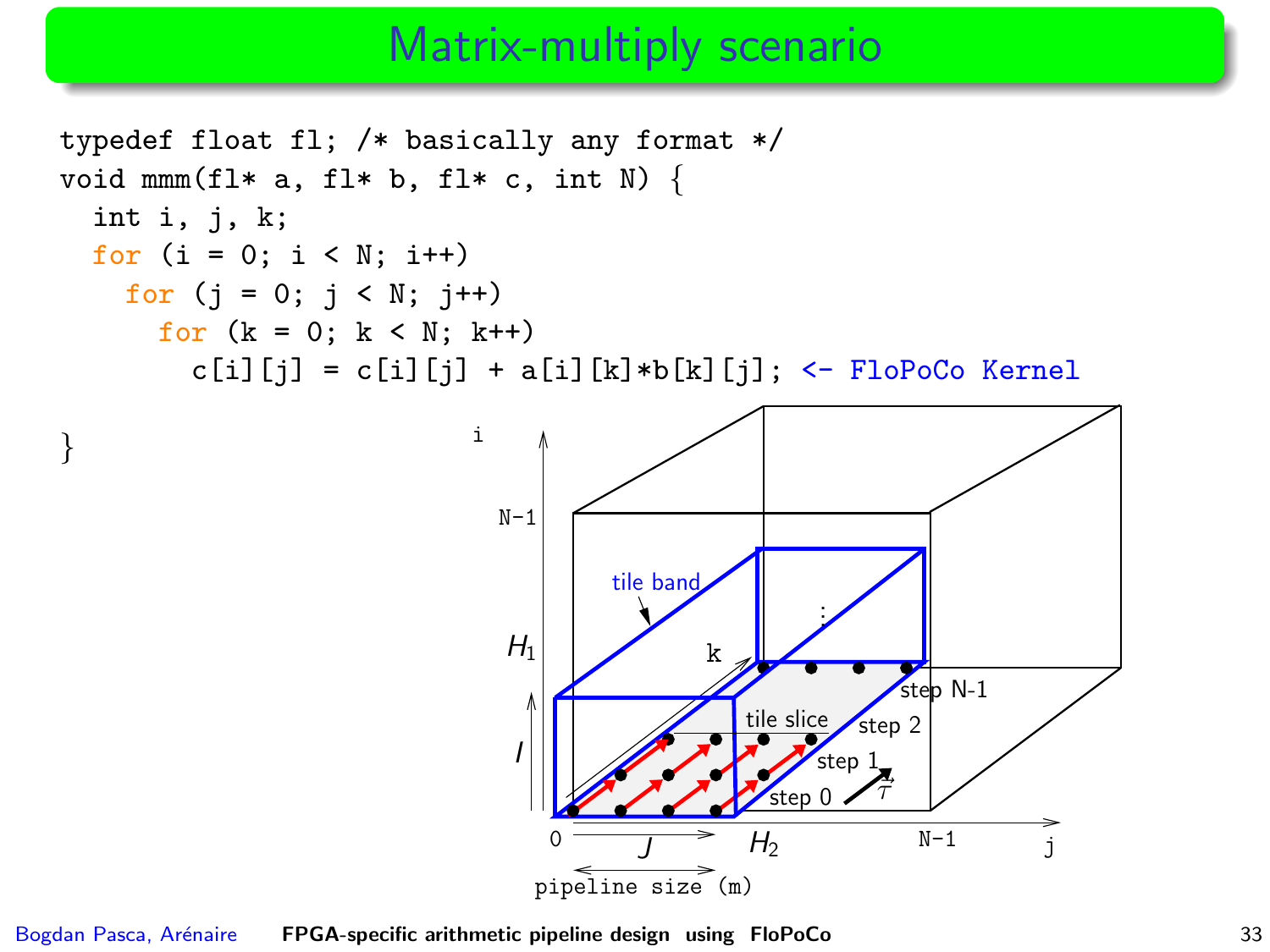# Matrix-multiply Kernel

![](_page_67_Figure_1.jpeg)

![](_page_67_Figure_2.jpeg)

Bogdan Pasca, Arénaire [FPGA-specific arithmetic pipeline design using FloPoCo](#page-0-0) 34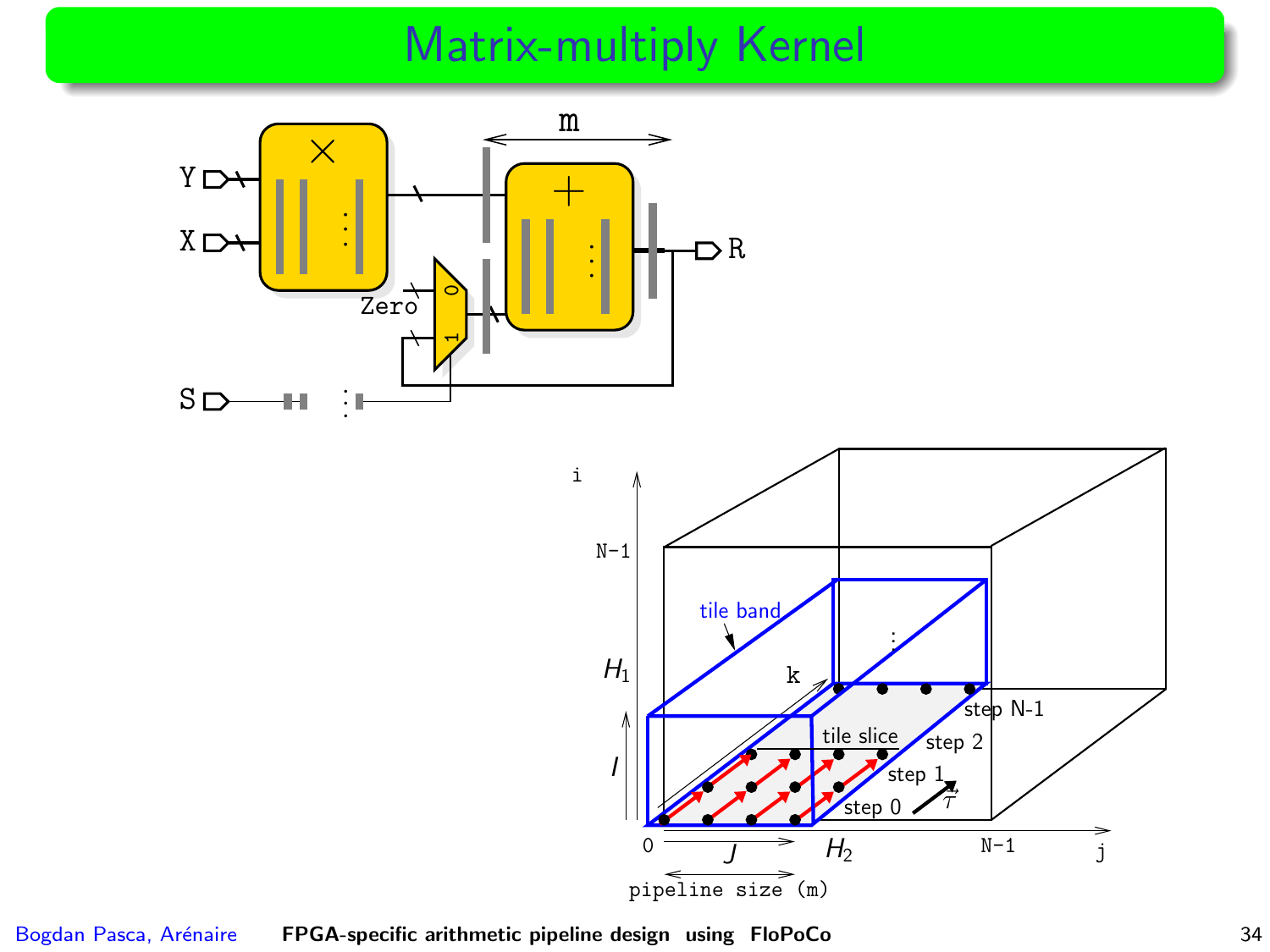### Some results

| <b>Application</b> | <b>FPGA</b>   | Precision    | Latency  | Freq. |            | <b>Resources</b> |                |  |  |
|--------------------|---------------|--------------|----------|-------|------------|------------------|----------------|--|--|
|                    |               | $w_E, w_F$ ) | (cycles) | (MHz) | <b>REG</b> | <b>LUT</b>       | <b>DSPs</b>    |  |  |
|                    |               | (5,10)       | 11       | 277   | 320        | 526              |                |  |  |
| Matrix-Matrix      |               | (8,23)       | 15       | 281   | 592        | 864              | $\overline{2}$ |  |  |
| Multiply           | $Virtex5(-3)$ | (10, 40)     | 14       | 175   | 978        | 2098             |                |  |  |
|                    |               | (11, 52)     | 15       | 150   | 1315       | 2122             | 8              |  |  |
| $N = 128$          |               | (15, 64)     | 15       | 189   | 1634       | 4036             | 8              |  |  |
|                    | StratixIII    | (5,10)       | 12       | 276   | 399        | 549              | $\mathcal{P}$  |  |  |
|                    |               | (9, 36)      | 12       | 218   | 978        | 2098             | 4              |  |  |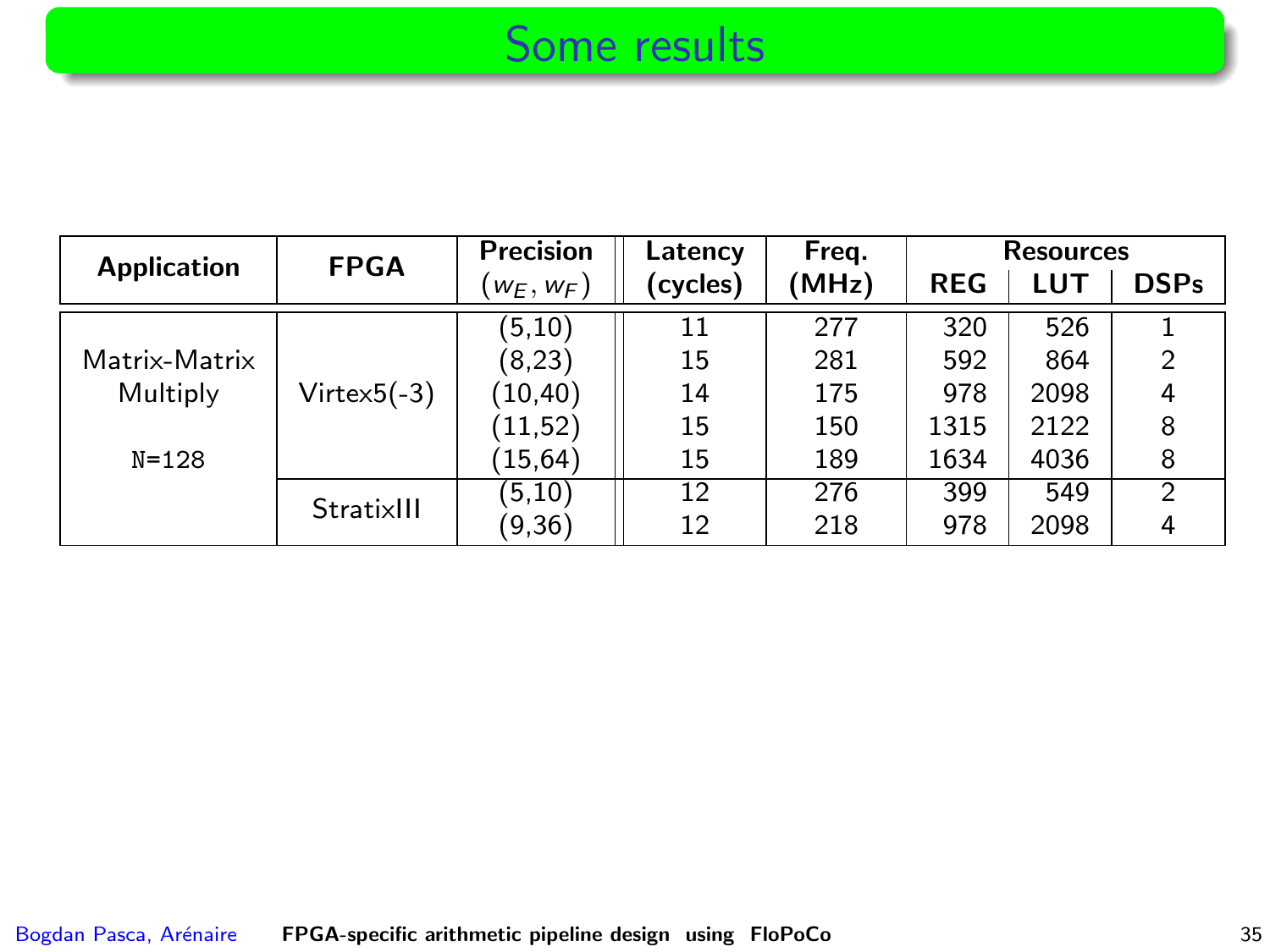#### Some results

| <b>Application</b> | <b>FPGA</b>       | Precision    | Latency  | Freq. | <b>Resources</b> |      |                |
|--------------------|-------------------|--------------|----------|-------|------------------|------|----------------|
|                    |                   | $(w_E, w_F)$ | (cycles) | (MHz) | <b>REG</b>       | LUT  | <b>DSPs</b>    |
|                    |                   | (5,10)       | 11       | 277   | 320              | 526  |                |
| Matrix-Matrix      |                   | (8,23)       | 15       | 281   | 592              | 864  | $\overline{2}$ |
| Multiply           | $V$ irtex $5(-3)$ | (10, 40)     | 14       | 175   | 978              | 2098 | 4              |
|                    |                   | (11.52)      | 15       | 150   | 1315             | 2122 | 8              |
| $N = 128$          |                   | (15, 64)     | 15       | 189   | 1634             | 4036 | 8              |
|                    | StratixIII        | (5,10)       | 12       | 276   | 399              | 549  | $\mathcal{P}$  |
|                    |                   | (9, 36)      | 12       | 218   | 978              | 2098 | 4              |

 $\star$  efficiency: 99% for matrix-multiply, 94% for Jacobi 1D.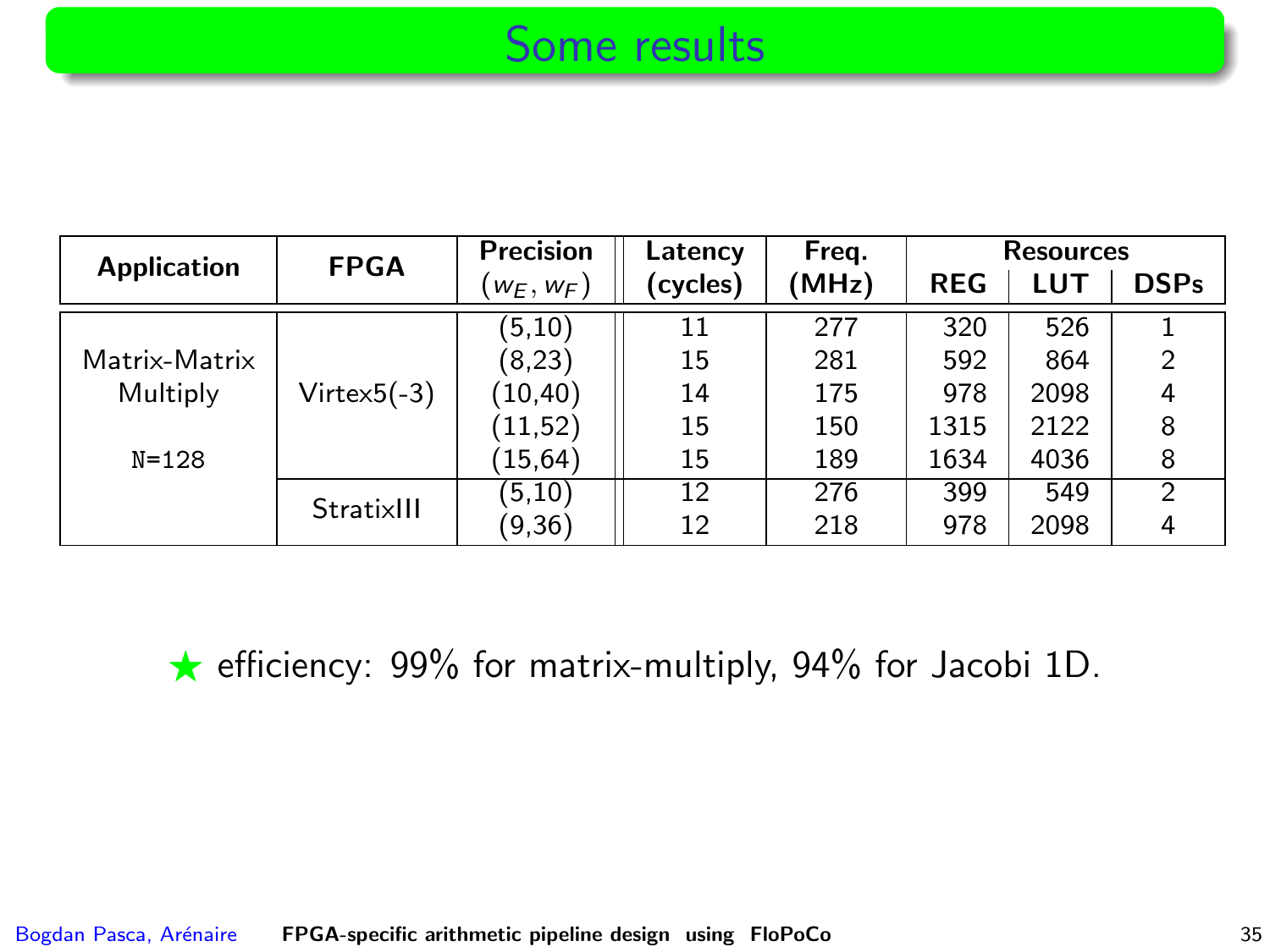# <span id="page-70-0"></span>**Conclusion**

[FPGAs and floating-point](#page-2-0)

[Datapath design using FloPoCo](#page-23-0)

[Inside FloPoCo](#page-36-0)

[Back-end for HLS](#page-65-0)

[Conclusion](#page-70-0)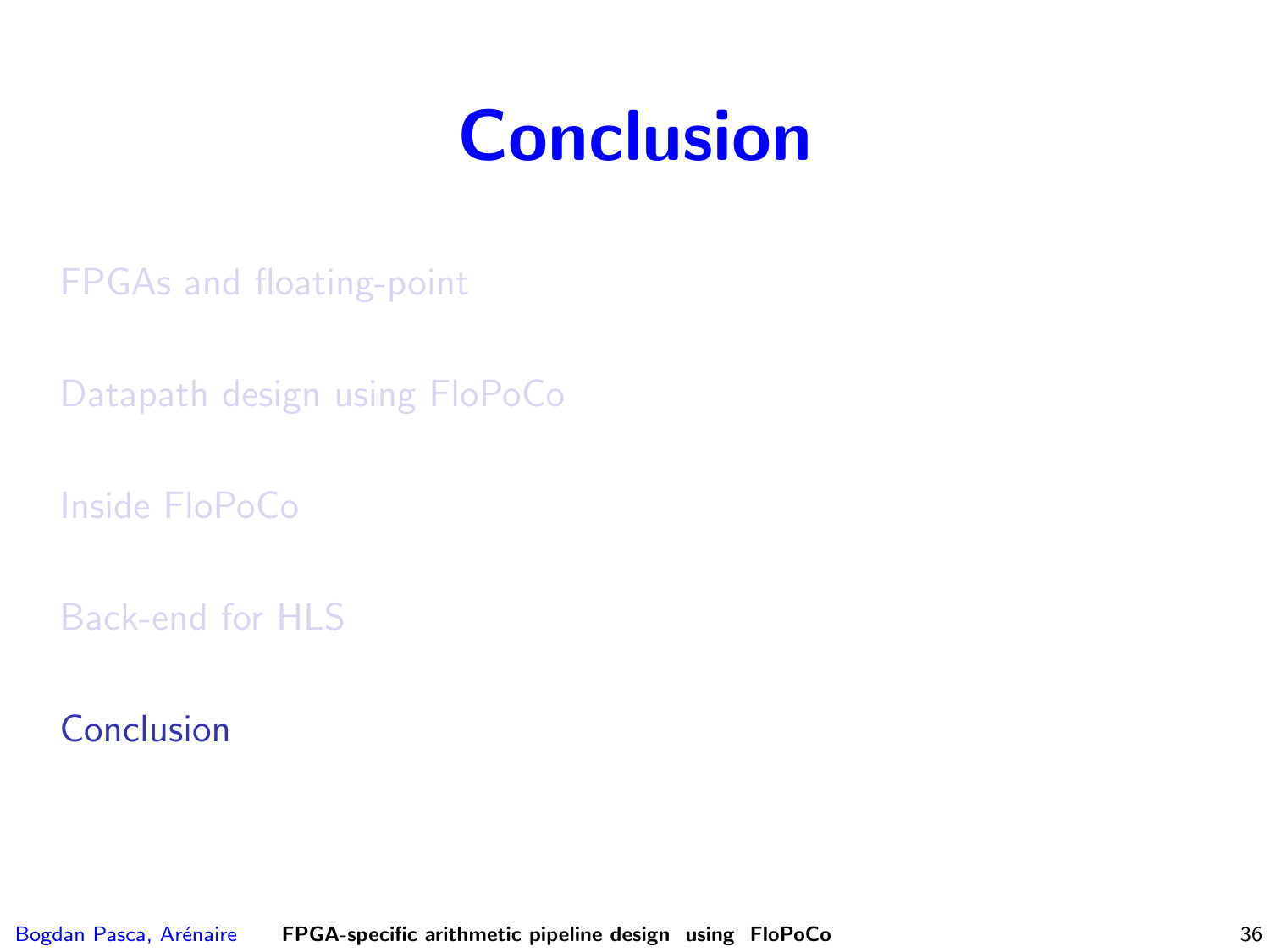# I don't like SUVs

In a Pentium

the choice is between

- an integer SUV, or
- a floating-point SUV.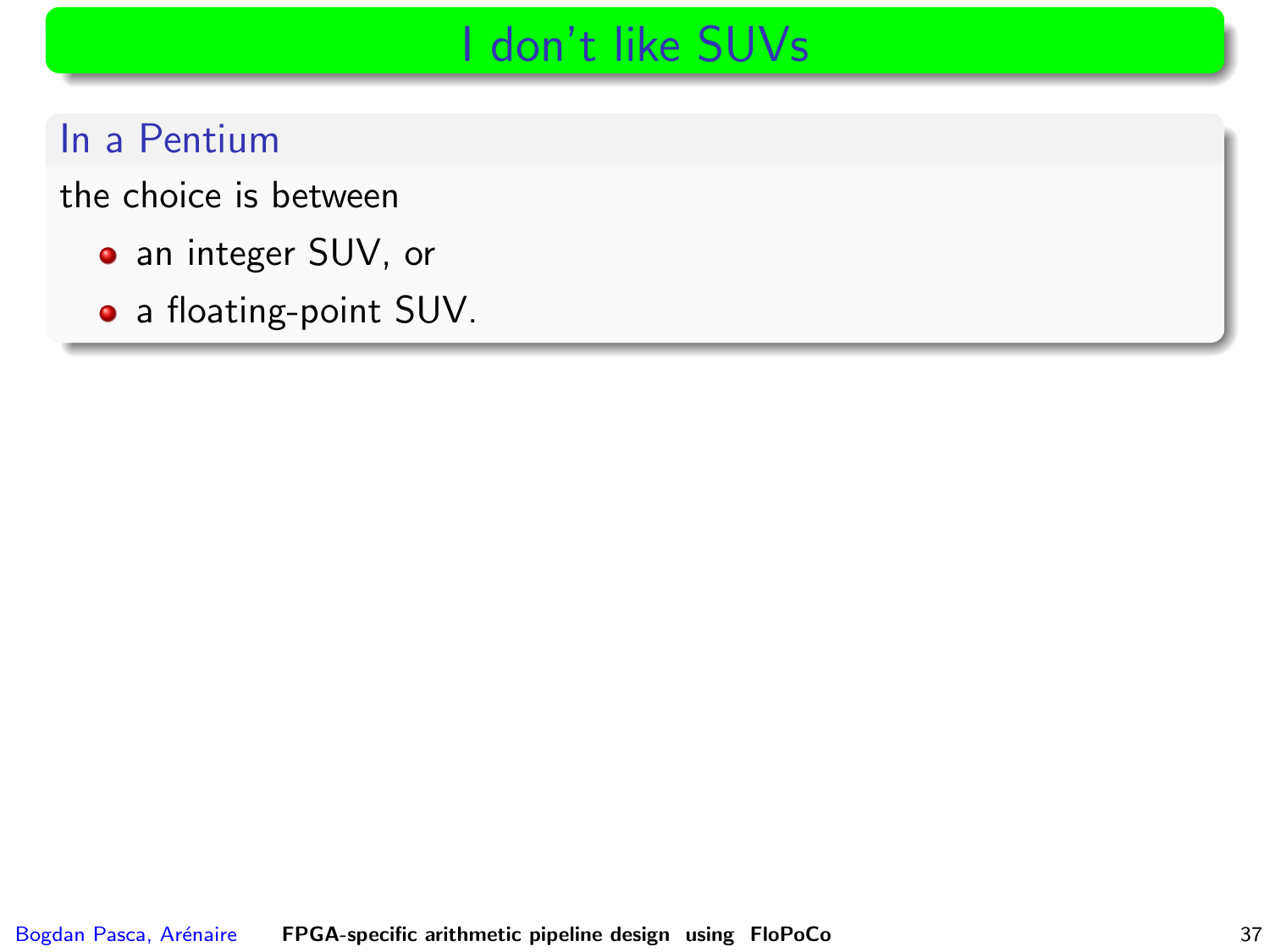## I don't like SUVs

### In a Pentium

the choice is between

- an integer SUV, or
- a floating-point SUV.

#### In an FPGA

- **If all I need is a bicycle, I have the possibility to build a bicycle**
- FloPoCo helps me to build the bicycle I need
- (and I'm usually faster to destination)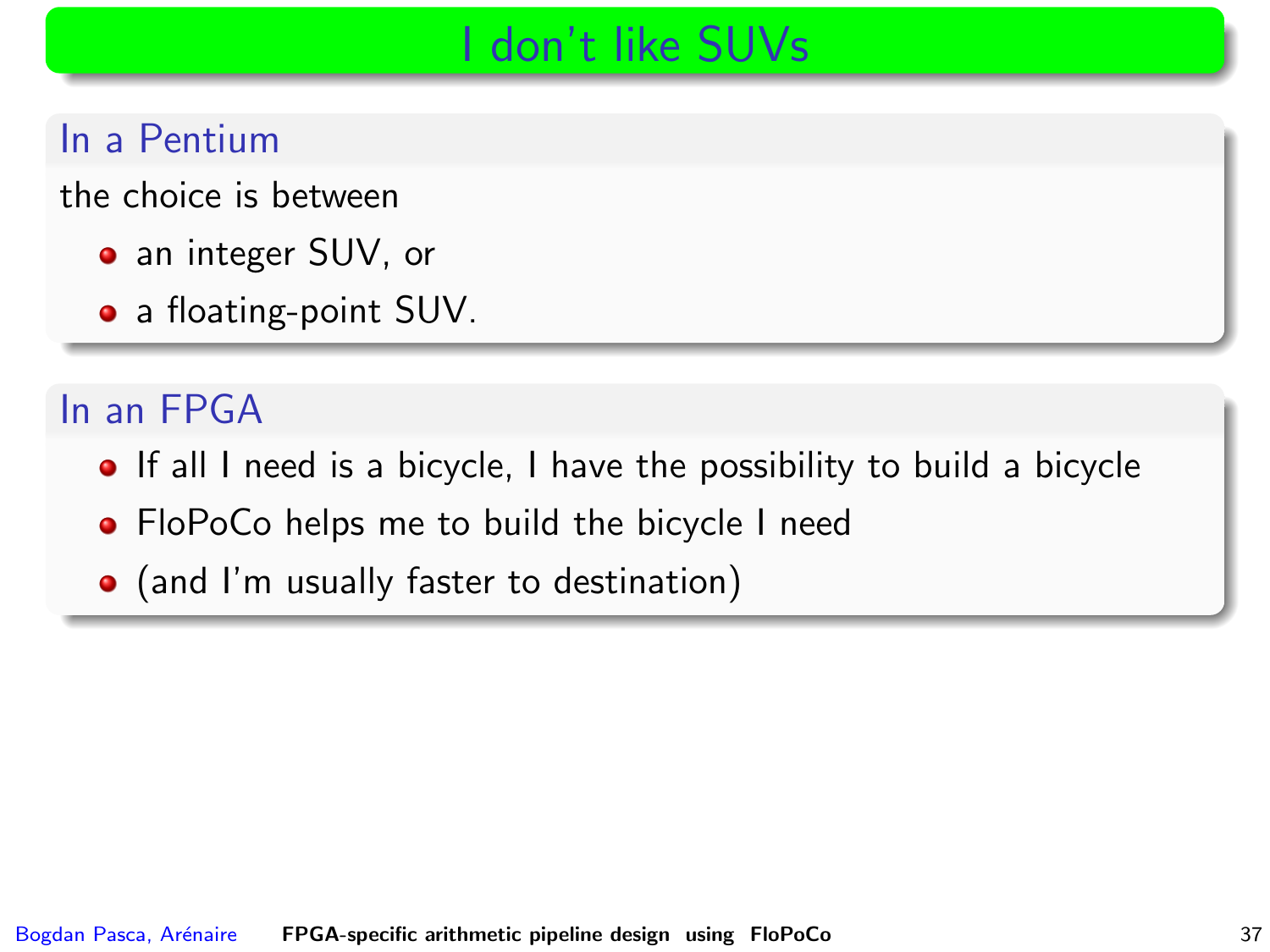# I don't like SUVs

### In a Pentium

the choice is between

- an integer SUV, or
- a floating-point SUV.

### In an FPGA

- **If all I need is a bicycle, I have the possibility to build a bicycle**
- FloPoCo helps me to build the bicycle I need
- (and I'm usually faster to destination)

#### A virgin land

Most of the arithmetic literature addresses the construction of SUVs.

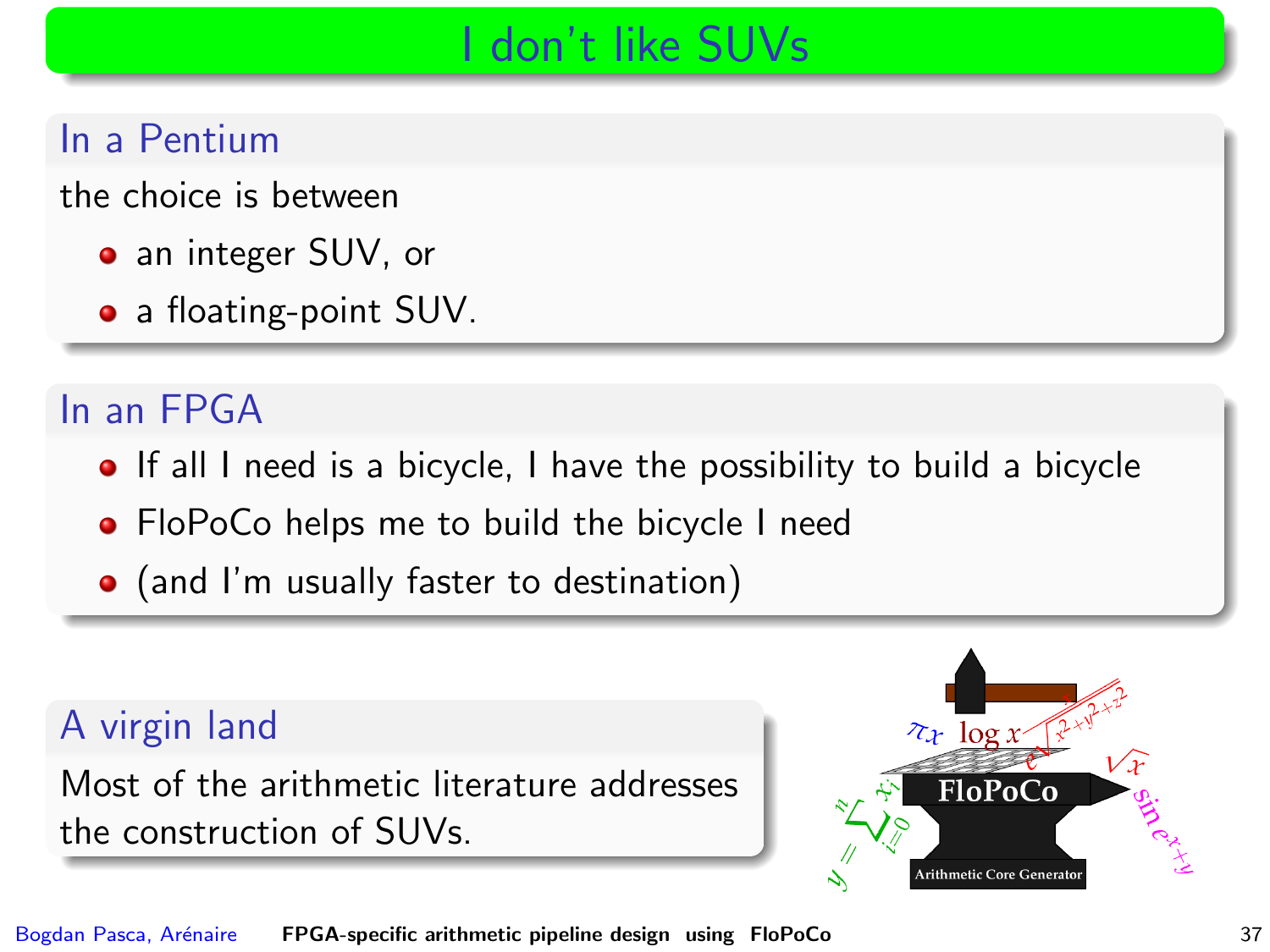## Floating-Point Cores, but not only

After two years, release 2.2.0:

- 12 floating-point operators
- o one meta operator (datapath compiler)
- 4 operators for the Logarithm Number System
- 16 non-trivial (pipelined) integer operators (shifters, LZC, etc)
- Two fixed-point arbitrary function generators (DEMO)

flopoco HOTBM " $exp(x*x)$ " 15 15 4

flopoco FunctionEvaluator "exp(x\*x)/4" 15 15 1

### **Perspectives**

- **•** Finetune target-directed optimizations
- Add an ASIC target?
- Explore using this infrastructure to assemble larger pipelines
- Endless list of operators (how about modular multipliers? ...)
- Explore direct interface to some C-to-hardware tool?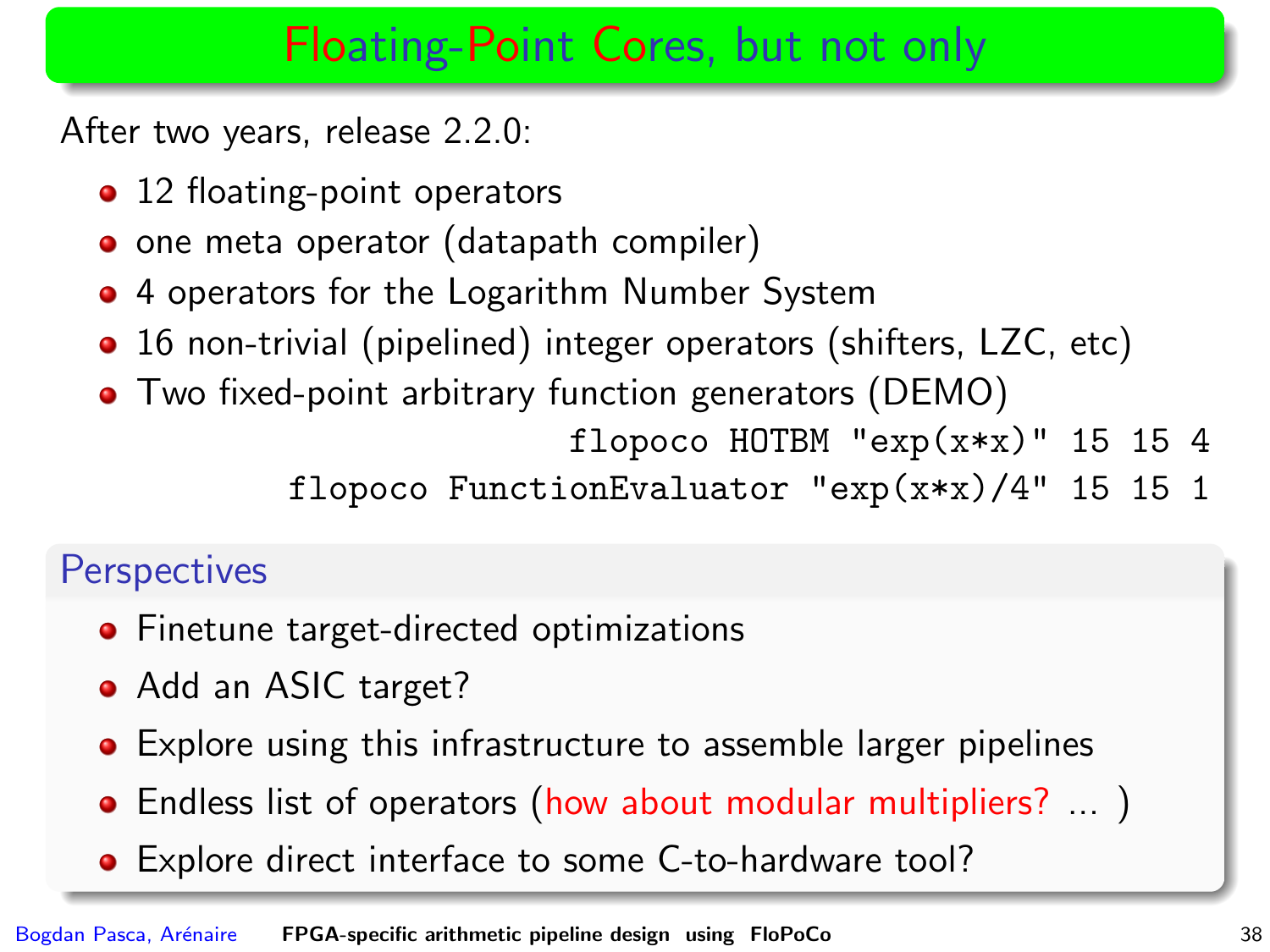### The real open question

Floating-point is for the lazy. Fixed-point is always more efficient.

Should we not work instead at assisting people in the floating- to fixed-point conversion of their applications?

Current state of the answer:

- Probably we should.
- But nobody wants that. People want floating-point!
- So we do it for large operators (e.g. the FP logarithm), but it is hidden to the user.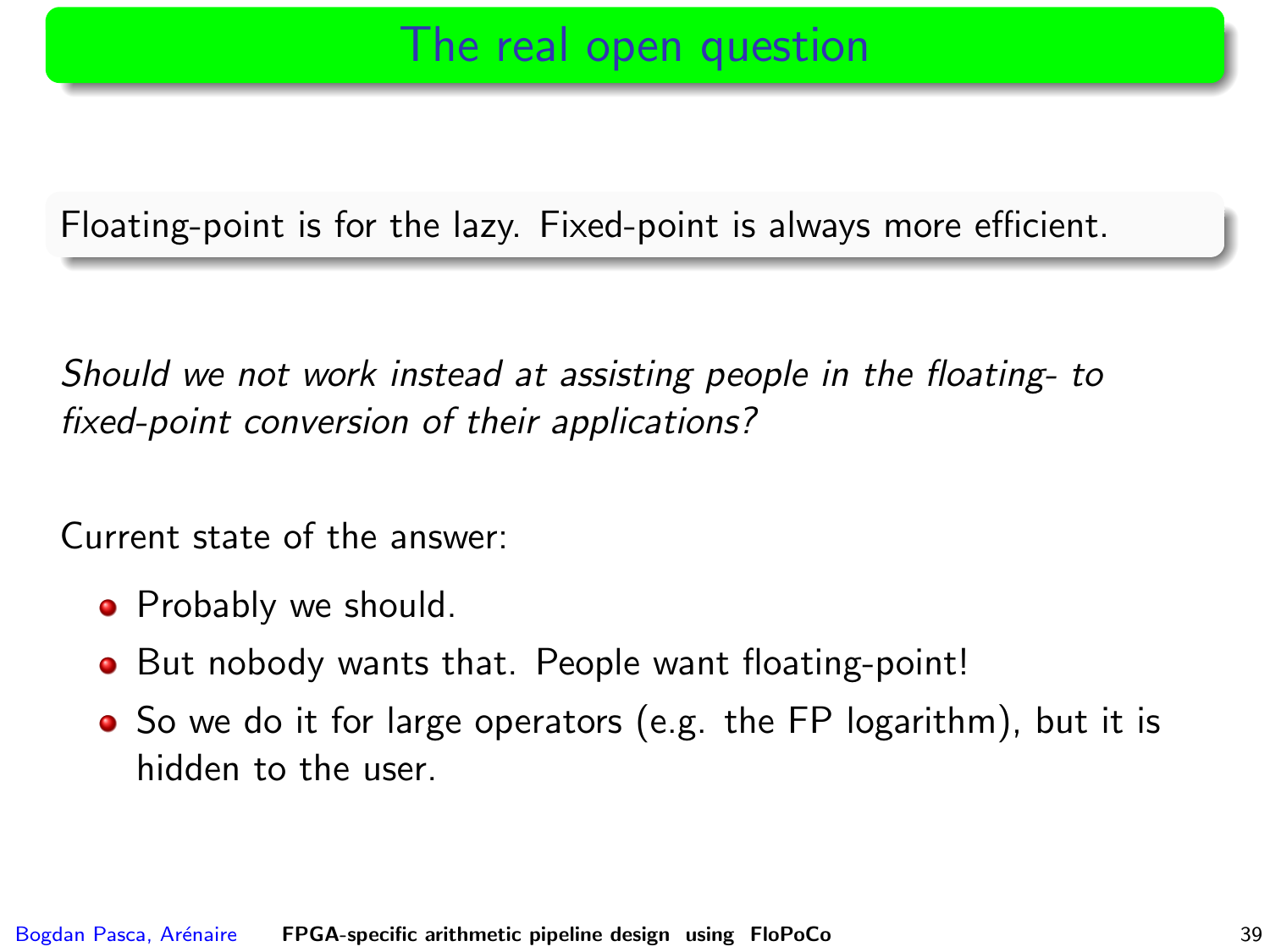# Thank you for your attention

- F. de Dinechin and B. Pasca, Floating-point exponential functions for DSP-enabled FPGAs. In FPT 2010.
- F. de Dinechin, H.D. Nguyen, B. Pasca,Pipelined FPGA adders. In FPL 2010.
- F. de Dinechin, M. Joldes, B. Pasca, and G. Revy,Multiplicative square root algorithms for FPGAs. In FPL 2010.
- F. de Dinechin, M. Joldes, and B. Pasca, Automatic generation of polynomial-based hardware architectures for function evaluation. In ASAP 2010.
- F. de Dinechin, C. Klein and B. Pasca, Generating high-performance custom floating-point pipelines. In FPL 2009.
- F. de Dinechin and B. Pasca, Large multipliers with fewer DSP blocks. In FPL 2009.
- F. de Dinechin, B. Pasca, O. Cret, and R. Tudoran, An FPGA-specific approach to floating-point accumulation and sum-of-products. In FPT 2008.



F

F F

量 F F

 $\mathbb{R}$ 言 F  $\mathbf{r}$ 

- N. Brisebarre, F. de Dinechin, and J.-M. Muller, Integer and floating-point constant multipliers for FPGAs. In ASAP 2008.
- J. Detrey and F. de Dinechin. Floating-point trigonometric functions for FPGAs. In FPL2007.
- J. Detrey and F. de Dinechin. Parameterized floating-point logarithm and exponential functions for FPGAs. Microprocessors and Microsystems, 31(8):537–545, Jun. 2007. Elsevier.
- J. Detrey, F. de Dinechin, and X. Pujol. Return of the hardware floating-point elementary function. In Arith 2007.





 $\tau_x$   $\log x$ FloPoCo

Bogdan Pasca, Arénaire **[FPGA-specific arithmetic pipeline design using FloPoCo](#page-0-0)** 40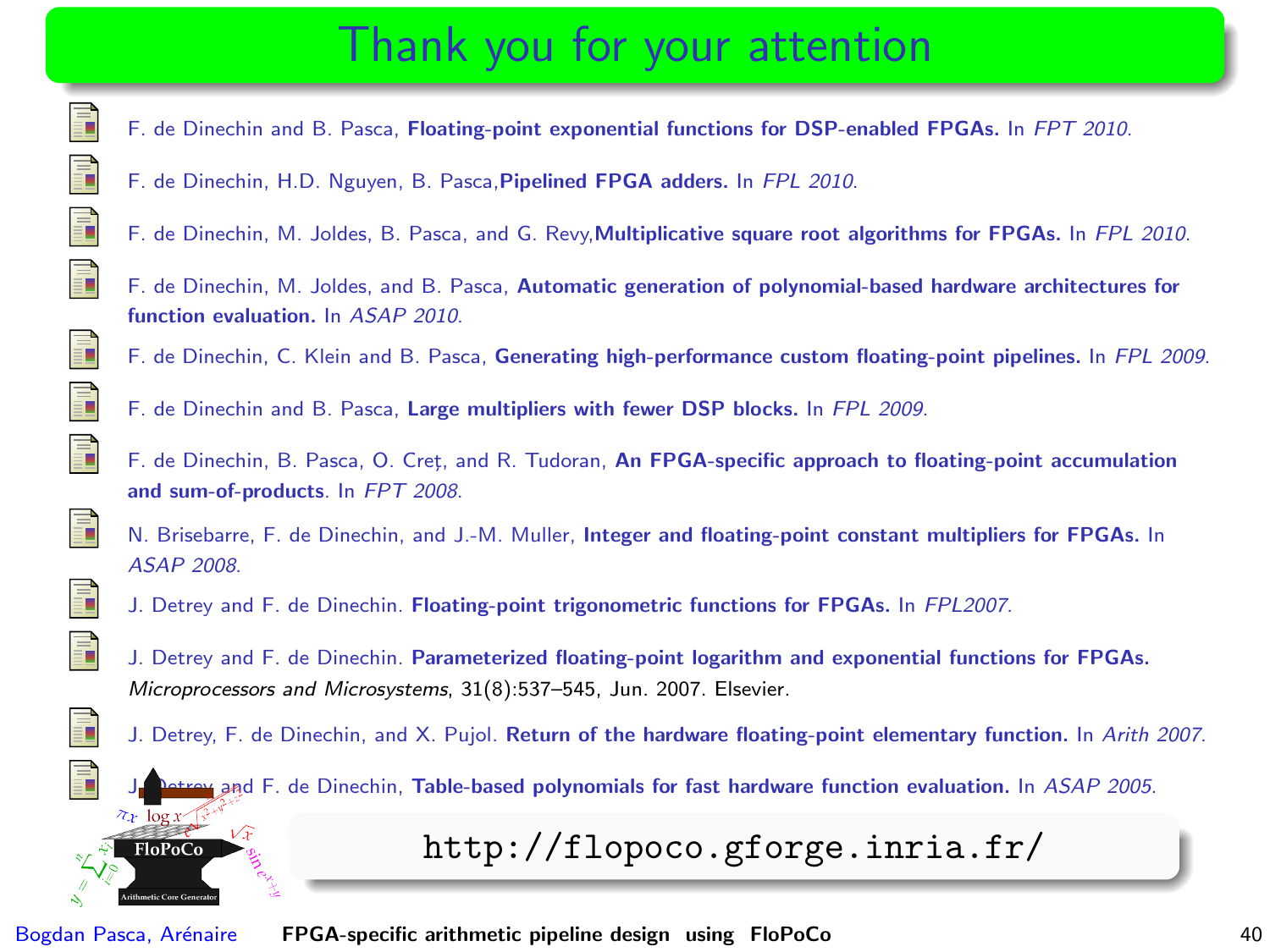

vs.